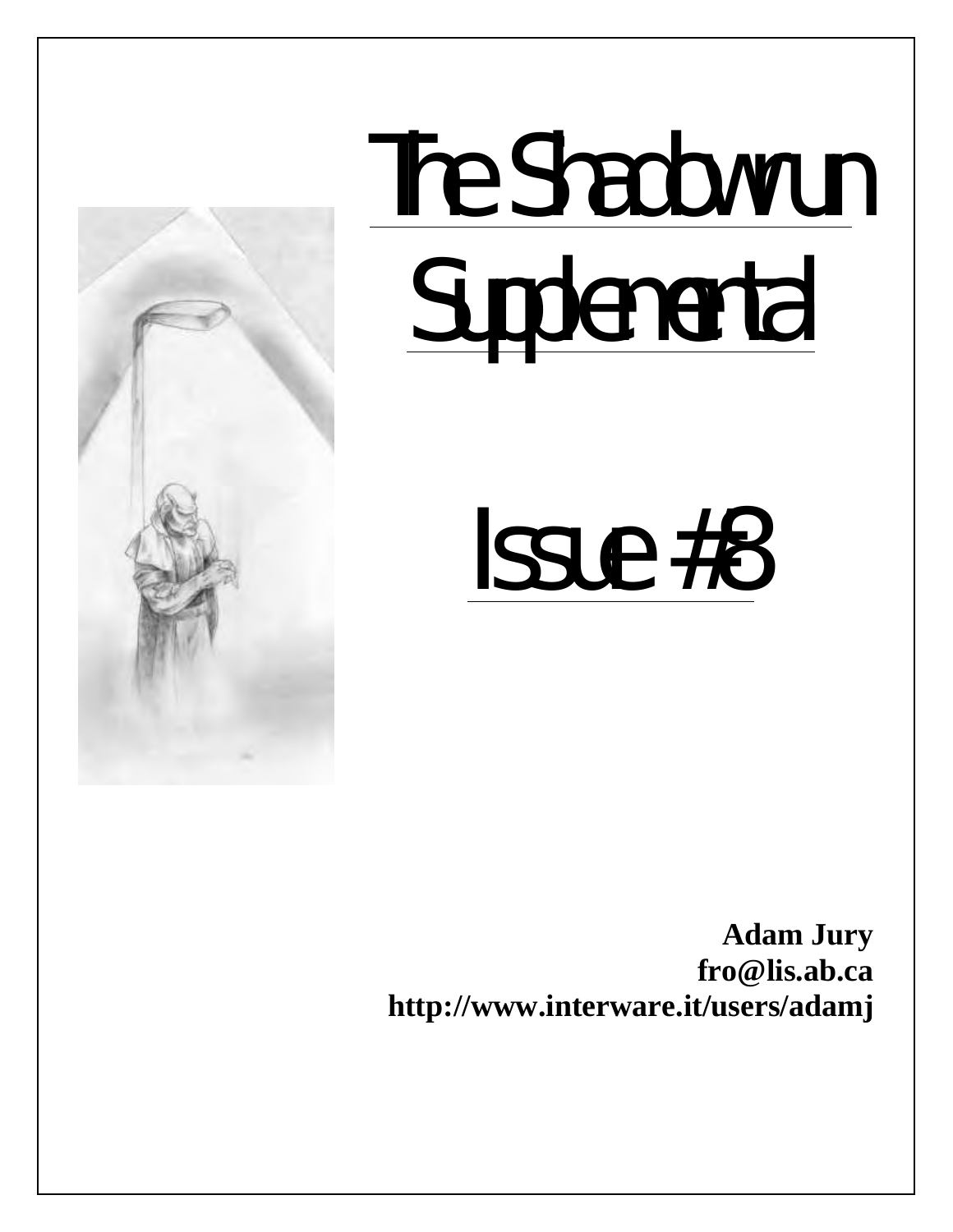

Welcome to issue #8 of The Shadowrun Supplemental! This issue comes out at the worst of times for me – Final Tests. This means between spending time doing that horrible studying stuff and actually attending all my classes, there's also the end of year and graduation parties.

So this means I don't have as much time for Shadowrun or the internet as I would like, but since it's been a little more than 2 months since  $\overline{z}$ , I figured it's time to throw the submissions into the magazine that apparently a whole pile of people love!

Two design notes  $-$  I've stopped using Bodini BT as the main body font in favour of Times New Roman, which looks better onscreen and is more universal. Also, the large amount of tables and suchlike in some areas of the documents means that they occasionally become invisible in MS Word. To fix this, just minimize and then maximize the document, and it should clear up.

Not much big news in this issue, although we do have the folks

# The Shadowrun Supplemental Issue # 8

Published June, 1998

**Editor:** Adam Jury fro@lis.ab.ca **Associate Editor:** Dvixen dvixen@coastnet.com (Who's hiding in Europe right now..) **Artwork:** Barry Beldam, JR. hades@mail.cgo.wave.ca

at Ral Partha bringing us excellent discounts on Shadowrun miniatures, this time with a slant towards the corporations, to tie in with FASA's theme of the year!

The Shadowrun Supplemental 1997 Compilation has been delayed again, and I'm feeling apathetic towards the whole thing. I might just wait for Shadowrun 3 to come out, then release all the issues in a compilation updated for Shadowrun 3 mechanics.

And the Necromancy supplement is online at the TSS Productions web page, but has not yet made its way to DOC and PDF format. Hopefully this will be done by sometime in July.

# Hellos and Thanks

The usual lot of my friends and supporters: Gurth, Elle, Dvixen, Adam, Skye, Pete, Dawn, Sunette, Dawn (A different one), Ashlocke Rick, Karen, Tobias, John, Barbie and as usual, everyone I forgot..

A very special **Get well soon babe!** for Elle Holmes, AKA Lady Jestyr. She was in a serious accident several weeks ago and is currently in hospital. The staff of TSS and indeed the entire online Shadowrun community wants you to get well soon. We miss you!

# Legalities

This magazine is in no way endorsed nor produced by FASA Corporation. Shadowrun and Matrix, are copyrights of FASA (1998) Neither I, nor the authors of any individual pieces intend to infringe on FASA's intellectual property and rights. FASA has not read this material in advance, and as such, none of this material is approved by FASA.

# **Copyrights**

All contents are copyright (1998) by their original authors. I (Adam Jury) retain the copyrights over the compilation of material.

# Redistribution

This magazine may not be reproduced in any other computer format without my permission, nor may it be archived on any other computer system or internet site without my permission. Edited versions may not be distributed, it may be edited only for your personal use and within your own gaming group. IE: You can edit out the reviews if you want to print a copy to give to your players, but you can't edit out the reviews and put it on your web site, send it to a friend, etc.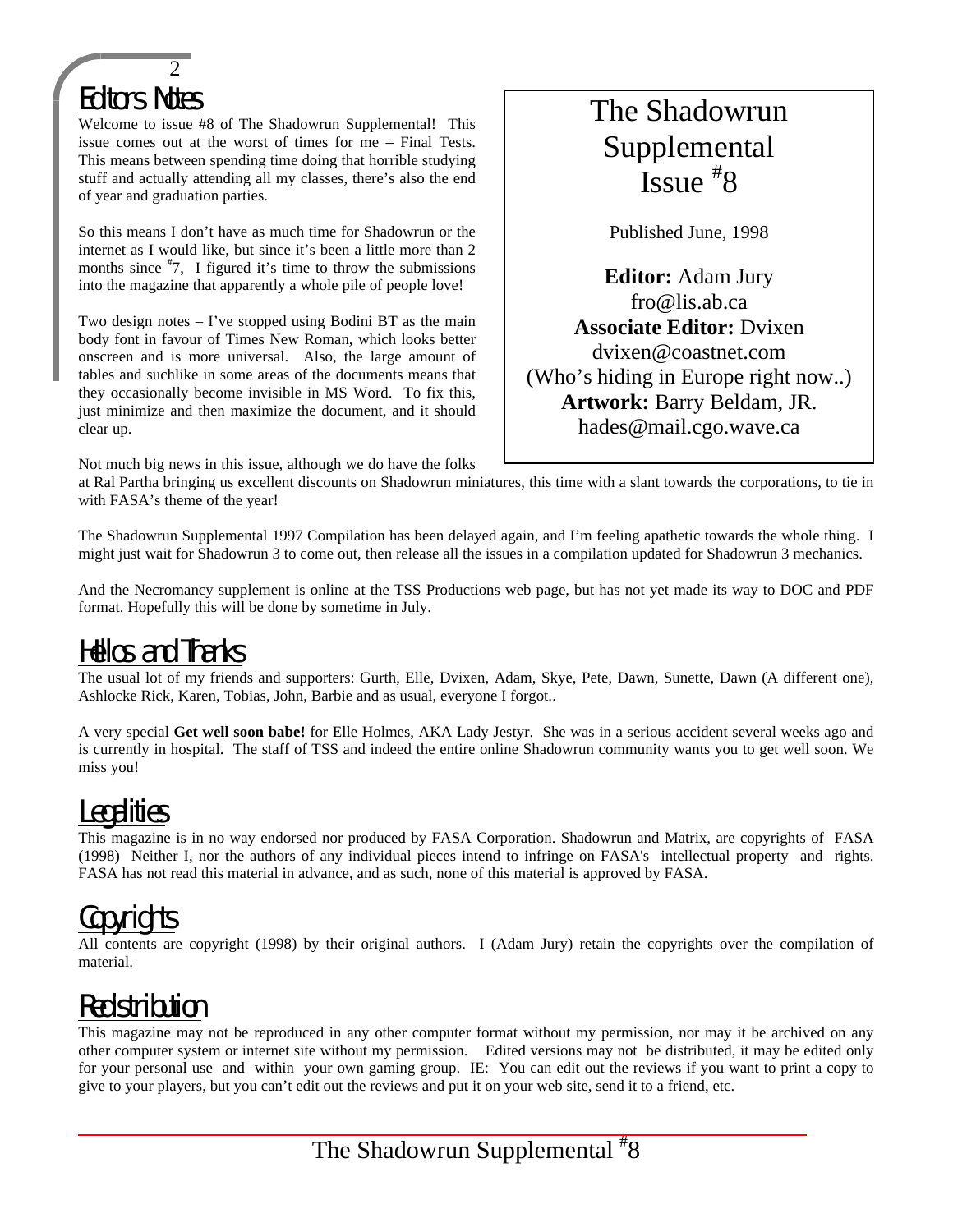# 3 Contacting the Editor and Submissions

I can be reached via email at fro@lis.ab.ca. I can also be contacted on the ShadowRN mailing list, and on Undernet #Shadowrun. Additionally, I can be reached via ICQ - my UIN is 2350330, and on the TSS Productions web-board at http://venus.beseen.com/boardroom/i/17158/

An up to date list of ways to contact me should always be on my web page.

The TSS Productions web page at http://wwww.interware.it/users/adamj contains all the back issues, submission guidelines, and a few other things you may need to know. If you can't find what you're looking for, please do not hesitate to contact me. The TSS Productions site at Geocities is no more. It will either give you an error, or redirect you to the web-site at http:// www.interware.it/users/adamj

# Table of Contents

| <b>Editors Notes</b> |  |
|----------------------|--|
|                      |  |
|                      |  |
|                      |  |
|                      |  |
|                      |  |
|                      |  |
|                      |  |
|                      |  |
|                      |  |
|                      |  |
|                      |  |
|                      |  |
|                      |  |
|                      |  |
|                      |  |
|                      |  |
|                      |  |
|                      |  |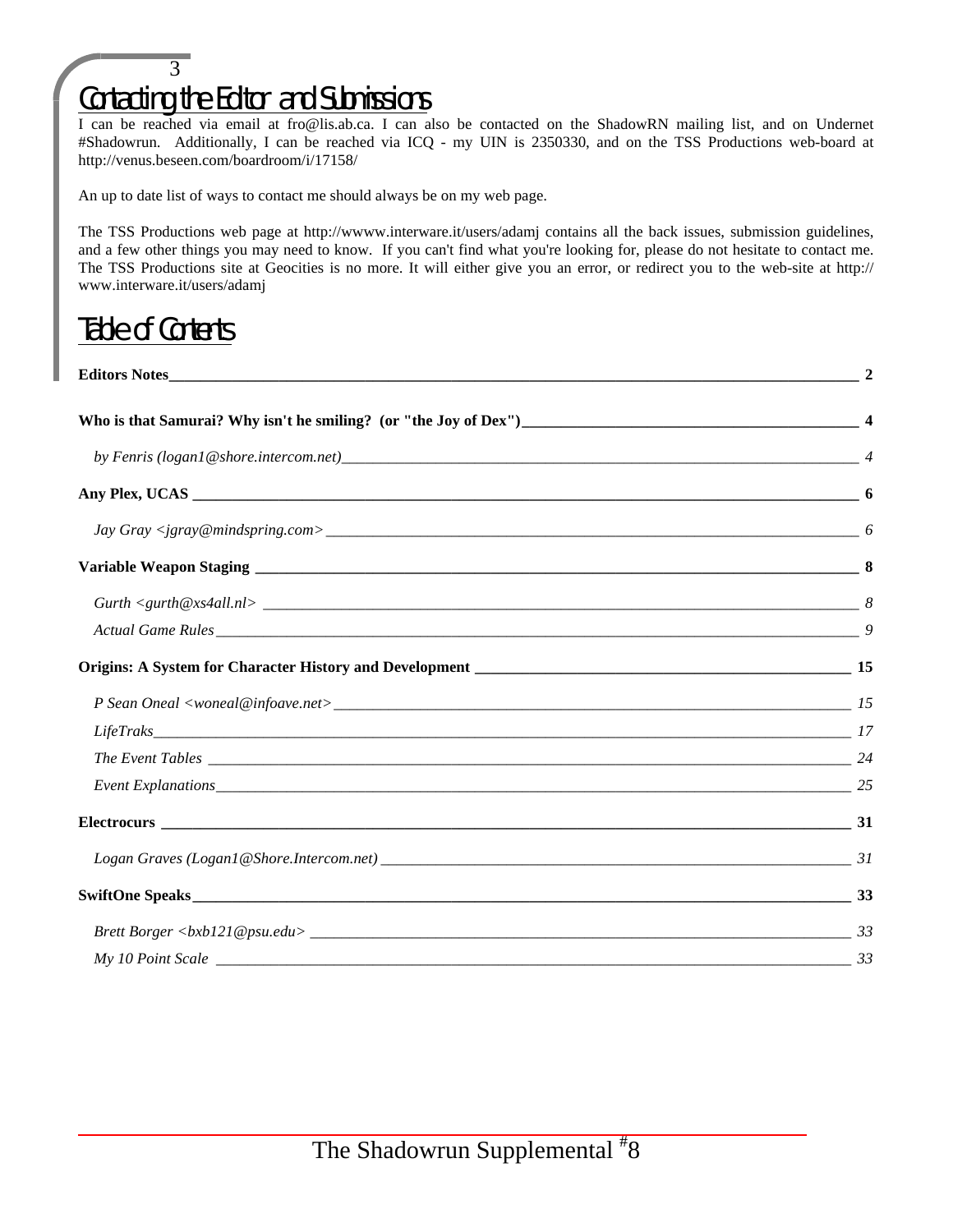## 4 Who is that Samurai? Why isn't he smiling? (or "the Joy of Dex") by Fenris (logan1@shore.intercom.net)

Now we've all read the Cybertech download from our poor buddy, Hatchetman (hang in there, omae). I figured I'd expand on one subject that he barely scratched the surface of: "wired reflexes" and the negative side effects that come with them.

So, you're all ready to rush out and have that nerve-job done or perhaps you're getting a set of those new synthetic muscles-you know, making you better, stronger, & faster. Or injecting yourself with reflex boosters, or a bio-pump, or that insane MBW-system. These days, the hi-speed possibilities are near-fraggin'-endless. My point being? Maybe, just maybe, you'll take a few nano's listen to what old Fen has to say, before you rush out to get yourself cut --or more likely, "burned."

First things first, since I don't like anyone calling me a hypocrite. As more than a few of you know, there ain't much left of my body that doesn't come with a warranty. So, yea, I'm wired. Been that way since the mid 30's--since I was kid. (And yes, I've upgraded since then. Sheesh!) These days, in the speed department, I'm sportin' heavy muscle augments, a synapse accelerator, and a couple of real expensive bio-organs to increase my overall combat edge. And I'm tellin' you this 'cause it'll all change in a month, when I go back under the knife, myself, for the umpteenth time. So, all this drek is weighing on my mind, big time.

And my biggest beef about it, is this: about ninety percent of those fancy speed enhancers are designed *just* for that, "speed," and nothing else. Back to "better, stronger, & especially faster," right? So what, if you'll require regular, scheduled, high-level tune-ups? It's a small price to pay. Trouble is, most of those corp R&D -types, who dreamed up these little toys, never bothered to include any way to shut 'em off.

Blank stare, hunh? Look, my first time "under," I went for a set of level 2 wires. I was, what, all of sixteen? Just one more punk-kid in the gang-filled streets of Seattle. Thought I was hot-drek afterwards, too. Once I learned to use 'em--once I got used to folks sneaking up on me just to see which "way to Sunday" I'd leap. You won't see that in most of today's wired systems. The tech got better, but the problem's only gotten worse.

Right now it's to the point where they can easily re-build you to act before you can even think about thinking about it. It's that fast. Great, you say, you'll be able to hose down anything in your way with that trusty Ingram. But what about the waiter who walks up to your table, while you're busy eating? Or the guy who taps you on the shoulder in a crowded tube-train? They probably only wanted to ask you a question. But they can't 'cause--*SNAP!!*--they're dead! And you only have a vague memory of watching it happen.

There were a thousand different ways you could have reacted to those two situations--most of them require thought. Worse, for all the different ways you can think to react, there are at least as many things out there that can cause you to react unpredictably.

"That won't happen to me." S'what I always said. 'Til about a month ago, when I nearly geeked a very dear friend of mine in her sleep. Dreams can cause reflexive actions, too.

Then I'll get a reflex trigger, you say. Good. You're learning. Those things are pretty SOTA, these days. They only work on *some* of the newer wired systems, and on *'zip'* of the older ones, like I got. And it's not an add-on gizmo, either you get one when your wires go in or you don't.

So, now you can turn 'em off & on as you please. Problem solved, right? Wrong. And here's the last, dirty, little secret that the owner's manual never bothers to tell you: once you get a taste of moving at hi-speeds, you'll probably never get enough of it! Ask your rigger bud, she'll understand, maybe even sympathize.

It's in the blood, they say, or more likely, the brain. My doc friend says that while you train & break-in your new wired systems, your mind also learns to adjust to the new stream of sensory input. It learns how to filter & what to remember. The trouble comes when your subconscious never bothers to gear back down to normal speeds. Condition's even got a medical name. She called it, "Pietro Maximoff Syndrome," or some such.

So in the back of your head, there's always that nagging, little feeling that you *could* be doing <whatever> much better, stronger, or faster. And this is the kind of drek that can lead you to never using that expensive on / off switch.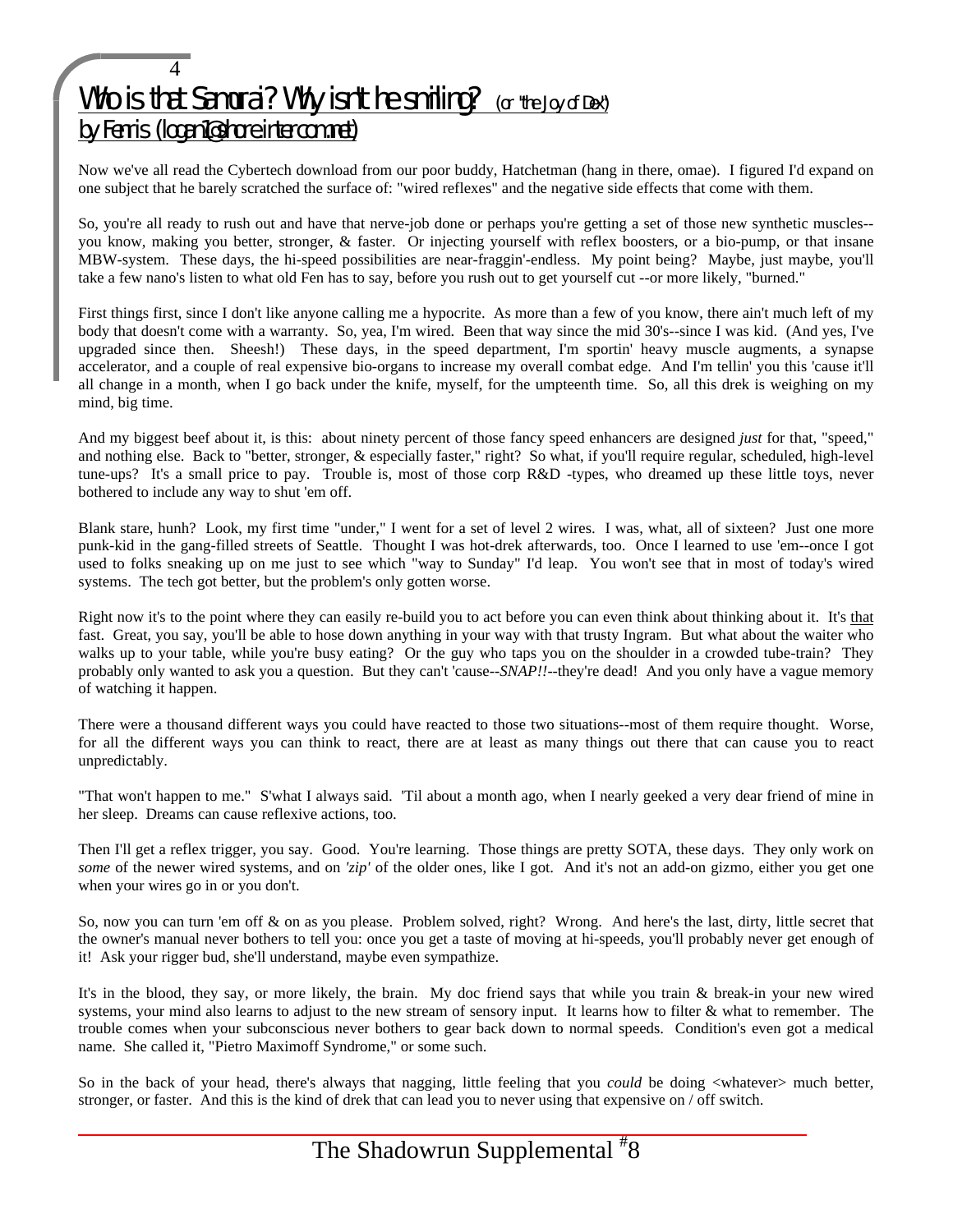Still don't get it, huh? It's like this: you been in a bank-line, that never moved? Or at the DMV? You been down there? No? [sigh] Well, how 'bout this:

Ya ever stand at the check-out, down at the local Stuffer Shack? Say, about three customers back, with your handful of munchies and a single beverage? Meanwhile, the cashier is 'busy' with some "bag-lady candidate" at the head of the line. **\*Boop\*...\*boop\*...\*boop...\***

And you watch as the clerk scans each and every, single bag of "Stuffer Chipz" like it was a completely foreign object, that he'd never seen in his adolescent life? **\*boop\*...\*boop\*...\*boop\*...** You can practically feel your limbs' warranty expiring while you wait.

It's not like she doesn't have about eight identical bags of them on the counter in front of him! And nevermind that the place only carries a grand total of ONE brand-name! **\*boop\*...\*boop\*...\*boop\*...**

Oh, and Bob help you if one of the bar-codes doesn't scan right: **\*boop\*...\*beeeeeee\*...** [pause] **\*beee..beee..beee..beee\*...** "Geeze," you think, "why don't ya try it a couple thousand more times, Einstein!" **...\*b-beee..b-beee..b-beee..b-beee..b-beee\*...** Arrgh!

Finally he decides to punch it in manually, just as you decide you're going to turn to rust on the spot! "6 5 7 4 A - 2 3 d 5 8 9 - 2 **4 3 3 - 1 8 4 6 2 S - 4 3 2 ..."**

Whoa, whoa! What is that kilo-digit number that he's entering?!! "... 0 3 7 r 8 5 - 5 3 8 5 5 - 3 j 1 0 ..." "Hey, bit-brain," you practically scream, "how hard would it be ta punch in: **'point' 'seven' 'nine' 'yen'** ?!"

The clerk looks dumbly at you & shrugs. And, oh joy!! The bag-lady has coupons, too!!!

Ya ever been there, chummer?!! 'Cause with jazzed reflexes, that's how it feels, **ALL THE FRAGGIN' TIME!!**

There's always some suit, some skat, or some pervo standing right in front of you, blockin' your way. Maybe they're moving normally, or even in a bit of a hurry--they think. Or maybe they just happened to make it to the door ahead of you. But to you, Mister oh-so-chromed-Gillette, to you they're moving -S-o- -F-r-a-g-g-i-n-'- -S-l-o-w-l-y !! And you ~*really*~ want to *"exert"* yourself, but it's all you can do just to keep yourself from *reacting* like your body's ~*screaming*~ that it should!!

\*... Hey?! Where'd everybody go? » Fenris

5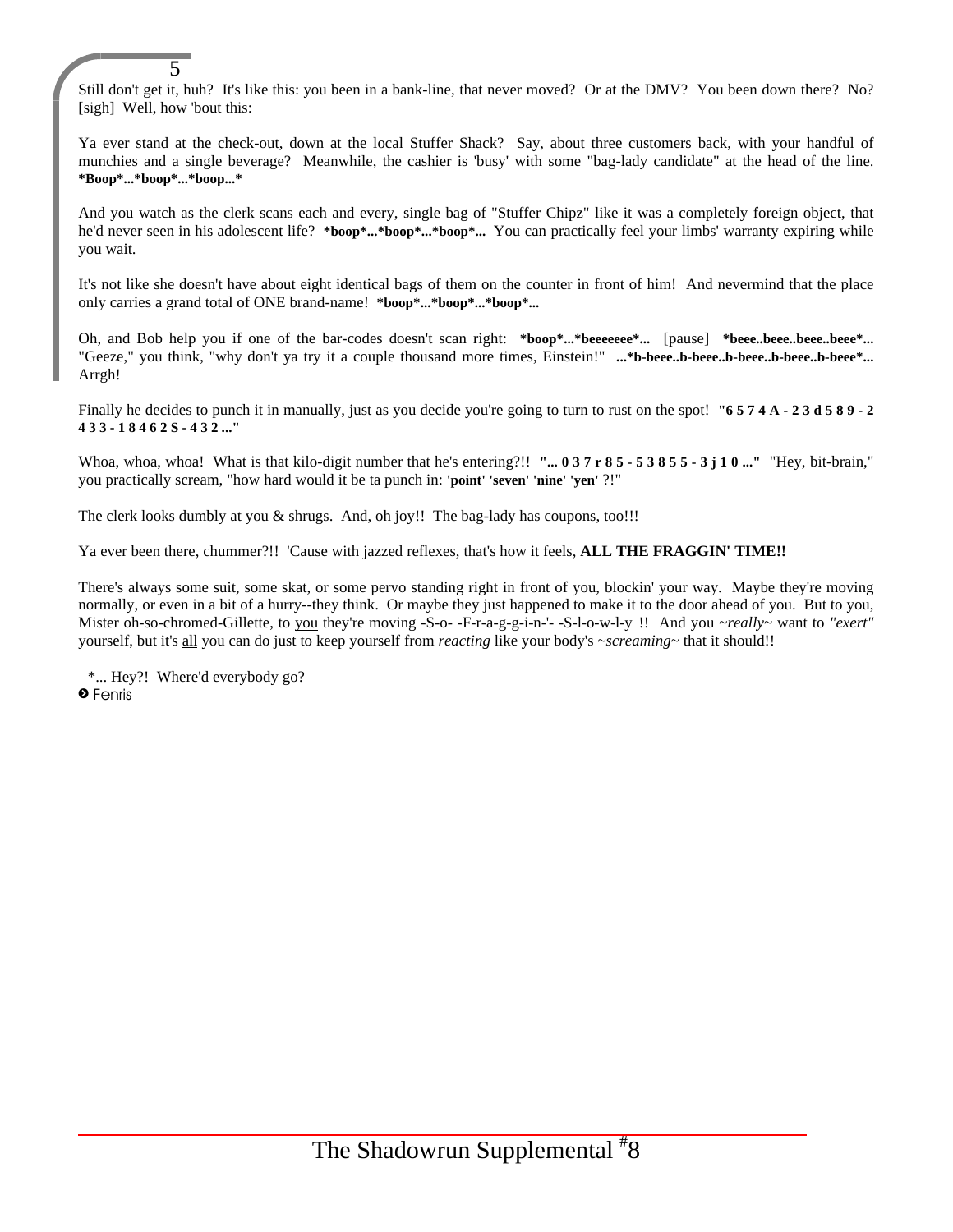## 6 Any Plex, UCAS Jay Gray <jgray@mindspring.com>

A dark figure fled through the rain-soaked night, oblivious to the sounds of the metroplex that echoed all around. The explosive chatter of machine gun fire, the siren scream of the DocWagon, none of them mattered now. Only one thing was important to this solitary shadowrunner: his mission. His hand lashed out, faster than any human should move, to open a door. The runner stepped inside, cybernetic eyes automatically adjusting to the brighter light of the... pet store???

That's right, chummer, a pet store. Have you ever tried to deal with a hungry cat when you've got no food in the house? That's something even a Shadowrunner can't handle. So she needs to know where the local pet store is. In fact, there's dozens of locations that we visit everyday that get glossed over in the flash and glory of the run. Sure, you know the dirt on your favorite bar, lorestore and bodyshop but here's the inside info on some of the places you stop in all the time and never even think about.

#### **Chinese Corner Grocery**

341 Cardinal Street / Loo Wang, Owner & Manager / No Racial Bias / LTG # 555 (76-9102)

You probably couldn't line one aisle's worth of shelves in a grocery superstore with the stuff in this little shop. Then again, you wouldn't find most of this stuff in your average grocery superstore, either. Loo Wang runs a small little business that caters to Chinatown and those who prefer authentic Asian cooking over soy. A lot of mages and shamans who follow Chinese traditions shop here, picking up odds and ends for their fetishes and talismans.

#### **Gentle Cemetery**

25 Gilham Street / Jerome Slavinsky, Head Watchman / No Racial Bias / LTG # 555 (46-1619)

This small cemetery occupies a pretty little corner of the plex. As park land becomes scarce, more and more people come here just to be in a quiet, peaceful environment. The head watchman knows that everyone needs peace of mind, so he keeps the grass mowed and the headstones clean and polished.

#### **Lucy's Gardens**

20 Main Street / Lucy Striker, Owner / Bias Against Dwarves / LTG # 555 (49-7825)

If you're in need of a potted plant to liven up your windowsill or a dozen roses for your sweetheart, this is the place to go. You might even be able to pick up an awakened plant or two. Be careful if you're a dwarf, though, because Lucy doesn't seem fond of them. She won't kick you out, but you won't get any service either.

#### **Motocross Race Track**

16 Hamlin Street / Jack Ripley, Manager / No Racial Bias / LTG # 555 (23-6589)

Every weekend, dirtbike racers from all over the state descend upon the Motocross Track to test their skills and their machines. Spectators come for the action and for the betting. Anyone with the registration fee is welcome to enter, so feel free to try your luck on the dirt, chummers.

#### **Razzle Dazzle Arcade**

831 Main Street / Chirayu Adams, Owner / No Racial Bias / LTG # 555 (18-3691)

This is the biggest and best arcade in the plex. In addition to all the latest hits and a couple of old classics, there's a special selection of games that Chirayu's whipped up himself. Right now, everyone's favorite is Claydonian Arena.

#### **Funland**

26 Leominster Road / George J. Johan, Owner / Bias Against Trolls / LTG # 555 (20-8988)

The main appeal of this small amusement park is a collection of antique rides, including an old wooden roller coaster. There are also a few virtual reality simulators and an official Battletech tournament ring. Watch your step there, though. A go-gang's recently decided to call Funland home and they've been making trouble for the more mundane thrill-seekers.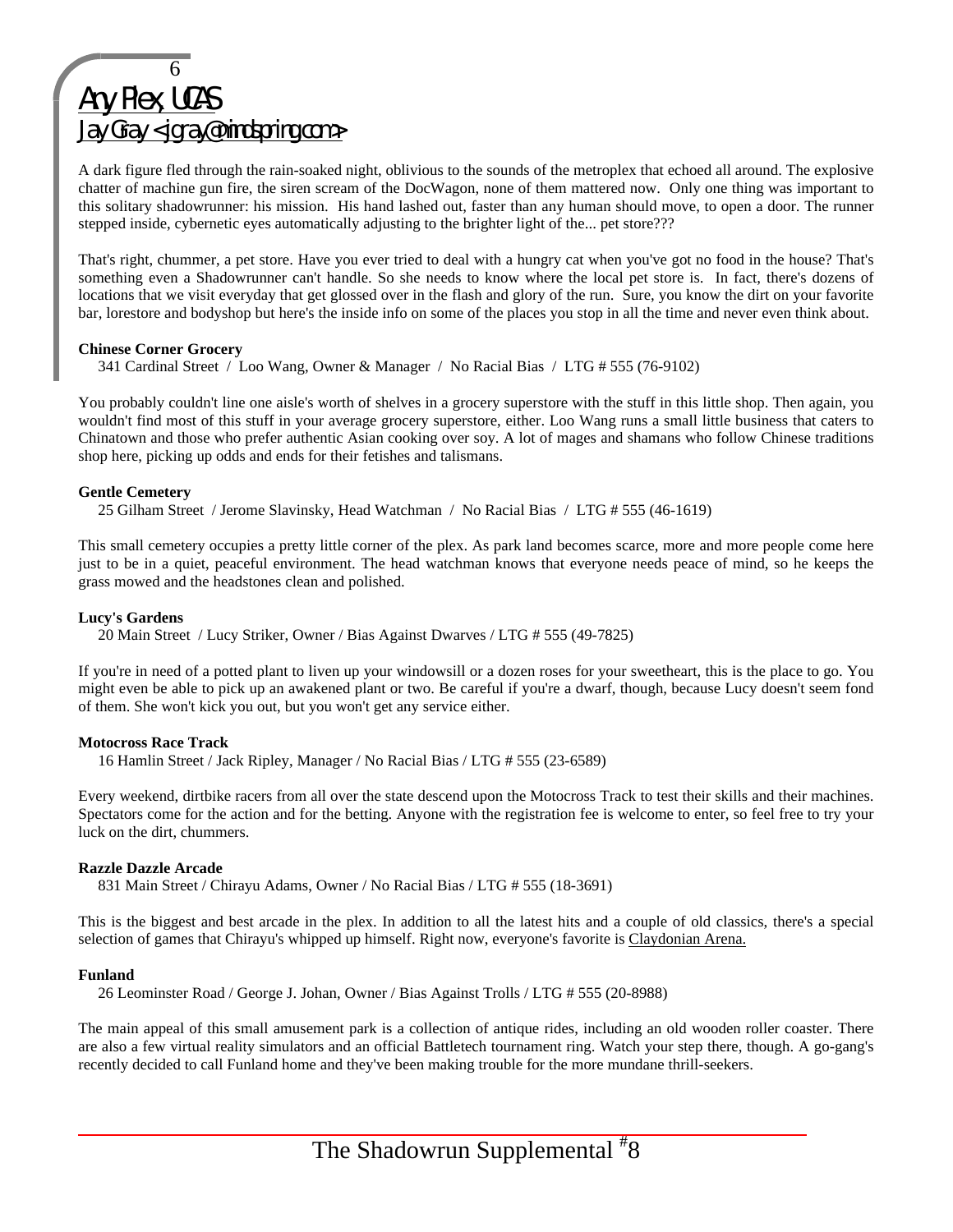#### **Pet World**

861 Johnson Street / Roger Graham, Manger / No Racial Bias / LTG # 555 (23-8097)

The clamor of dogs barking, cats meowing and birds chirping is deafening when you walk into this shop. Still, there's no better place in the plex to pick up supplies for your pet or to get a pet, for that matter. On occasion, Pet World even has access to some of the less dangerous awakened critters.

#### **Wretched Hive of Scum and Villainy**

7

15 Hill Street / Roger Meyer, Owner / No Racial Bias / LTG # 555 (56-9011)

Roger Meyer barely makes a living running this store, but he does it because he loves comic books. These days, the comics are on optical chip, but that doesn't mean kids don't still grab them up as soon as they come out. Roger also sells a variety of animated trids and roleplaying games. The name is a reference to some classic science fiction movie.

#### **Quick Cuts**

119 Kimberly Way / Cherie Correl, Manager / Bias Against Orks / LTG # 555 (16-2057)

More than just a hair salon, Quick Cuts also provides a wide variety of services including: Swedish and shiatsu massage, reiki, chakra openings, enema, light therapy, sound therapy and polarity therapy.

#### **Whirling Dervish**

8912 Redborough Street / Tenchi Hinako, Owner / No Racial Bias / LTG # 555 (19-5923)

This is your typical college music store. You can go in and trade your old chips and discs for store credit towards building up your collection. Don't expect too many big names, though. You're more likely to find small labels and independent artists here than you are to find the top 40. The rumor is, you can score the occasional bootleg concert chip here, too.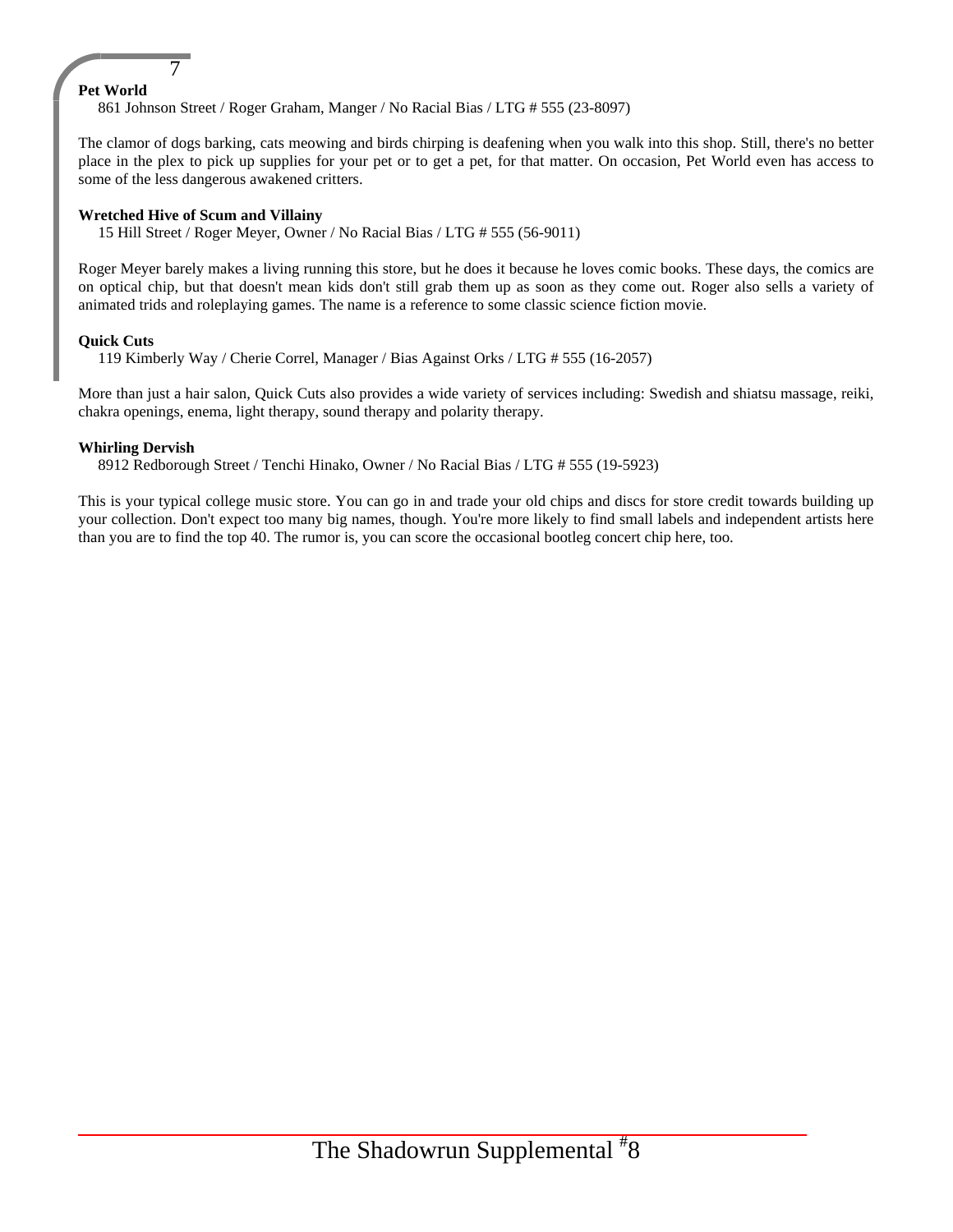## 8 Variable Weapon Staging Gurth <gurth@xs4all.nl>

Way back when in first edition **Shadowrun**, Damage Codes consisted of three parts, as I'm sure most of you have seen in older FASA-published adventures. After the familiar number-letter combination comes another number, known as the "staging" of the Damage Code—something which, in my opinion anyway, shouldn't have been dropped when FASA revised Shadowrun for the second edition's release in 1992.

This article was inspired by a recent thread on the ShadowRN list about this subject, as well as my group deciding to use the first-edition staging rules, not to mention a desire on my part to re-write a small piece I originally wrote up in the Plastic Warriors book **Paranoid Animals of North America** concerning the re-introduction of variable staging.

#### **Refresh My Memory...**

Staging damage, as all Shadowrun players should know, is what happens when the attacker and/or target roll lots of successes: it causes the inflicted damage to go up or down compared to the weapon's "base" damage. In the second edition rules, every two successes rolled stage the damage up (or down) by one level—in effect, you add up the number of successes, divide them by two and round down, then in- or decrease the Damage Level a number of steps equal to the result.

In the first edition, though, the number of successes needed wasn't always 2 per Damage Level. It could theoretically be anything, although for most weapons it sat between 1 and 4, occasionally going as high as 6 or 8. The last number in the Damage Code indicated the number of successes needed — for example, with a 4M3 weapon you needed three successes to stage the Damage Level up one to Serious.

#### **Why Variable Staging?**

It's actually a bit of a misleading name, as the Staging doesn't vary for a single weapon, but it varies between *different* weapons. In much the same was that there is currently a Power Level difference between hold-out pistols and light pistols (Power Levels 4 and 6, respectively), there was also a difference in Staging between different weapon classes (for instance, it was 1 for hold-outs, and 2 for light pistols). Weapons in the same class usually had the same Staging, though—all SMGs had a Staging of 3, for example.

#### **Putting This Into Practice**

The easiest way to re-introduce variable Staging into Shadowrun is to simply tack on the first edition Staging figure to the second-edition Damage Code. If you've looked at first edition Damage Codes, you'll have noticed the Power Level is often lower than for the same weapon in the second edition rules. The reason here is that armor worked differently in first edition: it gave automatic successes rather than reducing the Power Level of the attack. In other words, even wearing a heavy security armor plus helmet, you rolled against the full Power Level, and thus got less successes. As **SRII**'s armor rules are better, it is best to keep the second edition Power Level and armor rules, however.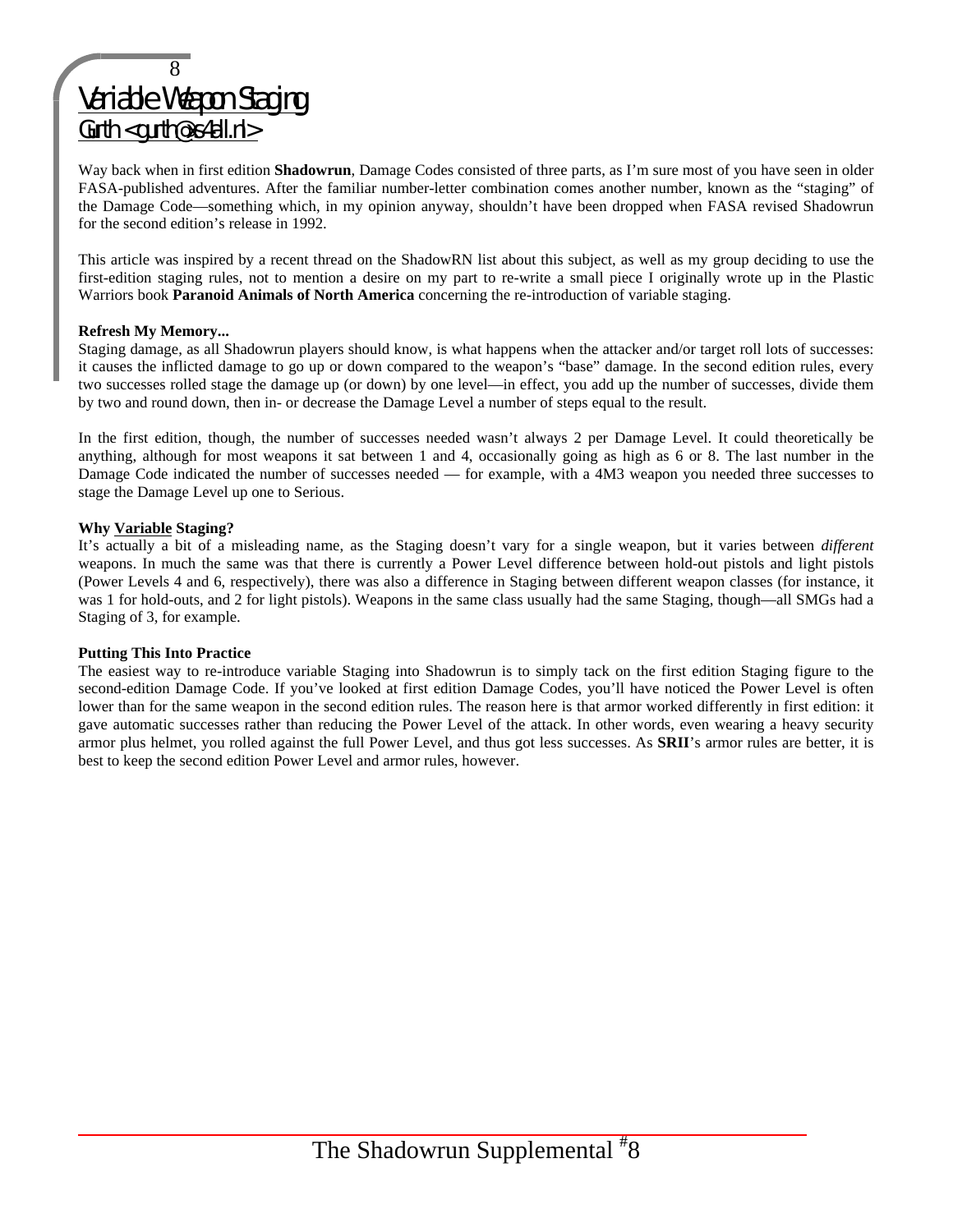## Actual Game Rules

 $\overline{9}$ 

These are very simple: use the standard **SRII** rules for determining damage (page 91), but instead of every two successes staging the damage up or down, use the Staging number from the weapon's Damage Code instead.

One problem that springs up here, though, is that damage will often stay at the base for the weapon, especially when the attack has a high Staging number. For this reason, it's best to first stage up the damage using the attacker's successes, and only then let the target stage it back down again. (This differs from **SRII**, where successes are compared and only *then* is the damage staged up or down.)

*As an example, let's take a look at Susie and Al, who are shooting at each other for some reason that's not really important here. Al has a submachine gun doing 6M3 damage, while Susie is firing a similar weapon but using explosive ammo, which gives it +2 Staging, thereby turning it into a 6M5 weapon. For some reason, they're both stuck on semi-auto mode so both Al and Susie can fire only one round at a time.*

*Al hits Susie and scores 4 successes. He stages the damage up one level, to Serious. Susie then rolls her Body test and gets 3 successes: enough to stage it back down to Moderate. (Had we compared successes first, Susie would still have taken a Moderate wound, by the way.)*

*Next, Susie shoots back and hits Al with 2 successes. As she needs 5 to stage the damage up (her weapon's Staging is 5), it stays at Moderate. Al now resists and gets 4 successes, also not enough to stage it down, so he also takes a Moderate wound. (Al would have taken only a Light wound if we'd compared successes before staging.)*

*Susie immediately fires again while Al fumbles to reload his gun, and gets 7 successes—enough to stage the damage up a level. Al resists, getting 4 successes once more, and thus takes a Serious wound on top of the Moderate one he already had.*

*Not to be defeated, Al turns on his pain editor and blasts away at Susie. He gets a whopping 8 successes, enough to stage the damage up to Deadly from Moderate: the first three take it to Serious, the next three to Deadly, and the final two are lost. Susie's Body test gives her 4 successes, and so she takes it down to Serious again.*

It's recommended to use some kind of overdamage rule, either from Fields of Fire, the Companion, or house rules, so that successes that stage the damage past Deadly aren't wasted. My own house rule is to start at Light again, and stage the damage up from there. For example, a 7S3 weapon with 9 successes would do Deadly + Moderate damage, or 13 boxes.

#### Unarmed Attacks and Cyberware

These have a Staging of 1, except for characters equipped with cyberware (or bioware) that causes different amounts of damage, as per the table below. Items marked with an asterisk (\*) were not available in the first edition rules, so their Staging has been picked by me.

| <b>Cyberware</b>       | <b>Damage</b>    |
|------------------------|------------------|
| Bone Lacing:           |                  |
| Aluminum               | $(Str+2)M2$ Stun |
| Plastic                | $(Str+1)M2$ Stun |
| Titanium               | $(Str+3)M2$ Stun |
| Cyberarm Taser*        | 10 <sub>S4</sub> |
| Hand Blade*            | $(Str+3)L1$      |
| <b>Hand Razors</b>     | (Str)L2          |
| <b>Improved Razors</b> | $(Str+2)L2$      |
| Oral Whip*             | 6M2              |
| Shock Hand*            | 8S4              |
| <b>Spurs</b>           | (Str)M2          |
| Tool Laser*            | 4L 1             |

**Cranial Bombs** from page 27 of Cybertechnology are available with Stagings between 1 and 6.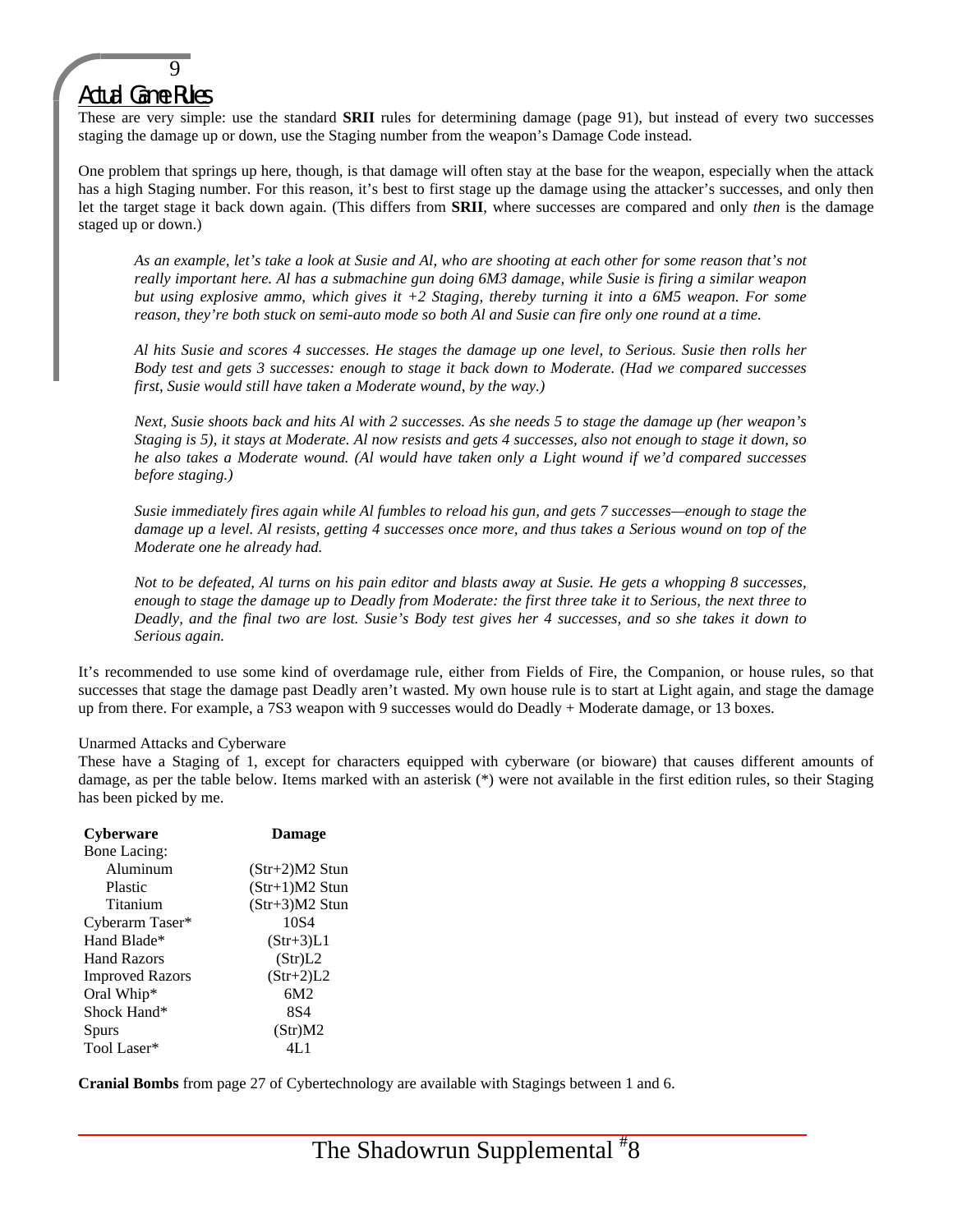#### **Weapon Conversions**

10

The weapon table lists all weapons published by FASA, with the Damage Code adjusted to incorporate the first-edition Staging value, where known. For weapons from books published after **SRII** came out—**Fields of Fire** and **Rigger 2**— the Staging was decided on by comparing them to other weapons of the same type. These weapons are marked with an asterisk.

| Weapon                                | <b>Damage</b>          | Weapon                      | <b>Damage</b>    |
|---------------------------------------|------------------------|-----------------------------|------------------|
| AK-97                                 | 8M3                    | AK-97 SMG                   | 6M3              |
| AK-98                                 | 8M3                    | Arbelast II MAW*            | 15D6             |
| Ares Alpha Combat Gun*                | 8M3                    |                             |                  |
| <b>Ares Dragon's Breath Missiles:</b> |                        |                             |                  |
| <b>Attack AAM</b>                     | 18D8                   | Dogfight AAM                | 18D <sub>8</sub> |
| Ares Firelance™*                      | <b>15S8</b>            | Ares HVAR*                  | 6M3              |
| Ares HV MP-LMG*                       | 6S3                    | Ares MP Laser               | 15M8             |
| Ares MP Laser III*                    | 15M8                   | Ares MP LMG                 | <b>7S3</b>       |
| Ares Predator                         | 9M2                    | Ares Predator II            | 9M2              |
| Ares Viper Slivergun                  | 8S3(f)                 | <b>Assault Cannon</b>       | 18D4             |
| <b>AUG-CSL:</b>                       |                        |                             |                  |
| <b>SMG</b>                            | 6M3                    | <b>Assault Rifle</b>        | 8M3              |
| Carbine                               | <b>7S3</b>             | Light MG                    | 8M3              |
| AZ-150 Super Stun Baton               | 8S3 Stun               | Ballista (all rounds)*      | 14D6             |
| Barret Model 121*                     | 14D <sub>2</sub>       | <b>Barton Arms Bracer</b>   | 6L2              |
| <b>Barton Arms Gun Cane</b>           | 6L2                    | Beretta Model 70            | 6M3              |
| Beretta Model 101T                    | 6L2                    | Beretta 200ST               | 6L2              |
| <b>Browning Max-Power</b>             | 9M2                    | <b>Browning Ultra-Power</b> | 9M2              |
| Ceska vz/120                          | 6L2                    | Club                        | $(Str+1)M2$ Stun |
| <b>CMDT</b> Combat Gun                | 9S3                    | Colt American L36           | 6L2              |
| Colt Cobra*                           | 6M3                    | Colt M22A2                  | 8M3              |
| Colt $M-23*$                          | 8M3                    | Colt Manhunter              | 9M2              |
| Combat Axe                            | $(Str)S2 \& (Str+2)L3$ | Compound Bow System         | $(Str Min+4)M2$  |
| <b>Cougar Fine Blade*:</b>            |                        |                             |                  |
| Short                                 | (Str)M1                | Long                        | $(Str+1)M1$      |
| <b>Crusader Machine Pistol</b>        | 6L2                    |                             |                  |
| <b>Cyberguns:</b>                     |                        |                             |                  |
| <b>Heavy Pistol</b>                   | 9M2                    | Hold-Out Pistol             | 4L1              |
| <b>Light Pistol</b>                   | 6L2                    | Machine Pistol              | 6L2              |
| Shotgun                               | <b>8S3</b>             | <b>SMG</b>                  | 6M3              |
| Defiance Super Shock                  | 10S4                   | Defiance T-250              | 10S3             |
| Eichiro Hatamoto II                   | <b>8S3</b>             | Enfield AS-7                | <b>8S3</b>       |
| Fichetti Executive Action             | 6L2                    | Fichetti Security 500       | 6L2              |
| Fichetti Security 500                 | 6L2                    | Fichetti Security 500a      | 6L2              |
| Fichetti Tiffani Needler              | 5L1                    | FN HAR                      | 8M3              |
| FN-MAG 5                              | <b>9S4</b>             | Forearm Guards              | $(Str+2)M2$      |
| Forearm Snap-Blades                   | (Str)M2                | Franchi SPAS-22*            | 10S3             |
| <b>General Purpose Unguided</b>       |                        |                             |                  |
| <b>Rockets:</b>                       |                        |                             |                  |
| 7.62 cm                               | 3D <sub>8</sub>        | 12.7 cm                     | 7D <sub>8</sub>  |
| Generic HMG                           | 10S4                   | Generic MMG                 | <b>9S4</b>       |
| Great Dragon ATGM*                    | 20D <sub>8</sub>       |                             |                  |
| <b>Grenades:</b>                      |                        |                             |                  |
| Concussion                            | 12M3 Stun              | Defensive                   | 10S3             |
| Defensive AP*                         | 10S4(f)                | <b>IPE</b> Concussion       | 15M3 Stun        |
| <b>IPE</b> Defensive                  | 15S4                   | IPE Defensive AP*           | 15S5(f)          |
| <b>IPE</b> Offensive                  | 15S4                   | IPE Offensive AP*           | 15S5(f)          |
| Offensive                             | 10S3                   | Offensive AP*               | 10S4(f)          |
| White Phosphorus                      | 14M4/10L2              |                             |                  |
| Hammerli Model 610S*                  | 6L2                    | <b>Heavy Crossbow</b>       | <b>8S2</b>       |
|                                       |                        |                             |                  |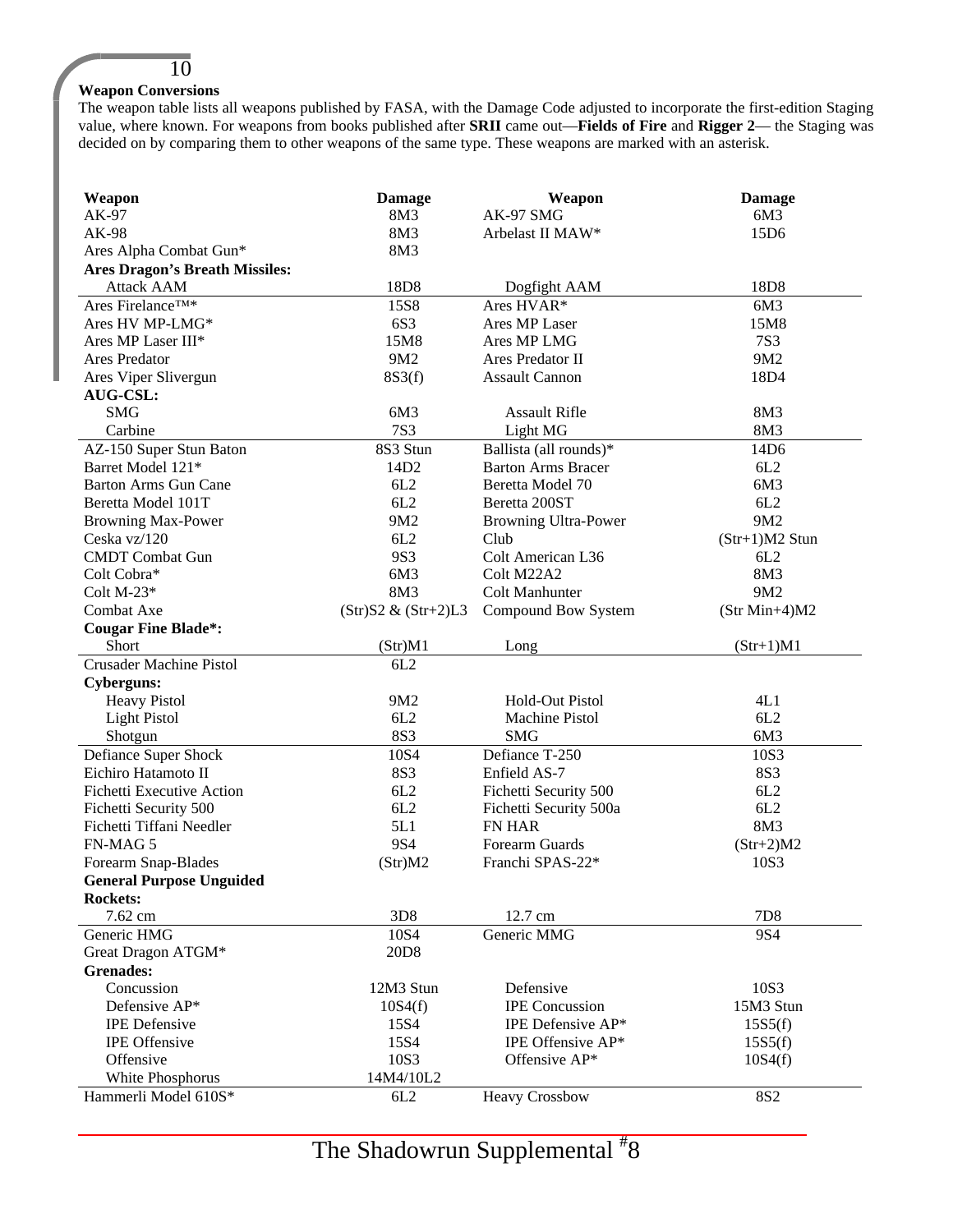| 11                           |                         |                                                |                   |
|------------------------------|-------------------------|------------------------------------------------|-------------------|
| Heckler & Koch HK277         | 7M3                     | <b>HK227-S</b>                                 | 7M3               |
| <b>H&amp;K G12A3z</b>        | 8M3                     | H&K MP-5 TX                                    | 6M3               |
| <b>Hyundai-CSA Missiles:</b> |                         |                                                |                   |
| <b>Basic AAM</b>             | 18D8                    | <b>Improved AAM</b>                            | 18D8              |
| <b>Ingram Smartgun</b>       | 7M3                     | Ingram Super Mach 100*                         | 6L3               |
| <b>Ingram Valiant</b>        | <b>7S3</b>              | Ingram Warrior-10*                             | 7M3               |
| Katana                       | $(Str+3)M3$             | Knife                                          | (Str)L1           |
| Laser Crescent Axe           | (Str)S2                 | <b>Light Crossbow</b>                          | 6L3               |
| Light Fire 70                | 6L2                     |                                                |                   |
| M12 Mortar rounds*:          |                         |                                                |                   |
| Anti-Personnel               | 18D5(f)                 | Anti-Vehicle                                   | 16D8              |
| <b>High Explosive</b>        | 18D4                    | White Phosphorus                               | 15S4/12L2         |
| M79B1 LAW*                   | 12D4                    | M107 GPHMG                                     | 10S4              |
| MA 2100 Sniping Rifle        | 14S2                    | <b>Medium Crossbow</b>                         | 6M2               |
| <b>Missiles:</b>             |                         |                                                |                   |
| Anti-Personnel               | 16D3                    | Anti-Vehicle                                   | 16D8              |
| High-Explosive               | 16D4                    | Surface-To-Air                                 | 13D6              |
| <b>Mitsubishi Bandit:</b>    |                         |                                                |                   |
| Armor-Piercing               | 18D8                    | Flechette                                      | 18D3(f)           |
| <b>High Explosive</b>        | 20D4                    |                                                |                   |
| Mitsubishi Outlaw*:          |                         |                                                |                   |
| Block I (ICM)                | 14D4                    | Block IA (DP-ICM)                              | 14D6              |
| <b>Block II</b>              | 20D <sub>8</sub>        |                                                |                   |
| Monofilament Sword           | $(Str+3)M3^1$           | Monofilament Whip                              | 10S4              |
| Morrissey Alta               | 9M2                     | Morrissey Élan                                 | 5L1               |
| Morrissey Elite              | 9M2                     | Panther Cannon                                 | 18D4              |
| Pole Arm                     | (Str)S3                 | <b>Raecor Sting</b>                            | 4M1(f)            |
| Ranger Arms SM-3             | 14S2                    | Remington 750                                  | <b>7S2</b>        |
| Remington 950                | 9S <sub>2</sub>         | Remington 990*                                 | 10S3              |
| Remington Roomsweeper        | 8S3(f)                  |                                                |                   |
| <b>Rockets:</b>              |                         |                                                |                   |
| Anti-Personnel               | 16D3                    | Anti-Vehicle                                   | 16D <sub>8</sub>  |
| High-Explosive               | 16D4                    | Zapper*                                        | 16D8              |
| Ruger 100 Sport Rifle        | <b>7S2</b>              |                                                | 10M2              |
| <b>Saab-Saaker Missiles:</b> |                         | <b>Ruger Super Warhawk</b>                     |                   |
| $AIM-11R*$                   | 14D8 (8D8)              | Basic AAM                                      | 18 <sub>D</sub> 8 |
| <b>Improved AAM</b>          | 18D8                    |                                                |                   |
|                              |                         |                                                |                   |
| Sap<br>SCK Model 100         | $(Str+2)M2$ Stun<br>7M3 | Savalette Guardian*<br>Scorpion Machine Pistol | 9M2<br>6L2        |
| Seco LD-120                  | 6L2                     | <b>Shock Glove</b>                             | 7S3 Stun          |
|                              |                         |                                                | 16D8              |
| Shuriken<br>Staff            | (Str)L1                 | Silencer AARM*                                 |                   |
| <b>Streetline Special</b>    | $(Str+2)M2$ Stun        | <b>Standard Bow</b><br><b>Stun Baton</b>       | $(Str Min+2)M2$   |
|                              | 4L1                     |                                                | 6S4 Stun          |
| Survival Knife               | $(Str+2)L3$             | Sword                                          | $(Str+2)M2$       |
| Textron Trapdoor*            | 14D4                    | Throwing Knife                                 | (Str)L1           |
| Tiffani Self-Defender        | 4L1                     | TMP Submachine Gun                             | 6M3               |
| Uzi III                      | 6M3                     | Vanquisher Minigun                             | 10S4              |
| Vengeance Minigun            | <b>9S4</b>              | Victory Cannon                                 | 20D4              |
| Vigilant Cannon              | 18D4                    | Vindicator Minigun                             | <b>7S3</b>        |
| Vogeljäger*                  | 14D6 (8D6)              | vz 88 V                                        | 8M3               |
| Walther Palm Pistol          | 4L1                     | Walther PB-120*                                | 6L2               |
| Yamaha Pulsar                | 10S2 Stun               |                                                |                   |

Note:<sup>1</sup> In the interest of keeping a difference between the monofilament sword and the katana, perhaps it is best to put this weapon's Damage at (Str+3)M2.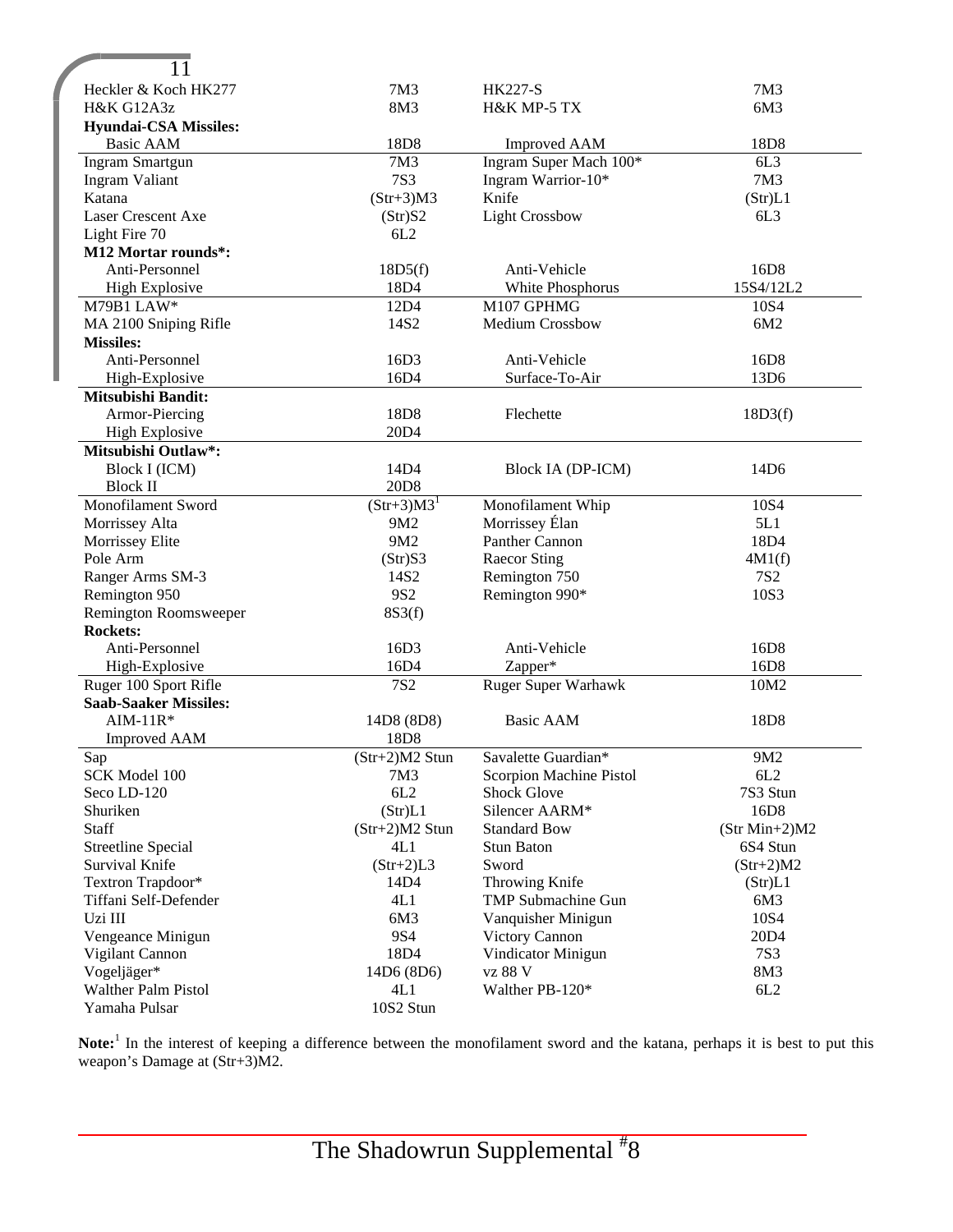#### 12 **Ammunition**

Some ammunition types altered the Staging of the weapon, instead of (or in addition to) the Power Level or Damage Level. Below are the suggested modifiers for each of the FASA-published ammo types; most of the modifiers are combinations of those in the first- and second-edition rules. The **First Edition** columns show the exact first-edition rules for those who want to use that.

|                           |              | <b>Damage Modifier</b> |                | <b>First Edition</b> |               |                |  |
|---------------------------|--------------|------------------------|----------------|----------------------|---------------|----------------|--|
| <b>Ammo Type</b>          | <b>Power</b> | <b>Damage</b>          | <b>Staging</b> | <b>Power</b>         | <b>Damage</b> | <b>Staging</b> |  |
| APDS <sup>1</sup>         | $+0$         | $+0$                   | $+0$           | $+0$                 | $+0$          | $+0$           |  |
| Explosive                 | $+0$         | $+0$                   | $+2$           | $+()$                | $+0$          | $+2$           |  |
| <b>EX Explosive</b>       | $+0$         | $+0$                   | $+3$           |                      |               |                |  |
| $F$ lechette <sup>3</sup> | $-1$         | $+1^4$                 | $+1$           | $+1$                 | $+()$         | $-1$           |  |
| Firepower <sup>TM5</sup>  | $+1$         | $+0$                   | $+0$           | $+2$                 | $+0$          | $+0$           |  |
| Gel                       | $-2$         | $+0$                   |                | 4                    |               |                |  |
| Regular                   | $+()$        | $+0$                   | $+0$           | $+()$                | $^{+0}$       | $+0$           |  |
| Stun                      | $+()$        | $+()$                  | 4              |                      | M             | 4              |  |
| Tracer                    |              |                        | $+()$          |                      |               |                |  |

#### **Spell Damage**

Spells that inflict damage, in other words most combat spells and a number of manipulation spells, should be assigned a Staging number for their damage. Following is a table showing the damages including Staging for FASA-publishes spells, once more taken straight from the first edition rules where possible. Spells marked with an asterisk didn't appear until **SRII** or later, and so their Staging was chosen by me, while two asterisks indicate the spell had a different name in the first edition Grimoire.

For spells you designed yourself, pick a Staging you like, from 1 to 3; making it higher than 3 causes problems with the Staging for the spell's Drain (see below).

<sup>1</sup> Use one-half Ballistic armor to resist.

<sup>2</sup> This ammo was unavailable in first edition.

 $3$  Use the highest of either the Ballistic or twice the Impact rating to resist.

 $4$  The  $+1$  Damage Level increase is only against unarmored targets; the other modifiers apply to all targets, whether armored or unarmored.

<sup>5</sup> Available for heavy pistols only; officially unavailable in **SRII** because it's assumed heavy pistols always fire it, but you may want to re-introduce it as a house rule, or alternatively say that heavy pistols get a –1 Power Level modifier when *not* using this ammo.

| <b>Combat Spell</b>  | <b>Damage</b>  | <b>Combat Spell</b> | <b>Damage</b>       | <b>Manipulation Spell</b> | <b>Damage</b>  |
|----------------------|----------------|---------------------|---------------------|---------------------------|----------------|
| Death Touch          | D1             | Powerball           | M <sub>2</sub>      | Acid                      | M2             |
| Fireball             | S <sub>2</sub> | Ram                 | S <sub>1</sub>      | Acid Bomb                 | M1             |
| Fire Bolt            | S1             | Ram Touch           | S <sub>1</sub>      | Acid Stream**             | S <sub>1</sub> |
| Fire Cloud           | M <sub>3</sub> | $Rot*$              | S <sub>2</sub>      | Bug Barrier*              | L2             |
| Fire Dart            | L <sub>3</sub> | Slay (Race/Species) | S <sub>1</sub>      | Clout                     | M1 Stun        |
| Fire Missile         | M <sub>2</sub> | Sleep               | M1 Stun             | Fire Strike**             | S <sub>1</sub> |
| Hellblast            | D1             | Spirit Bolt*        | S <sub>2</sub>      | Firewall*                 | M <sub>2</sub> |
| <b>Manablast</b>     | M1             | Sterilize*          | D1                  | Flame Aura*               | M <sub>2</sub> |
| Mana Bolt            | S <sub>1</sub> | Stunball            | S <sub>2</sub> Stun | Flame Bomb*               | M <sub>2</sub> |
| Mana Cloud           | M <sub>3</sub> | Stunblast           | S1 Stun             | Flame Burst**             | S <sub>1</sub> |
| Mana Dart            | L <sub>3</sub> | Stun Bolt           | S1 Stun             | Flamethrower*             | M <sub>2</sub> |
| Mana Missile         | M2             | Stun Cloud          | M <sub>3</sub> Stun | Ignite                    | M2             |
| Manaball             | M <sub>2</sub> | <b>Stun Missile</b> | M <sub>2</sub> Stun | Light Ray*                | S <sub>3</sub> |
| Powerblast           | M1             | <b>Stun Touch</b>   | S1 Stun             | Poltergeist               | L <sub>3</sub> |
| Power Bolt           | S <sub>1</sub> | Urban Renewal       | S1                  | Smoke Cloud*              | M <sub>3</sub> |
| Power Dart           | L <sub>3</sub> | Wrecker             | S <sub>1</sub>      | Spark*                    | M <sub>2</sub> |
| <b>Power Missile</b> | M2             |                     |                     |                           |                |

#### **Spell Drain**

Under first-edition spell design rules, the Drain target number wasn't modified for a spell's effects, but the Staging number was. However, incorporating this into **SRII** would cause the need to recalculate the Drain Codes of all spells in your campaign. It's a lot simpler to put the Staging at 2 for all Drain, with the exception of spells that cause damage. For these, the Drain Staging should equal 4 minus the Staging of the spell's damage. For example, a simple mana-based combat spell that causes (Force)M3 damage would have a Drain of  $(F\div 2)$ M1, whereas the same spell with Staging 1 would cause  $(F\div 2)$ M3 Drain.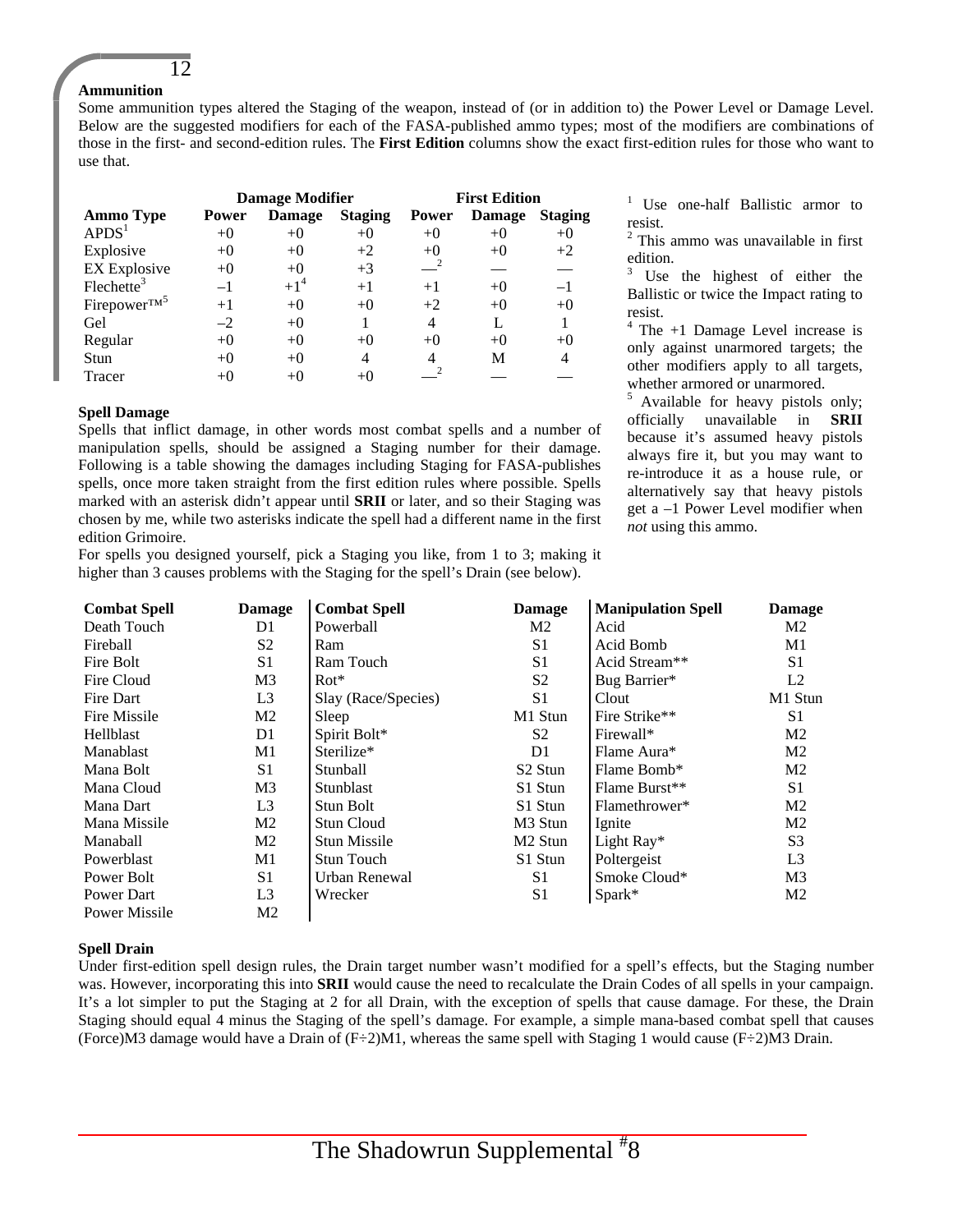#### **Critters**

13

Once again, the table below shows the critters that are included with **SRII**, with the Staging their attacks had in the first edition. **Note:** Elemental spirits and nature spirits were not given attack damages in **SRII**, but they did have them in **SRI**, so the table shows them as well, converted to second edition stats with the original Staging added on.

The critters from **Paranormal Animals of North America** are very easy to convert: this book has first-edition Damage Codes, so all you need to do is use them straight as they are printed.

For the animals in **Paranormal Animals of Europe**, which was published after **SRII**, you'll need to decide on the Staging yourself, and then do a little reverse-engineering—subtract 1 from the Power Level if the attack has a Staging of 3, subtract 2 for a Staging of 4, and so on; don't subtract anything if you gave the Damage Code a Staging of 1 or 2. For example, an 8S attack with Staging 4 would become 6S4, while 6M with Staging 1 would be 6M1.

It's advised not to go above a Staging of 4 for critter attacks. An easy alternative is to put the Staging at 2 for all critter attacks, thereby saving some time and effort, but remember that it makes critters slightly less different from one another.

| <b>Critter</b>            | <b>Damage</b>           | <b>Critter</b>                | <b>Damage</b>           |
|---------------------------|-------------------------|-------------------------------|-------------------------|
| <b>Banshee</b>            | humanoid                | Ghost                         | special                 |
| <b>Barghest</b>           | 9S <sub>2</sub>         | Ghoul                         | humanoid                |
| <b>Basilisk</b>           | 6M2                     | Goat                          | 3L1                     |
| Bat                       | 2L1                     | Griffin                       | 9S3                     |
| Bear, Large               | 9D2                     | Leopard                       | 9S <sub>2</sub>         |
| Bear, Typical             | 6S <sub>2</sub>         | Leshy                         | humanoid                |
| Cat, House                | 3L2                     | Merrow                        | humanoid                |
| Cat, Wild                 | 4M2                     | Naga                          | 5M <sub>2</sub>         |
| Cockatrice                | 8M <sub>2</sub>         | Nature Spirits <sup>1</sup> : |                         |
| Deer                      | 3M2                     | Of Man                        | $(Force-2)M4$           |
| Dog, Large                | 6M2                     | Of the Land                   | $(Force-1)S3, +1$ Reach |
| Dog, Small                | 3L2                     | Of the Sky                    | as powers               |
| Dracoforms:               |                         | Of the Waters                 | (Force)D2 Stun          |
| Eastern Dragon            | 14D3                    | Phoenix                       | 4M                      |
| <b>Feathered Serpent</b>  | 12D <sub>2</sub>        | Rat                           | 2L1                     |
| Great Dragon              | 16D3                    | <b>Rhinoceros</b>             | 11D <sub>2</sub>        |
| <b>Western Dragon</b>     | 14D4                    | Sasquatch                     | humanoid                |
| Elementals <sup>1</sup> : |                         | Seal                          | 4M2                     |
| Air                       | as powers               | Shapeshifter:                 |                         |
| Earth                     | $(Force-1)S3, +1$ Reach | Animal                        | $(A+1)(A)(A+1)^2$       |
| Fire                      | $(Force-1)M4$           | Human                         | humanoid                |
| Water                     | (Force)D2 Stun          | Shark, Large                  | 12D3                    |
| Elephant                  | 10D3                    | Shark, Typical                | 10S3                    |
| Eyekiller                 | 6S <sub>2</sub>         | Thunderbird                   | 6M                      |
| <b>Fox</b>                | 3L2                     | Tiger                         | 10S <sub>2</sub>        |
| Harpy                     | 4M2                     | Unicorn                       | 8M                      |
| Horse                     | 6S <sub>2</sub>         | Vampire                       | humanoid                |
| Kraken                    | 12D3                    | Wendigo                       | humanoid                |
|                           |                         | Wolf                          | 7M2                     |

#### **Note:**

<sup>1</sup> The Power Level is based on the spirit's Force, even though in the first edition rulebook this was not the case; however it makes more sense that a stronger spirit will inflict more damage than that damage is not directly related to Force at all.

<sup>2</sup> For example, a wolf shapeshifter will do 8M3 damage: a wolf does 7M2, so the shapeshifter does  $(7+1)M(2+1)$  damage.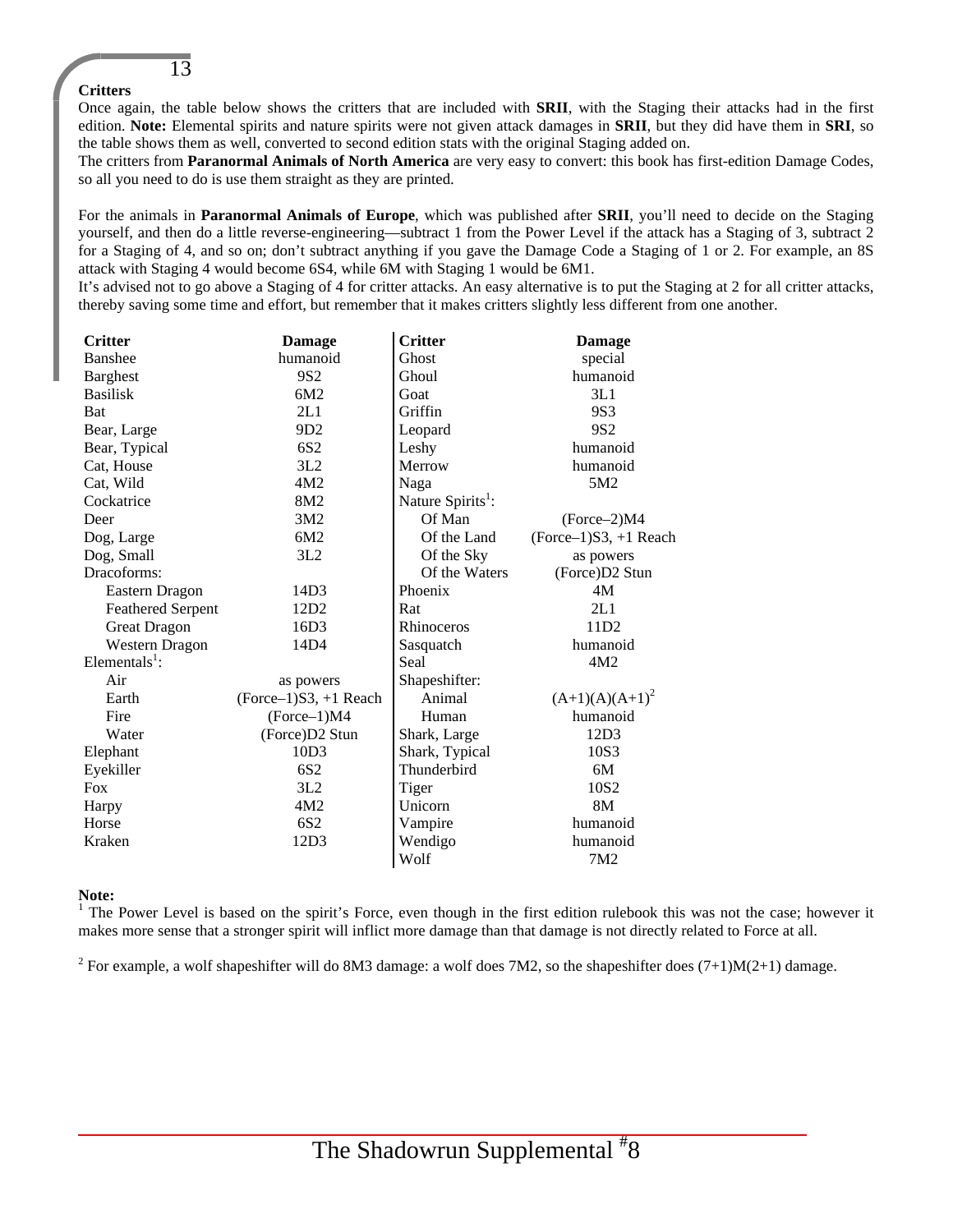#### **Insect Spirits**

14

Per the first-edition Grimoire, insect spirit attacks have a Staging of 2 for soldier spirits and 3 for queen spirits.

#### **Critter Powers**

The following critter powers cause damage to their victims, and so must also be adjusted.

| <b>Critter</b>               | <b>Damage</b>                                     |
|------------------------------|---------------------------------------------------|
| Cold Aura                    | (Escence)M2                                       |
| Corrosive Saliva             | (creature's Body Rating)L(successes) <sup>1</sup> |
| Corrosive Secretions         | (Essence)L2                                       |
| <b>Electrical Projection</b> | (Body or Essence)M3                               |
| Engulf:                      |                                                   |
| Air                          | (Essence) S2 Stun                                 |
| Earth                        | (Essence)S3                                       |
| Fire                         | (Escence)M6 <sup>2</sup>                          |
| Water                        | (Essence) $M(Actions) Stun3$                      |
| Flame Aura                   | (Escence)M2 <sup>4</sup>                          |
| <b>Flame Projection</b>      | (Escence)M1 <sup>5</sup>                          |
| <b>Hypnotic Song</b>         | (Escence)M1 <sup>6</sup>                          |
| <b>Noxious Breath</b>        | (Escence)S2 Stun <sup>6</sup>                     |
| Venom                        | (Essence)S2                                       |

#### **Notes:**

<sup>1</sup> "Successes" refers to the number of successes the creature has rolled. Do not increase the Power Level by 1 for every 2 successes (**Paranormal Animals of Europe**, p. 129).

 $2$  Do not increase the Power Level for the effects of the Flame Aura power; this is already factored into the Staging (see below).

<sup>3</sup> "Actions" is the number of actions which the spirit has had to engulf the victim.

 $4$  A successful melee attack by a creature with Flame Aura power increases the Staging of the attack by  $+2$ .

<sup>5</sup> Drain from this attack, if sustained, is (Essence)S2.

<sup>6</sup> Reduce the Damage Code as per **Paranormal Animals of Europe** p. 133, always leaving the Staging as it is.

#### **Other Sources Of Damage**

The easiest conversion when you encounter an **SRII** Damage Code that can't be converted using the rules in this article, is to give it a Staging of 2, as that way nothing needs to be changed. You could put on any Staging you want, but keep in mind that the higher the Staging, the more difficult it will be to get rid of the damage. Therefore, a high Staging should only be used for things that cause large amounts of damage, while a low Staging is useful for things that tend to cause only minor injuries. You may want to lower the Power Level a bit if you pick a high Staging, by the way.



# The Shadowrun Supplemental <sup>#</sup>8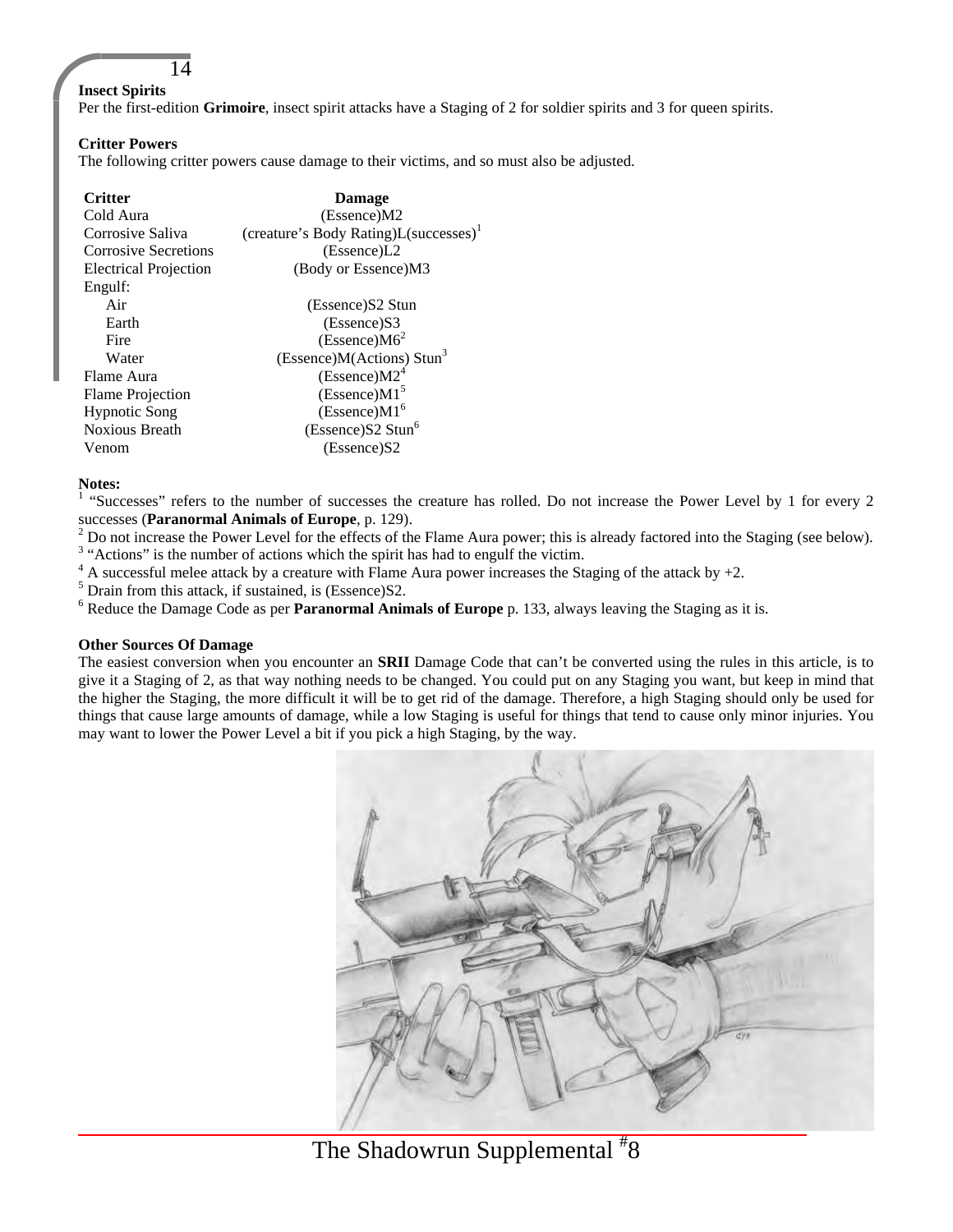# 15 Origins: A System for Character History and Development

P Sean Oneal <woneal@infoave.net>

#### **What is Origins?**

Origins is a system for assisting in the creation of diverse backgrounds for new characters, while also providing unique experiences and events. Origins accomplishes this through the use of LifeTraks. The possible events, opportunities, tragedies, etc. that can occur are different for each LifeTrak. This allows the development of the character's history through random, unpredictable events, yet at the same time prevents outrageous results that make no sense to the character story line.

#### **How to use Origins**

Using the Origins system is relatively simple and straightforward. Follow the steps outlined below and you should find creating interesting character backgrounds easier than ever before.

#### **Step 1: In The Beginning**

All characters have to come from somewhere and before anything else can be done the player should answer some basic questions about the character. The answers to these questions will affect priority choices and the overall development of the background.

**What is the character's name?** Everyone needs a name. This will be the character's birth name. However it need not be the name the character is known by. Runners frequently go by street names, and just as frequently they use false identities.

**What race is the character?** Generally characters are human or one of the metahuman races (dwarf, elf, ork or troll). The player may also choose to play one of the metahuman variants listed in the **Shadowrun Companion** or a shapeshifter. Some game masters may also make other special races available to choose from.

**What gender is the character?** Simply, is the character male or female.

**What is the character's general appearance?** Think about what the character's physical features are. Things like eye and hair color, skin color, height, weight, etc. Other things like tattoos and scars may be added later, but any special birthmarks should be decided now.

**Where was the character born?** The player should decide where the character was born and where the character grew up. This will affect some of the choices the character might have made, the character's outlook on life, etc. For example, a character born and raised in a corporate arcology is going to see life very differently from an character born and raised in a ghetto.

**What was the character's family life like?** Family affects how we grow up and what we think about things, children learn a lot from their parents. So what sort of family life the character had while growing up is important. Did the character even have a family or was the character an orphan? Did the character know both parents? Was dad strict or did he ignore the character? Was mom overprotective and meddling or was mom kind and understanding? Was life at home happy or abusive. These things will strongly affect the character and help shape the character's personality.

Now that you have a general idea what the character's early years were like you're ready for **Step 2.**

#### **Step 2: The Priorities**

The Origins system is compatible with either the *Priorities system* from **SRII** or the *Build Point system* from the **Shadowrun Companion**. In this step the player should assign the appropriate priorities for race, magic & attributes. Priorities for skills and resources should also be assigned. If using the Build Point system, determine race and magical ability as above. The player should assign most of the remaining Build Points for attributes, skills, resources, etc. This done, the player should next determine the ratings of the character's attributes, including racial modifiers. These attributes may change as the result of various events however. Before assigning skill points the player should decide whether or not the character will follow the Technical School, College Education or Military LifeTraks as all these provide skill packages that must be purchased with skill points. If the character is not going to follow any of these LifeTraks, then the player should go ahead and assign most if not all the skill points. The player may want to leave a few points unassigned until **Step 4** just for creative flexibility. Do not spend any resource cash at this point. Many LifeTrak events will affect the resource money available, often reducing it, sometimes increasing it. Wait till **Step 4** to spend the resource money.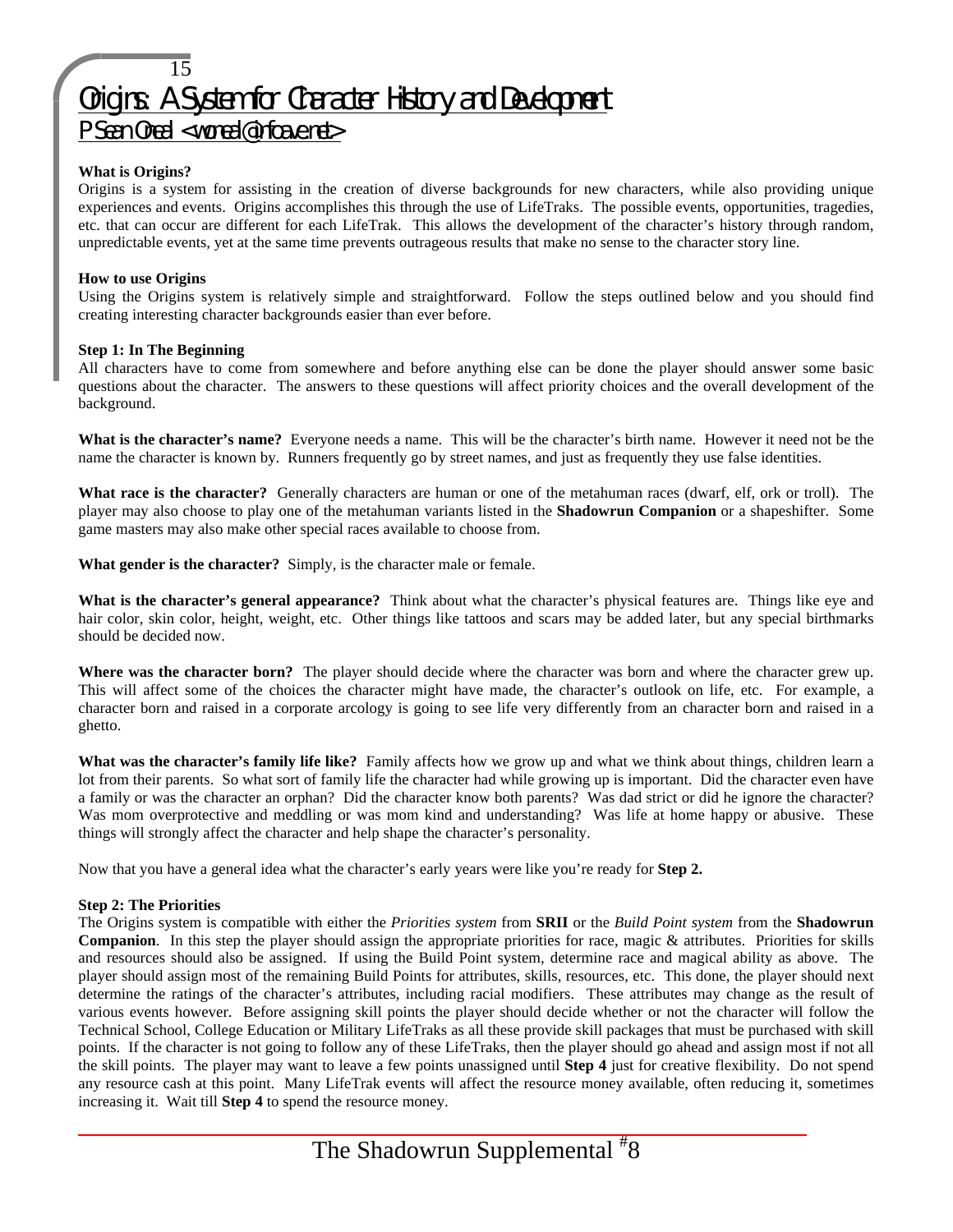Once these priorities are assigned they should not be changed. When using the Build Point system, players should not be allowed to keep more than 20 points "in reserve". Small changes to the distribution of attribute or skill points are allowable at the game master's discretion, but major changes should not be allowed. Characters have to play the cards fate dealt them.

#### **Step 3: Follow A LifeTrak**

16

At this point the player should determine the character's initial age. That is the age of the character before they followed any LifeTraks. Most characters will start a LifeTrak at between the ages of 18-21. However, this is not carved in stone and it is possible characters might begin as young as 14 or at 50. The player as part of the character's history must explain any such unusual choices. For example, a 14 year old character who goes to college will have to be explained, and the choice of mental attributes, etc. should reflect this explanation. A 50 year old who starts a LifeTrak and becomes a shadowrunner will also require an interesting explanation. If the player can come up with a well thought out and interesting explanation, the game master should probably allow it. However, as always, the game master has final word on what is allowed and what is not.

Once the above is determined, the player then chooses a LifeTrak to follow from those available. Each LifeTrak will take up 1 or more years of time and will result in a variety of possible events. The frequency and possible results of these events depends on which LifeTrak is chosen. Once a LifeTrak is completed (taking from 1-8 years) the player may either choose another LifeTrak and continue or go to **Step 4** (unless the Yearly Special Event table indicates the player must go to Step 4). At the end of each year spent on any LifeTrak the player must roll on the Annual Event Table to see if any special events occurred.

The LifeTrak choices are as follows:

*Hit the Streets Go to Technical School Go to College Join the Military Corporate Life Gang Life The Mob Rules Magical Pursuits Matrix Life That's Entertainment*

Note that there is the additional LifeTrak: Prison Life. Players never choose this LifeTrak, it happens only as the result of events on other LifeTraks.

#### **Step 4: Finishing Touches**

Once the player has finished with the LifeTrak process, it's time to add the final details to the character. Any remaining skill points should be assigned. Any remaining Build Points, if that system is being used, should also be assigned. If the Edges & Flaws rules are being used any desired edges and flaws should also be selected and assigned at this time. Finally, any remaining resource money should be spent as per the standard rules. Once finished the character is nearly done and ready for game play.

#### **Step 5: Write It All Up**

With all the numbers assigned, modifiers figured, and other details of character creation, all that remains is for the player to write up the events and details determined in the previous steps as a character background. Start with the basic facts determined in **step 1**, and the events from **step 2**, as an outline to build a story around.

To determine the character's age, add the number of years spent following LifeTraks to the character's age when s/he started following LifeTraks and you have the character's age when play starts. Subtract this from the current game date when play starts and you have the year the character was born.

Once all these steps have been completed, the character is finished and ready for play. Simple, neh?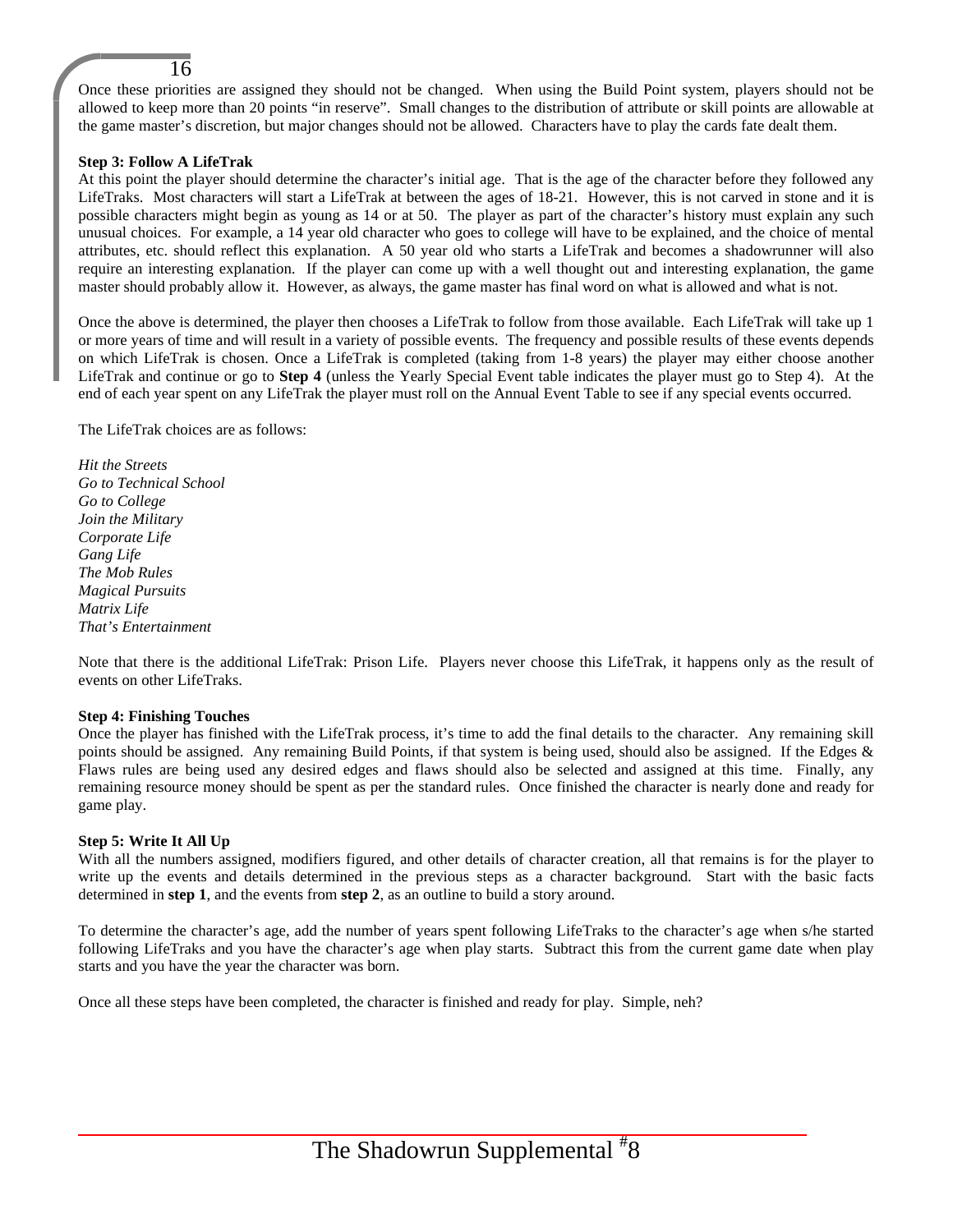## 17

## **LifeTraks**

#### **Hit The Streets Time Required: 1 Year Events: 2 per Year**

The character has chosen to find a place to live, find a way of making a living and generally speaking, joins the rat race. The character lives a fairly normal life during this time. This LifeTrak offers a wide range of possible events, however most are centered around social events and day to day life, earning a living, etc. This LifeTrak will result in two event rolls per year. This is the best option for general experience and for making a variety of contacts.

#### **Go To Technical School Time Required: 2 Years Events: 1 per Year**

The character goes to a two year technical or trade school for an Associate Degree. There are no requirements on attributes. The character must pay tuition from Resource money, and must pay for a skill package with skill points (or Build Points if using that system).

Each Area of Study costs a flat 12 skill / build points and gives the character four skills at the listed ratings. Tuition is 10,000¥ per year, or 20,000¥ for the two years required for an Associate Degree. Tech/Trade school will result in 1 event per year, events will usually be school related or social with low risk. Areas of Study are as follows:

| <b>Law Enforcement</b>           |                        |      | <b>Private Investigator</b> |  |  |
|----------------------------------|------------------------|------|-----------------------------|--|--|
| 4                                | Police Procedures      | 3(5) | Law (Criminal)              |  |  |
| 3(5)                             | Interrogation (Verbal) | 3(5) | Interrogation (Verbal)      |  |  |
| 4                                | Firearms               | 3(5) | Firearms (Pistols)          |  |  |
|                                  | <b>Unarmed Combat</b>  | 3(5) | Stealth (Urban)             |  |  |
| <b>Paramedic</b>                 |                        |      |                             |  |  |
| 3(5)<br>Biotech (First Aid)      |                        |      |                             |  |  |
| 3(5)                             | Biology (Medicine)     |      |                             |  |  |
| 4                                | Cybertechnology B/R    |      |                             |  |  |
| Etiquette (Corp. or Street)<br>4 |                        |      |                             |  |  |
|                                  |                        |      |                             |  |  |

|          | <b>Hit the Streets</b>  |
|----------|-------------------------|
| Die Roll | Event                   |
| 3        | Victim of Violence      |
| 4        | Accident                |
| 5        | Alcoholism              |
| 6        | Serious Illness         |
| 7        | Friends & Enemies       |
| 8        | Career Change           |
| 9        | Special Event           |
| 10       | Romance                 |
| 11       | <b>Nothing Exciting</b> |
| 12       | Vacation                |
| 13       | Friends & Enemies       |
| 14       | Learned a Hobby         |
| 15       | Nothing Exciting        |
| 16       | Lucky Break             |
| 17       | Victim of Robbery       |
| 18       | Drugs & BTL's           |

|          | <b>Technical School</b> |
|----------|-------------------------|
| Die Roll | Event                   |
| 3        | Victim of Violence      |
| 4        | Lucky Break             |
| 5        | Corporate Recruiter     |
| 6        | Tutored                 |
| 7        | Drugs & BTL's           |
| 8        | Serious Illness         |
| 9        | Vacation                |
| 10       | Romance                 |
| 11       | Nothing Exciting        |
| 12       | Special Event           |
| 13       | Learned a Hobby         |
| 14       | Failed a Course         |
| 15       | Scholarship / Grant     |
| 16       | Alcoholism              |
| 17       | Accident                |
| 18       | Victim of Robbery       |
|          |                         |

| <b>Mechanic</b> |                     | <b>Electronics Technician</b> |                     |      |                           | <b>Matrix Technician</b> |  |
|-----------------|---------------------|-------------------------------|---------------------|------|---------------------------|--------------------------|--|
|                 | Ground Vehicles B/R | 3(5)                          | Computer (Hardware) | 3(5) | Computer (Software)       |                          |  |
|                 | Electronics B/R     | Δ                             | Electronics         |      | <b>Computer Theory</b>    |                          |  |
|                 | Electronics         | л                             | Computer $B/R$      |      | Computer $B/R$            |                          |  |
|                 | Computer            | л                             | Electronics B/R     | 3(5) | Electronics (Diagnostics) |                          |  |

| <b>Magical Security Technician</b> |                            | <b>Magical Materials Technician</b> |                             | <b>Cargo Transport Driver</b> |                           |
|------------------------------------|----------------------------|-------------------------------------|-----------------------------|-------------------------------|---------------------------|
| 3(5)                               | Sorcery (Spell Defense)    |                                     | Enchanting                  | 3(5)                          | Car (Truck)               |
| 3(5)                               | Conjuring (Controlling)    |                                     | <b>Magical Theory</b>       | 3(5)                          | Hovercraft (Transport)    |
| 3(5)                               | Magical Theory (tradition) | 3(5)                                | Physical Sciences (Geology) | 4                             | Ground Vehicle B/R        |
|                                    | Enchanting                 |                                     | <b>Biology</b>              | 3(5)                          | Gunnery (Vehicle Mounted) |

Gamemasters should feel free to add additional Areas of Study.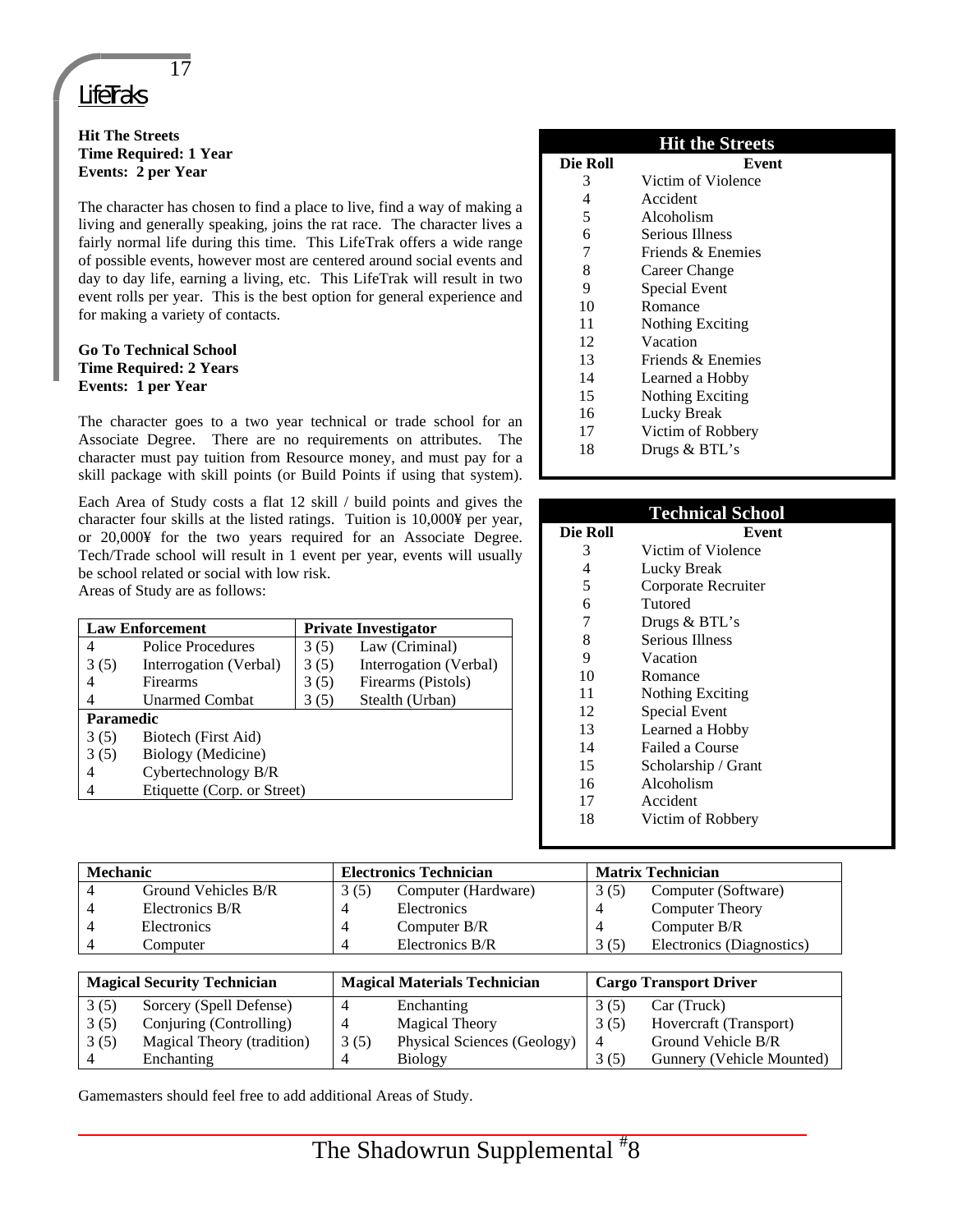#### 18 **Go To College Time Required: 4-8 Years Events: 1 per Year**

The character attends a college for 4-8 years. Characters going to college must have an average minimum Mental Attribute rating of 4 (add Charisma, Intelligence & Willpower together and divide by 3; result must be 4+). The player must select what sort of degree is desired as the character's major. Tuition is paid for from the character's resource money (if the character doesn't have enough resource money, they are out of luck). Characters with Intelligence & Willpower ratings of  $5+$  may select a double major if they can pay the skill point cost, tuition is increased by 50%, but the amount of time required does not change (thus two BA's could be earned in only 4 years). After selecting a major (at BA, MA or Doctorate level), the character pays for the packages with skill points and chooses the desired skills from the package skill list. Character may get a BA in 4 years, a MA in 6 years or a Doctorate in 8 years. Tuition is 25,000 nuyen per year. College will result in one event per year, most will be related to education or college life.

|          | <b>College Education</b> |
|----------|--------------------------|
| Die Roll | Event                    |
| 3        | Victim of Violence       |
| 4        | Lucky Break              |
| 5        | Drugs & BTL's            |
| 6        | Tutored                  |
| 7        | Corporate Recruiter      |
| 8        | Joined a Fraternity      |
| 9        | Vacation                 |
| 10       | Romance                  |
| 11       | Nothing Exciting         |
| 12       | <b>Special Event</b>     |
| 13       | Learned a Hobby          |
| 14       | Failed a Course          |
| 15       | Scholarship / Grant      |
| 16       | Alcoholism               |
| 17       | Accident                 |
| 18       | Victim of Robbery        |

- Bachelor's Degree / BA (6 skills at rating 4) -- cost 12 pts. & 100,000 nuyen
- Master's Degree / MA (4 skills at rating 6, 2 skills at rating 4) -- cost 16 pts. & 150,000 nuyen
- Doctorate (2 skills at rating 8, 4 skills at rating 6) cost 20 pts. & 200,000 nuyen

Once the cost of the desired degree has been paid, the player then has to choose the Major from the list of examples below. Each Major has four skills that are required, and also allows two electives. Electives can be any other skill from the Skill List subject to game master approval (game masters are well within their rights to refuse to allow a character taking a degree in Journalism to have a Gunnery skill as an elective for example). Generally, one of the electives should be a Knowledge, Technical or Social skill, but this is not required. Last the player must assign the skill ratings to the chosen skills. The ratings may be assigned in any order the player chooses, as well as adding concentrations and/or specialization's if desired (and modifying the general rating accordingly). The following list of Majors are only examples, game masters should alter them and/or add to the list to suit the needs of his/her campaign.

| <b>Computer Theory</b> |                        | Cybertechnology                                      | <b>Electronics</b>         |  |
|------------------------|------------------------|------------------------------------------------------|----------------------------|--|
|                        | <b>Computer Theory</b> | Cybertechnology                                      | Electronics                |  |
|                        | Computers              | Cybertechnology B/R                                  | Electronic B/R             |  |
|                        | Computer B/R           | <b>Physical Sciences</b>                             | Computer                   |  |
|                        | Electronics            | Computer Theory (Implant Tech) $\vert \bullet \vert$ | Computer Theory (Hardware) |  |

| <b>Journalism</b>         | Law                                 | <b>Medical</b>           |
|---------------------------|-------------------------------------|--------------------------|
| Interrogation (Interview) | Law                                 | <b>Biology</b>           |
| Leadership (Reporting)    | Interrogation (Verbal)<br>$\bullet$ | <b>Biotech</b>           |
| Portacam                  | Psychology                          | Cybertechnology          |
| Etiquette (Media)         | Etiquette (Law)                     | Psychology               |
|                           |                                     |                          |
| <b>Thaumaturgy</b>        | <b>Military Science</b>             | <b>Political Science</b> |
| Conjuring                 | Military Theory<br>$\bullet$        | Leadership<br>٠          |
| Enchanting                | Leadership<br>$\bullet$             | Etiquette (Political)    |
| Sorcery                   | Etiquette (Military)<br>٠           | Etiquette (Media)        |
| <b>Magical Theory</b>     | Sociology                           | Sociology                |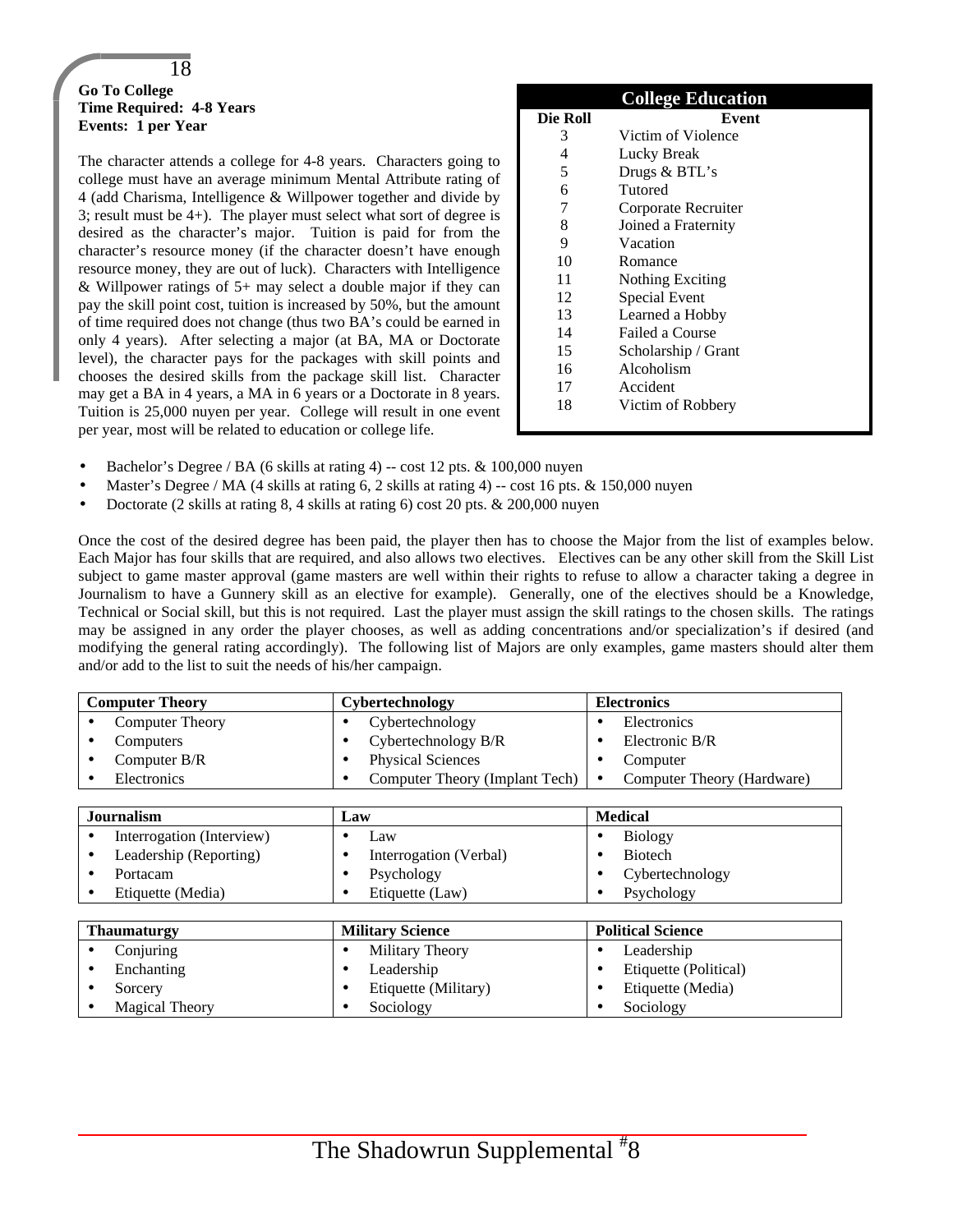Players can specialize each degree further by using concentrations and specialization's. For example, a character with a degree in Law might become a corporate lawyer by changing Law to Law (Corporate) and Etiquette (Law/Corporate). Such minor changes by the player are allowable, however, changing the required skills must first have GM approval. As always, players should consult with their GM during character creation to assure that the planned character is allowable in the GM's campaign.

#### **Join the Military Time Required: 4 Years Events: 3 per Year**

19

The character has chosen to join the military, either that of a government or mega-corporation (player's choice). The character must meet the minimum physical requirements for military service (rating 3+ in all physical attributes). All military enlistment's are considered to be four years for simplicity's sake. The player decides what branch of military service the character enters and selects a MOS skill package. The MOS skill package must be paid for with skill points. Skills in the package must be from the appropriate MOS list. Military life will result in 3 events per year, many events will likely be combat related and can result in serious injury to the character. However military life also offers the chance to make military contacts and gain access to military hardware.

#### **MOS List**

Cost: 18 skill points 4 skills at rating 3, 2 skills at rating 4

|          | <b>Military Life</b> |
|----------|----------------------|
| Die Roll | Event                |
| 3        | Victim of Robbery    |
| 4        | Special Projects     |
| 5        | Lucky Break          |
| 6        | Alcoholism           |
| 7        | Desert Wars          |
| 8        | Special Event        |
| 9        | Travel               |
| 10       | Nothing Exciting     |
| 11       | Nothing Exciting     |
| 12       | Romance              |
| 13       | Friends & Enemies    |
| 14       | Special Training     |
| 15       | Desert Wars          |
| 16       | Accident             |
| 17       | Promoted / Demoted   |
| 18       | Drugs & BTL's        |

| <b>Infantry</b>            | <b>Armor / Artillery</b>                  | <b>Fixed Wing Pilot</b> |  |  |
|----------------------------|-------------------------------------------|-------------------------|--|--|
| Firearms<br>$\bullet$      | Firearms<br>$\bullet$                     | Firearms<br>$\bullet$   |  |  |
| <b>Unarmed Combat</b><br>٠ | <b>Unarmed Combat</b><br>$\bullet$        | <b>Unarmed Combat</b>   |  |  |
| Athletics<br>٠             | Athletics<br>٠                            | Athletics               |  |  |
| <b>Armed Combat</b><br>٠   | Car<br>٠                                  | Pilot Winged            |  |  |
| Thrown Weapons<br>٠        | Hovercraft<br>٠                           | Gunnery (Vehicle)<br>٠  |  |  |
| Gunnery<br>٠               | Gunnery (Vehicle)<br>٠                    | Computer<br>٠           |  |  |
|                            |                                           |                         |  |  |
| <b>Rotor Pilot</b>         | <b>Vectored Thrust Pilot</b>              | Recon                   |  |  |
| Firearms                   | Firearms<br>$\bullet$                     | Firearms<br>٠           |  |  |
| <b>Unarmed Combat</b><br>٠ | <b>Unarmed Combat</b><br>$\bullet$        | <b>Unarmed Combat</b>   |  |  |
| Athletics<br>$\bullet$     | Athletics<br>$\bullet$                    | Athletics               |  |  |
| Pilot Rotor<br>٠           | <b>Pilot Vectored Thrust</b><br>$\bullet$ | Stealth                 |  |  |
| Gunnery (Vehicle)<br>٠     | Gunnery (Vehicle)<br>٠                    | <b>Armed Combat</b>     |  |  |
| Computer                   | Computer<br>٠                             | Thrown Weapons<br>٠     |  |  |
|                            |                                           |                         |  |  |
| Commando                   | <b>Medical</b>                            | Mechanic                |  |  |
| Firearms                   | Firearms<br>٠                             | Firearms<br>٠           |  |  |
| <b>Unarmed Combat</b><br>٠ | <b>Unarmed Combat</b><br>$\bullet$        | <b>Unarmed Combat</b>   |  |  |

| onamoa comoa        | onamoa comoa   | onamoa comoa       |
|---------------------|----------------|--------------------|
| Athletics           | Athletics      | Athletics          |
| <b>Armed Combat</b> | <b>Biotech</b> | Ground Vehicle B/R |
| Demolition          | <b>Biology</b> | Car                |
| Stealth             | ∑vbertech      | Hovercraft         |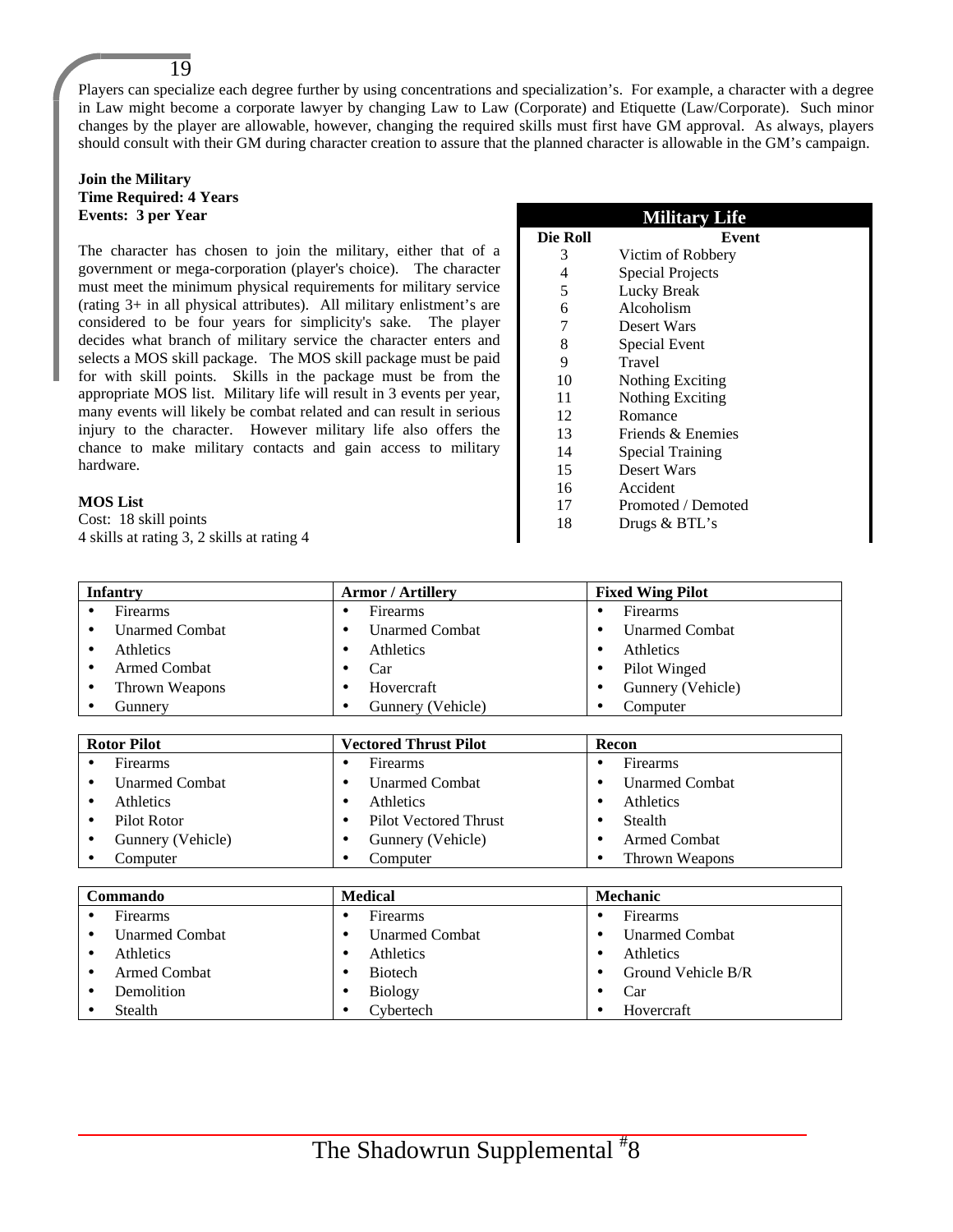20

| <b>Spec. Magic</b>                 | <b>Spec. Matrix</b>   |  |
|------------------------------------|-----------------------|--|
| <b>Firearms</b>                    | <b>Firearms</b>       |  |
| <b>Unarmed Combat</b><br>$\bullet$ | <b>Unarmed Combat</b> |  |
| <b>Athletics</b><br>$\bullet$      | Athletics             |  |
| Sorcery<br>$\bullet$               | Computer              |  |
| Conjuring<br>$\bullet$             | Electronics           |  |
| <b>Stealth</b>                     | Stealth<br>٠          |  |

#### **Officer Training**

- + 4 Leadership
- + 4 Military Theory
- + 4 Etiquette (Military)
- Add 10 to the MOS point cost

Requires Charisma & Intelligence of 3+

Officer Training gives the character a base rank of Lieutenant. (This may vary depending on the structure of the military. Character's begin at the lowest officer rank, with lieutenant being the default.) Military Events can increase the character's rank.

#### **New Edge: Military Rank**

#### **Value: Varies**

The character with this edge automatically has a higher than usual rank (before adjustments for events). If the character has had officer training this rank will be as an officer, otherwise the character is a NCO. Use the table below to determine rank and point cost.

| <b>Military Rank Table</b> |                    |                     |  |  |
|----------------------------|--------------------|---------------------|--|--|
| <b>Point Cost</b>          | <b>NCO Rank</b>    | <b>Officer Rank</b> |  |  |
|                            | Corporal           | Captain             |  |  |
|                            | Sergeant           | Major               |  |  |
| 3                          | Sergeant 1st Class | Lt. Colonel         |  |  |
|                            | Sergeant Major     | Colonel             |  |  |
|                            |                    |                     |  |  |

Characters repeating the Military LifeTrak spend another 4 years in service and are eligible for Advanced Training. The player has the option of the character learning a new MOS or taking Advanced Training (see below). If the character does not have enough points to pay for another skill package, then they spend another four years in the military, but do not improve their skills any.

#### **Advance Training**

+1 rating to 4 MOS skills Cost: 15 BP

Advanced training allows a character repeating the Military LifeTrak to continue to improve in their chosen MOS rather than taking a new MOS.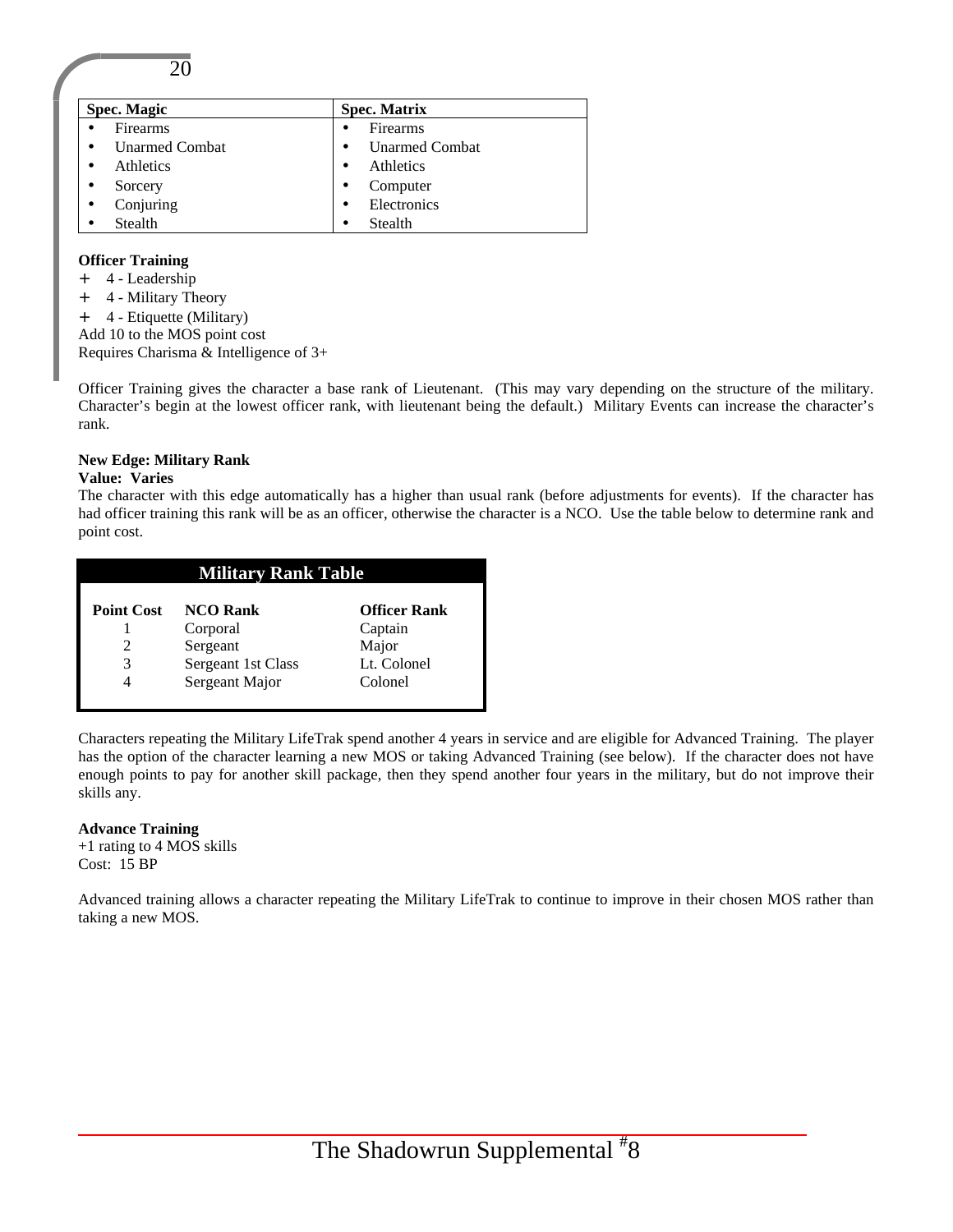#### 21 **Corporate Life Time Required: 1 Year Events: 1 per Year**

The character spent some time as a sarariman, working for a corporation and possibly even living in an arcology. The player should decide which corporation the character worked for. The character is assumed to have been a low level employee of some sort. However characters with a college education and a high lifestyle might have been mid or upper level employees; or if the character's skills suggest it, might have been part of an important research project as a research assistant. It is up to the player to flesh out these ideas and work them into the character's background.

Corporate life is much like Hitting the Streets, most events will be social in nature. Corporate life will provide mainly corporate related contacts and events however, but does not allow the same broad range of events.

#### **Gang Life Time Required: 1 Year Events: 3 per Year**

The character spent time on the streets as part of a gang. The player and game master should work together to design the gang. The character is assumed to have been only a gang member unless specifically created otherwise (see **SRC**, pp. 121-125). Unless the player buys the gang as a permanent contact, the player will be assumed to have left the gang and lost any real connection with it once play begins. The character may still retain connections to some of the gang members, but will not be able to call on the gang as a whole for help. Gang life can result in an arrest record and possibly being sent to Prison for a variety of crimes.

|          | <b>Corporate Life</b>   |
|----------|-------------------------|
| Die Roll | Event                   |
| 3        | Victim of Robbery       |
| 4        | Lucky Break             |
| 5        | Learned a Hobby         |
| 6        | Drugs & BTL's           |
| 7        | Career Change           |
| 8        | Romance                 |
| 9        | Career Change           |
| 10       | <b>Nothing Exciting</b> |
| 11       | Nothing Exciting        |
| 12       | Vacation                |
| 13       | Travel                  |
| 14       | Friends & Enemies       |
| 15       | Alcoholism              |
| 16       | Serious Illness         |
| 17       | Crime & Punishment      |

18 Accident

|          | <b>Gang Life</b>       |
|----------|------------------------|
| Die Roll | Event                  |
| 3        | Vacation               |
| 4        | Learned a Hobby        |
| 5        | Lucky Break            |
| 6        | Gang War               |
| 7        | <b>Serious Illness</b> |
| 8        | Special Event          |
| 9        | Alcoholism             |
| 10       | Friends & Enemies      |
| 11       | Nothing Exciting       |
| 12       | Romance                |
| 13       | Drugs & BTL's          |
| 14       | Victim of Violence     |
| 15       | Gang Alliance          |
| 16       | Crime & Punishment     |
| 17       | Accident               |
| 18       | Victim of Robbery      |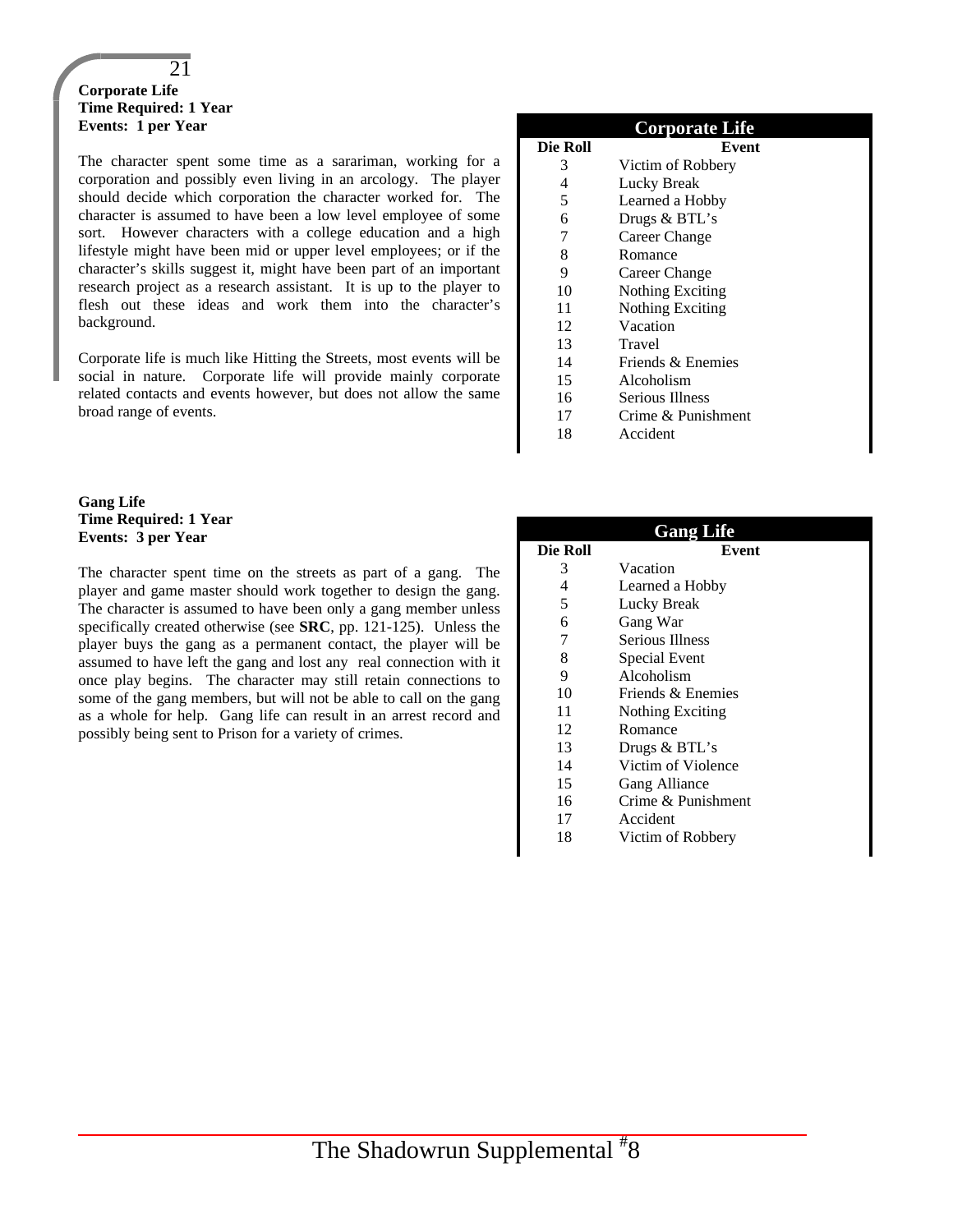#### 22

#### **The Mob Rules Time Required: 1 Year Events: 2 per Year**

The character was involved with organized crime, whether it was the Mafia, Yakuza, Triads, etc. is the player's choice. In most cases the character was merely associated with organized crime, but in some cases may have actually been part of the organization. The player and game master should work together to define exactly what the character's relation to the crime syndicate was. This will affect events after play begins. Nobody simply walks away from a crime syndicate. The game master should feel free to use the rules from the Underworld Sourcebook (pp. 97 - 101) for characters choosing crime syndicate involvement. Note that this LifeTrak could result in the character being sent to prison for serious crimes.

#### **Magical Pursuits Time Required: 1 Year Events: 1 per Year**

This LifeTrak is generally only followed by those with magical ability. However, mundanes also sometimes follow it as well, usually talismongers and magical theorist, or even just someone with a passion for all things mystical. The one requirement is that the character must have the Magical Theory skill at a minimum rating of 3.

Magical Pursuits includes magical research, investigating magical phenomenon, joining magical groups (not to be confused with initiatory groups, though magical clubs and research groups my also support initiatory groups) and other such interests. Events occur only once per year, however, magical events also tend be fairly "interesting".

|          | <b>Matrix Life</b>   |
|----------|----------------------|
| Die Roll | Event                |
| З        | Victim of Robbery    |
| 4        | Accident             |
| 5        | Mentor               |
| 6        | Shadowland           |
| 7        | Crime & Punishment   |
| 8        | Nothing Exciting     |
| 9        | Romance              |
| 10       | Friends & Enemies    |
| 11       | <b>Special Event</b> |
| 12       | Learned a Hobby      |
| 13       | Nothing Exciting     |
| 14       | Lucky Break          |
| 15       | Drugs & BTL's        |
| 16       | Matrix Gang          |
| 17       | Bad IC               |
| 18       | Victim of Violence   |

| <b>Organized Crime</b> |                    |  |
|------------------------|--------------------|--|
| Die Roll               | Event              |  |
| 3                      | Nothing Exciting   |  |
| 4                      | Learned a Hobby    |  |
| 5                      | Drugs & BTL's      |  |
| 6                      | Victim of Violence |  |
| 7                      | Vendetta           |  |
| 8                      | Crime & Punishment |  |
| 9                      | Markers            |  |
| 10                     | Romance            |  |
| 11                     | Connections        |  |
| 12                     | Special Event      |  |
| 13                     | Friends & Enemies  |  |
| 14                     | Serious Illness    |  |
| 15                     | Alcoholism         |  |
| 16                     | Lucky Break        |  |
| 17                     | Accident           |  |
| 18                     | Nothing Exciting   |  |

| <b>Magical Life</b> |                         |  |
|---------------------|-------------------------|--|
| Die Roll            | Event                   |  |
| 3                   | <b>Burnout</b>          |  |
| 4                   | Accident                |  |
| 5                   | Mentor                  |  |
| 6                   | Travel                  |  |
| 7                   | <b>Magical Group</b>    |  |
| 8                   | <b>Nothing Exciting</b> |  |
| 9                   | Special Event           |  |
| 10                  | Career Change           |  |
| 11                  | Romance                 |  |
| 12                  | Friends & Enemies       |  |
| 13                  | Nothing Exciting        |  |
| 14                  | <b>Magical Contact</b>  |  |
| 15                  | Lucky Break             |  |
| 16                  | Victim of Robbery       |  |
| 17                  | Learned Special Ability |  |
| 18                  | Crime & Punishment      |  |
|                     |                         |  |

#### **Matrix Life Time Required: 1 Year Events: 2 per Year**

The character spent some time surfing the Matrix as a decker (or a decker wannabe). There are two requirements to this LifeTrak, the character must have a computer skill and must have a data jack. The character is not required to have a cyberdeck. The character may have had one during this time in his life, but lost it before play begins. Most events will involve activities in the Matrix and computer tech with some Social events. There is little risk of physical harm, but mental damage from black IC and psychotropic IC can create some interesting problems.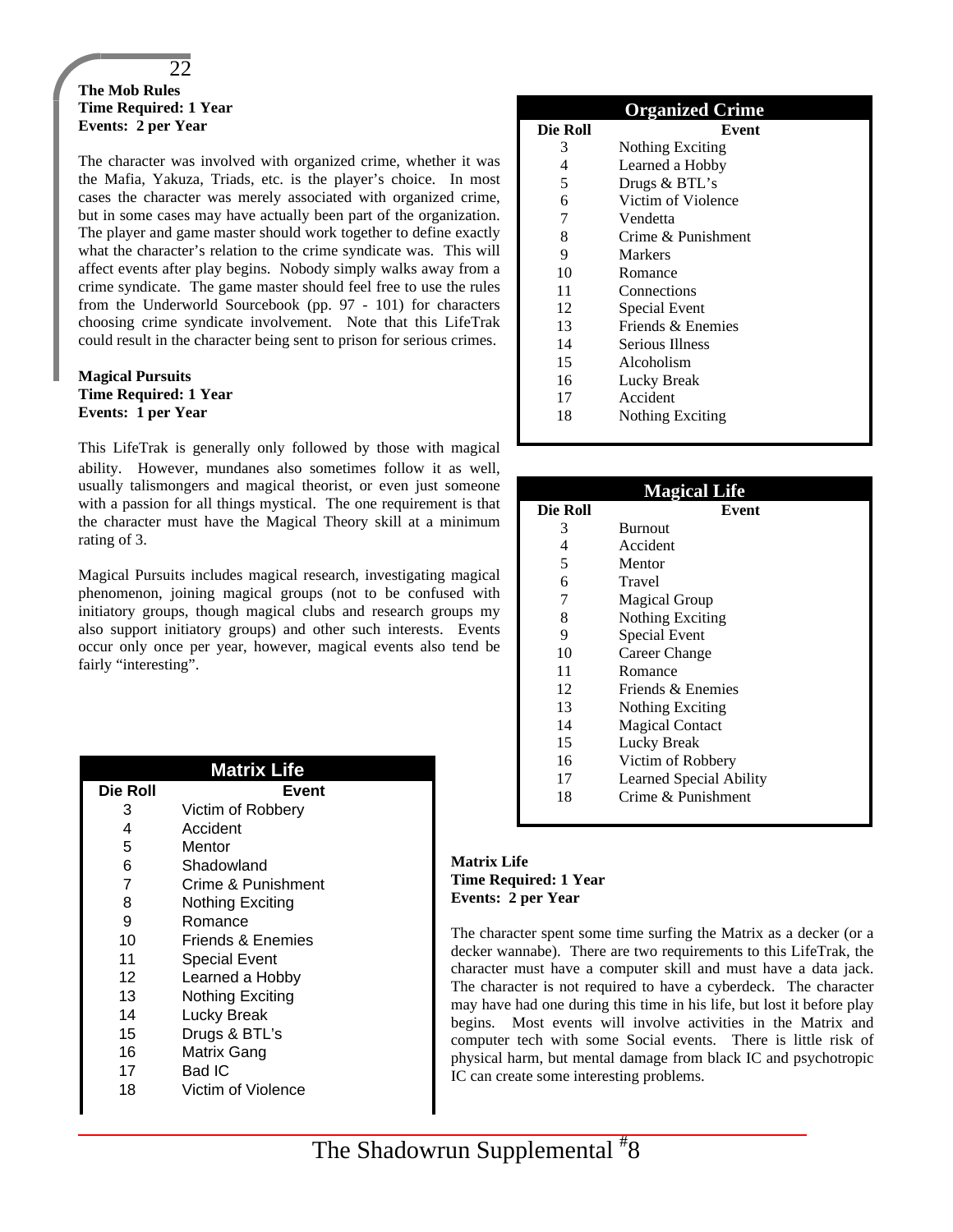#### 23 **That's Entertainment Time Required: 1 Year Events: 1 per Year**

The character was in the entertainment industry. Perhaps as a simsense star, a rocker, a reporter, etc. the choice is up to the player. Characters following this LifeTrak must have a minimum Charisma of 4, and must possess at least 1 performance skill and 2 social skills. Social skills usually include Etiquette (Media) and often another Etiquette skill or Negotiation (for those contract talks). Performance skills depend on what sort of entertainment industry the character was in. Musicians should be able to Sing and play Musical Instruments, simsense stars should have Acting skills. Other performance skills include Dance, Interrogation (Interview), Leadership (Reporting), Photography, various Artistic skills, etc. The game master has final say on what is allowable as a performance skill.

Characters who follow this LifeTrak and later become shadowrunners also face a special problem. Because of their previous career, they are easily recognized by the general public. For every year the character spends on this Trak, reduce the Public Reputation of that character by -1. In addition, certain events can modify the character's reputation even further.

#### **Prison Life Time Required: Dependent on Crime Events: 1 per Year**

This LifeTrak always occurs as the result of events from other LifeTraks. The character was involved in some sort of criminal activity (or perhaps was framed), convicted and sent to the "Big House" to do some "hard time". However, prison life can in itself offer some unique problems and even advantages. Prisons allow the character to meet and associate with a variety of other criminals, and in the process perhaps learn some new skills (or improve old ones) useful to shadowrunners. It also offers the chance to make contacts with criminal and underworld individuals. For a lucky individual, being sent to prison could turn out to be very rewarding. For the unlucky it can be disastrous. All characters sent to prison must take the Criminal Record Flaw. The player may buy off the flaw, indicating they've had a decker wipe their records. Or they may pay 4 points and take the Dark Secret flaw, indicating the character has hidden their past, but records still exist.

| <b>That's Entertainment</b> |                         |  |
|-----------------------------|-------------------------|--|
| Die Roll                    | Event                   |  |
| 3                           | Victim of Violence      |  |
| 4                           | <b>Taste of Success</b> |  |
| 5                           | Fan Club                |  |
| 6                           | <b>Bad Press</b>        |  |
| 7                           | Career Change           |  |
| 8                           | Alcoholism              |  |
| 9                           | Vacation                |  |
| 10                          | Romance                 |  |
| 11                          | <b>Special Event</b>    |  |
| 12                          | Travel                  |  |
| 13                          | Drugs & BTL's           |  |
| 14                          | Friends & Enemies       |  |
| 15                          | Career Boost            |  |
| 16                          | Big Flop                |  |
| 17                          | Crazed Fan              |  |
| 18                          | Accident                |  |
|                             |                         |  |

| <b>Prison Life</b> |                                |  |
|--------------------|--------------------------------|--|
| Die Roll           | Event                          |  |
| 3                  | Lucky Break                    |  |
| 4                  | Nothing Exciting               |  |
| 5                  | <b>Medical Experiment</b>      |  |
| 6                  | Serious Illness                |  |
| 7                  | <b>Organized Crime Contact</b> |  |
| 8                  | Victim of Violence             |  |
| 9                  | Drugs & BTL's                  |  |
| 10                 | Nothing Exciting               |  |
| 11                 | <b>Nothing Exciting</b>        |  |
| 12                 | Friends & Enemies              |  |
| 13                 | Learned a Hobby                |  |
| 14                 | <b>Fixer Connection</b>        |  |
| 15                 | Criminal Education             |  |
| 16                 | Accident                       |  |
| 17                 | Nothing Exciting               |  |
| 18                 | Romance                        |  |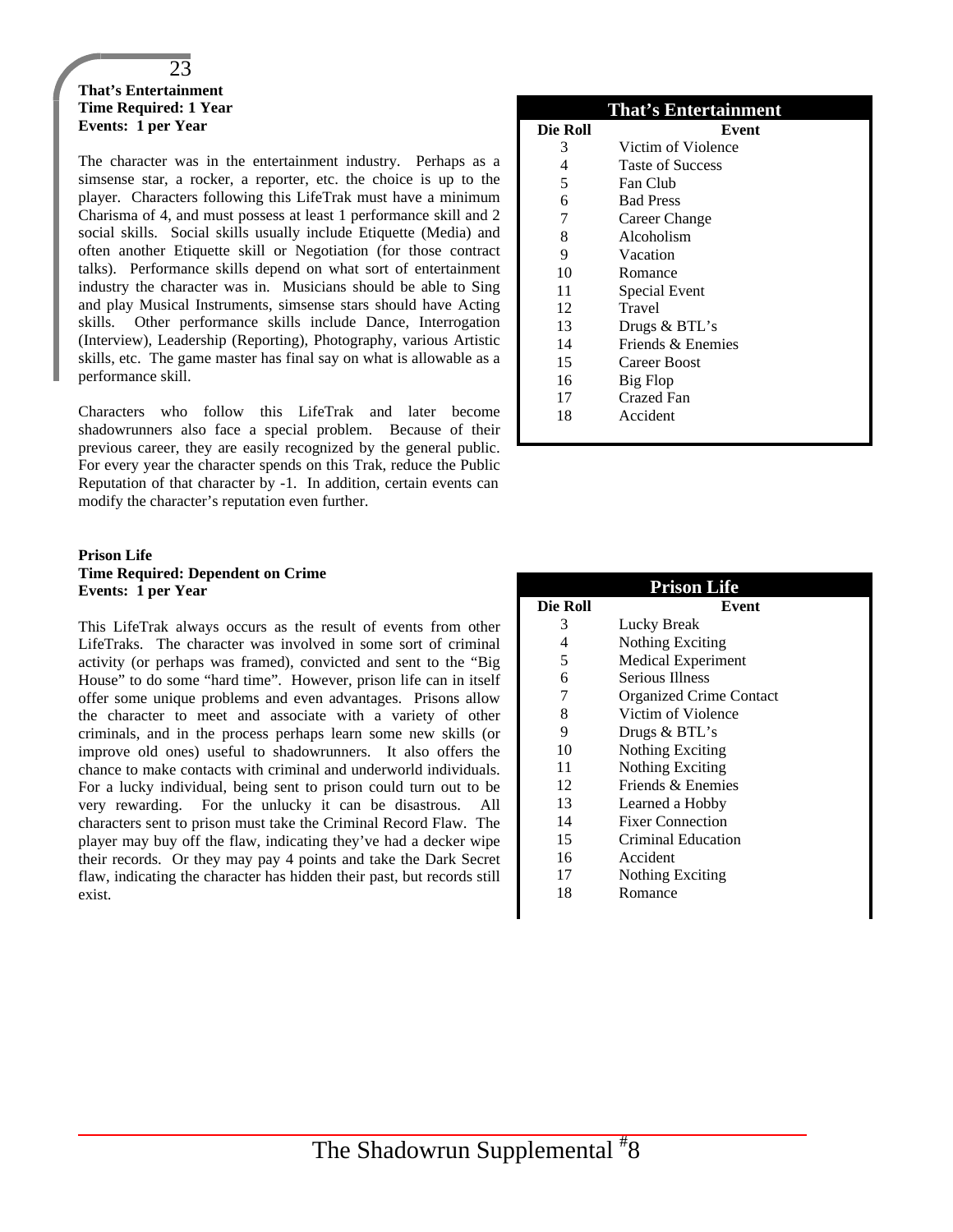## 24

## The Event Tables

Each LifeTrak is unique, having it's own event table and requiring varying amounts of time (1 to 8 years) to complete. Each LifeTrak will call for one or more events each year. For each event, roll 3d6 and compare the result on the appropriate table. This process is repeated for each event called for. After all events for a given year have been rolled for, the player (or game master) then rolls on the Annual Events table.

When rolling for Annual Events, the player (or game master) rolls a single six sided die and compares the result to the table. In the case of players generating a long history of events for a character, modify the die roll according to the following table.

| # Years of Events | Die Roll Modifier |
|-------------------|-------------------|
| $1 - 5$           | $+()$             |
| $6-10$            | $+1$              |
| $11 - 15$         | $+2$              |
| $16-20$           | $+3$              |
| $21 - 25$         | $+4$              |
| $26+$             | $+5$              |

Thus a player who had spent 4 years in college and then 3 years in a corporate arcology has a total of 7 years of events. On the 1st through 5th year the die roll is not modified, but on the 6th & 7th year, the Annual Event die roll receives a +1 modifier.

#### **Annual Event Table**

| Die Roll Result | <b>Annual Event</b>  |
|-----------------|----------------------|
| $1 - 2$         | No Event             |
| $3-4$           | Roll for an<br>extra |
|                 | LifeTrak event that  |
|                 | year                 |
| 5-6             | <b>SOTA</b>          |
| $7^{+}$         | Into the Shadows     |

If the table calls for an extra LifeTrak event, simply roll one additional event for the chosen LifeTrak that year. For example, the character Hit the Streets and rolled the usual two events for that LifeTrak. Rolling on the Annual Event table the result indicates one extra LifeTrak event. The player (or game master) goes back to the LifeTrak Event table and rolls one additional event that year from the Hit the Streets table.

The SOTA result means time and the learning curve have caught up with the character. One of the character's skills will be reduced and the player will have to spend extra points if s/he wishes to raise it back to its former level. Roll 2d6 on the following table to see what skill is affected.

| Die Roll | <b>Field of Advancement</b> | A <i>Biotechnology</i> result affects the Biotech skill only.         |
|----------|-----------------------------|-----------------------------------------------------------------------|
| 2        | Biotechnology               | A <i>Vehicles</i> result reduces one of the character's Vehicle or    |
| 3        | <b>Vehicles</b>             | Vehicle B/R skills.                                                   |
| 4        | Matrix                      | A <i>Matrix</i> result reduces the Computer, Computer Theory or       |
| 5        | Weaponry                    | Computer B/R skill.                                                   |
| $6 - 8$  | <b>NERPS</b>                | A <i>Weaponry</i> result reduces any Combat skill.                    |
| 9        | <b>Athletics</b>            | A <i>NERPS</i> result affects any skill of the players choosing.      |
| 10       | General Knowledge           | An <i>Athletics</i> result reduces one of the Physical Skills.        |
| 11       | Electronics                 | A General Knowledge result reduces any one Knowledge                  |
| 12       | <b>Magical Theory</b>       | skill.                                                                |
|          |                             | An <i>Electronics</i> result reduces either Electronic or Electronics |
|          |                             | B/R                                                                   |
|          |                             | The <i>Magical Theory</i> result reduces any Magical Skill            |
|          |                             | (Conjuring, Enchanting, Sorcery) or Magical Theory.                   |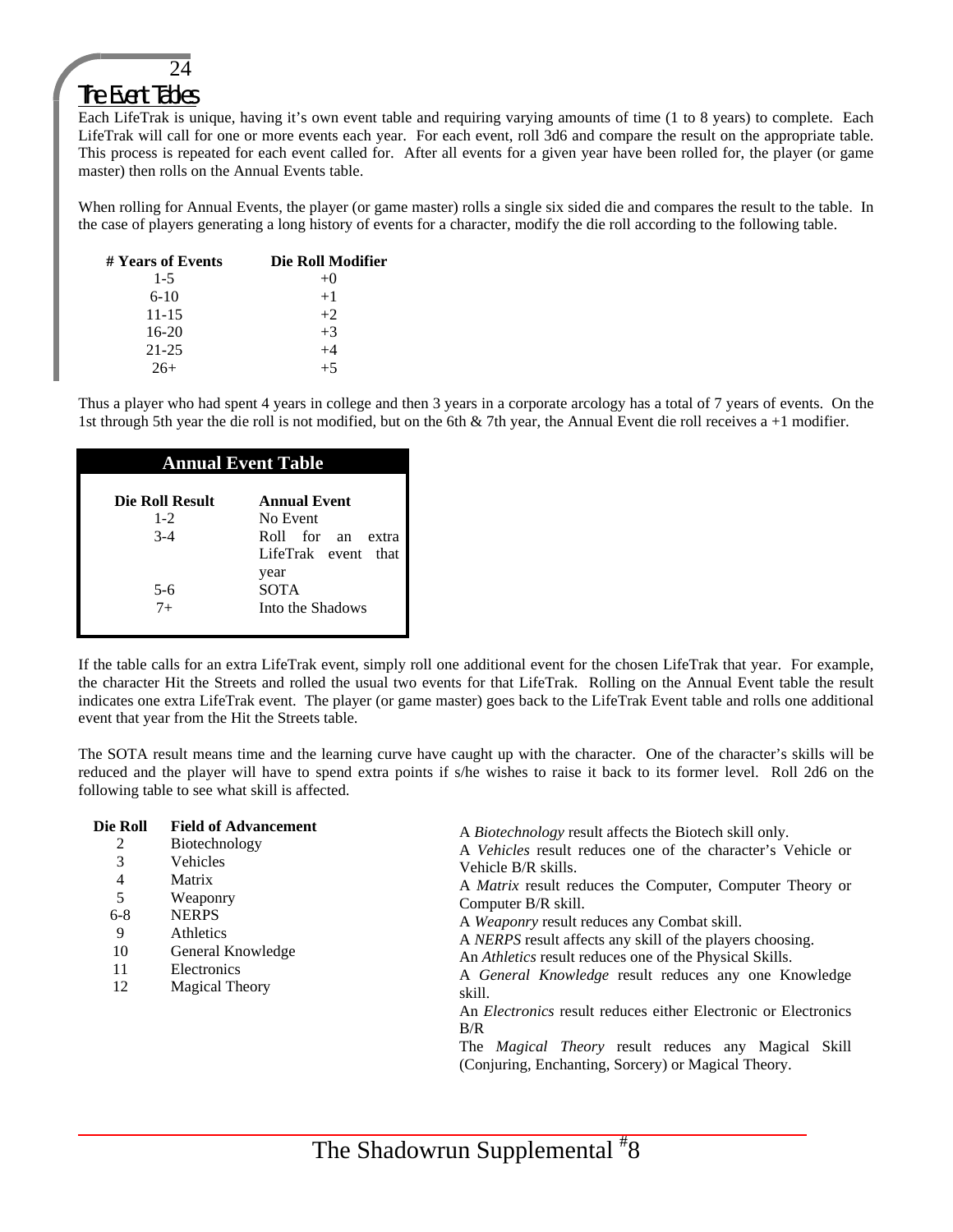Where more than one skill may be affected, the player may choose which skill is reduced. The general rating (and any concentrations or specializations) is reduced by 1 rating point. The player can spend an additional point during character creation to return the skill to it's original value. SOTA is intended to represent the things we forget as time passes, the advances in tech and knowledge, and to discourage players from spending too much time on the past and get on to the present.

Anytime a result of 7+ occurs, events have forced the character into the shadows. This indicates the end of the character's background and the beginning of their career as a shadowrunner. If this event occurs in the middle of a military career or a college education, the character completes the remaining years required by the LifeTrak and then begins play.

## Event Explanations

25

Events have been listed in two groups Regular events and Special Events.

#### **Regular Events**

**Accident:** The character was injured in some sort of accident. Whether it was a car crash or a lab explosion is up to the player. The accident left some sort of permanent injury however. The play should select at least 1 BP worth of physical flaws to represent the injury, other flaws may be allowable at GM's discretion.

**Alcoholism:** The character had a drinking problem, which they managed to kick. However, even though they "dried-out" they still have a weakness for alcohol. Anytime the character is tempted with a drink, they must make a willpower check (TN 4) to resist the urge. Once they have that first drink they must make a second check at TN 6 to resist continuing drinking. If this event happens again in the character's background, add +1 to both target numbers.

**Career Change:** The character perhaps got a promotion or pay raise, got a new job, or perhaps even got fired. Roll 2d6 on the following table.

**Die Roll Result** 2-4 Pay Raise! 5-9 Got a job / Changed jobs<br>10-12 Fired! Fired!

A *Pay Raise* means the character has a little extra cash, roll 2d6 x 1,000¥ and add that to the character's resource money. If the character *Got a job / Changed jobs* this has no real effect on the character, other than to provide some detail to their background. The player should decide what job the character got, and if they already a job, what that was.

If the character was *Fired!* then they loose their current job and also loose some cash. Roll 2d6 x 1,000¥ and subtract that from the character's resource money.

**Crime & Punishment:** The character got caught committing a crime and was punished for it. This event can result in the character being sent to prison, paying fines, or even military service. Roll on the following table to see what sort of crime the character committed and the penalty.

| Die Roll  | Crime & Punishment                              |
|-----------|-------------------------------------------------|
| $3 - 4$   | Major Felony - spend $1d6 + 4$ years in         |
|           | prison.                                         |
| 5-6       | Felony - spend 1d6 years in prison.             |
| $7 - 8$   | Petty Crime - pay a fine of 3d6 x 100¥.         |
| $9 - 12$  | Misdemeanor - pay a fine of 3d6 x 10¥.          |
| $13 - 14$ | Petty Crime - spend 1 year in prison.           |
| $15 - 16$ | Felony - spend 1 year in prison and pay a       |
|           | fine of $3d6 \times 1004$ or join the military. |
| $17 - 18$ | Major Felony - spend $1d6 + 2$ years in         |
|           | prison and pay a fine of $3d6 \times 1,0004$ .  |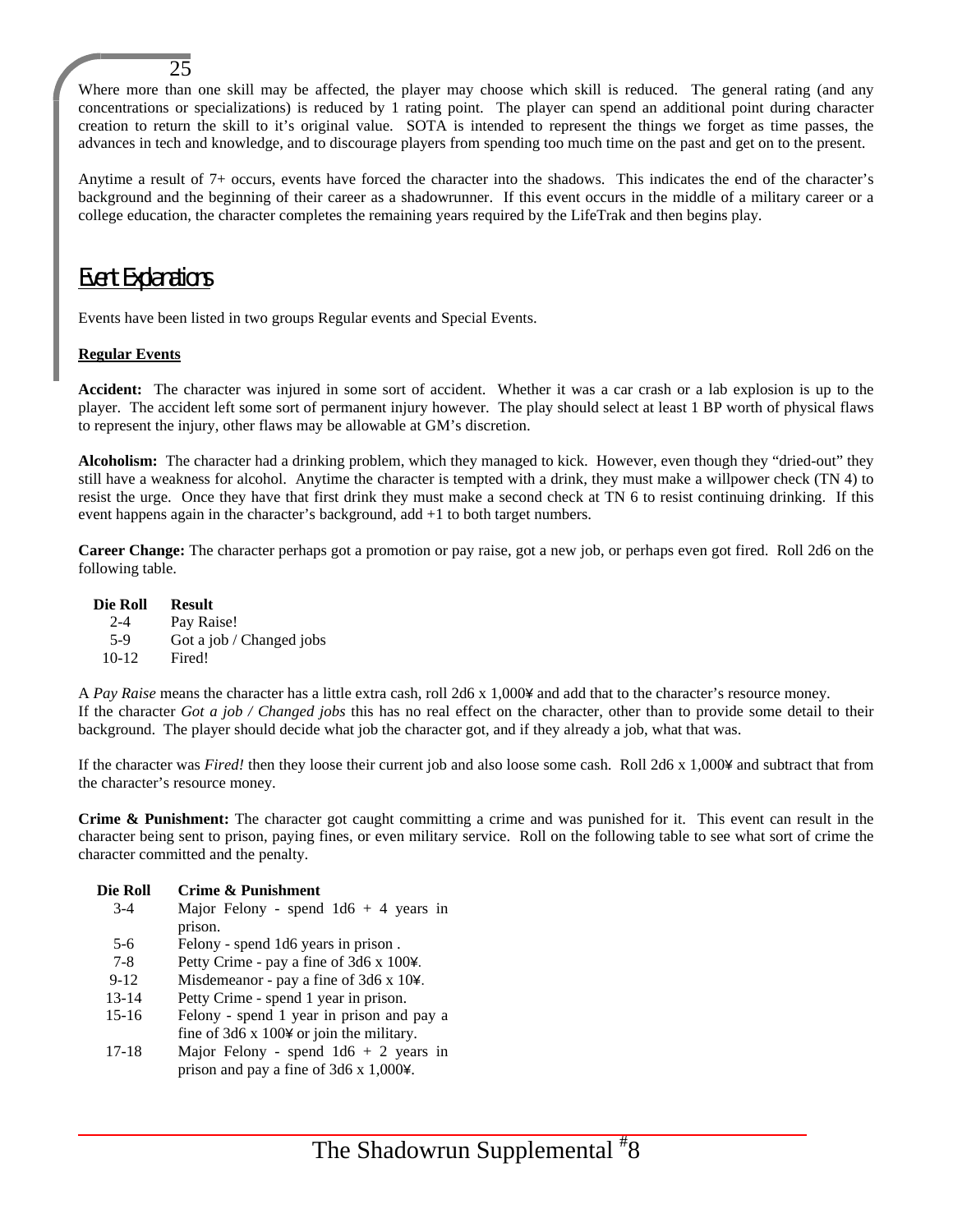All such crimes resulting in a prison sentence also force the character to take the Criminal Record flaw (and receives the 6 BP value as well). Fines must be paid from resource nuyen. If the character doesn't have enough, then increase the prison sentence by +1 year per 1,000¥ not paid or any fraction thereof. If the character takes the option of joining the military, at the end of this LifeTrak, the character must join the military, but may not take officer training.

The player should decided what crime the character was convicted of, and also whether they were actually guilty of the crime, or falsely accused.

**Drugs & BTL's:** Drugs and BTL's can destroy an individual, and the character knows this first hand. Although they character managed to kick the habit, they still have to pay the price. Roll on the following table to determine the permanent effects the addiction had on the character's body. The player should work out what the character was addicted to, and how the character feels about it now.

#### **Die Roll Permanent Effect**

26

- 1 Body 1
- 2 Quickness 1
- 3 Strength 1
- 4 Intelligence 1
- 5 Willpower 1
- 6 Essence 0.5

**Friends & Enemies:** The character either made a friend or an enemy during the year. Roll 1d6, on a result of 1-3 the character met a new friend, on a 4-6 the character made an enemy. If the character is willing to pay 5,000¥ from resource money or 1 BP, the friend becomes a contact. The player should work out who this friend is, how they met, etc. If the character made an enemy, treat it as a Flaw Extra Enemy worth 1 BP. The enemy is a rating 1 enemy. Here again the player should work out who the enemy is, why they hate the character (jilted lover, rival gang member, etc.), but the GM will work out the enemy's attributes, etc.

**Learned a Hobby:** The character learned a new hobby in their spare time. The player should pick a hobby skill and roll 1d6/2 for the skill level (1-3) which the character gets for free. Hobby skills cannot be combat, magical, computer or vehicle skills. Some examples of hobbies would be Dancing, Photography, Painting, Sculpting, Games, and Athletics (Sport). The player should check with the GM when selecting a skill. Hobby skills can have concentration and specialization's like any other skill, for example Gaming (Role-playing / Shadowrun-3019). Hobby skill ratings cannot be raised further during character creation, though they can be normally after play begins.

Lucky Break: The character got a lucky break, winning some extra cash, perhaps in a poker game or maybe as a job bonus. Roll 5d6 x 1,000¥ and add the amount to the character's resource money. The player should work out the details of how the character came by this extra cash.

**Nothing Exciting:** Means that nothing memorable happened, the character had a period in their life that was normal and uneventful and perhaps a bit boring. But at least nobody was shooting at them!

**Romance:** The character has had some sort of romance that year, roll 2d6 to determine what sort of romance

#### **Die Roll Romance**

- 2-4 Love Affair
- 5-9 Nothing Serious
- 10-12 Tragic Love Affair

A *Love Affair* is just that, a serious relationship. It may end with the end of the year or continue on, depending on how the player wants to develop it. If it ends, it ends on good terms with no hard feelings.

*Nothing Serious* means the character dated, had fun, met some new people and partied, but never got seriously involved with any one person.

A *Tragic Love Affair* ended badly. It may have been a great love who was killed in an accident, murdered, or died of a terminal disease, or perhaps it was a serious love affair that ended bitterly. It's up to the player to develop this.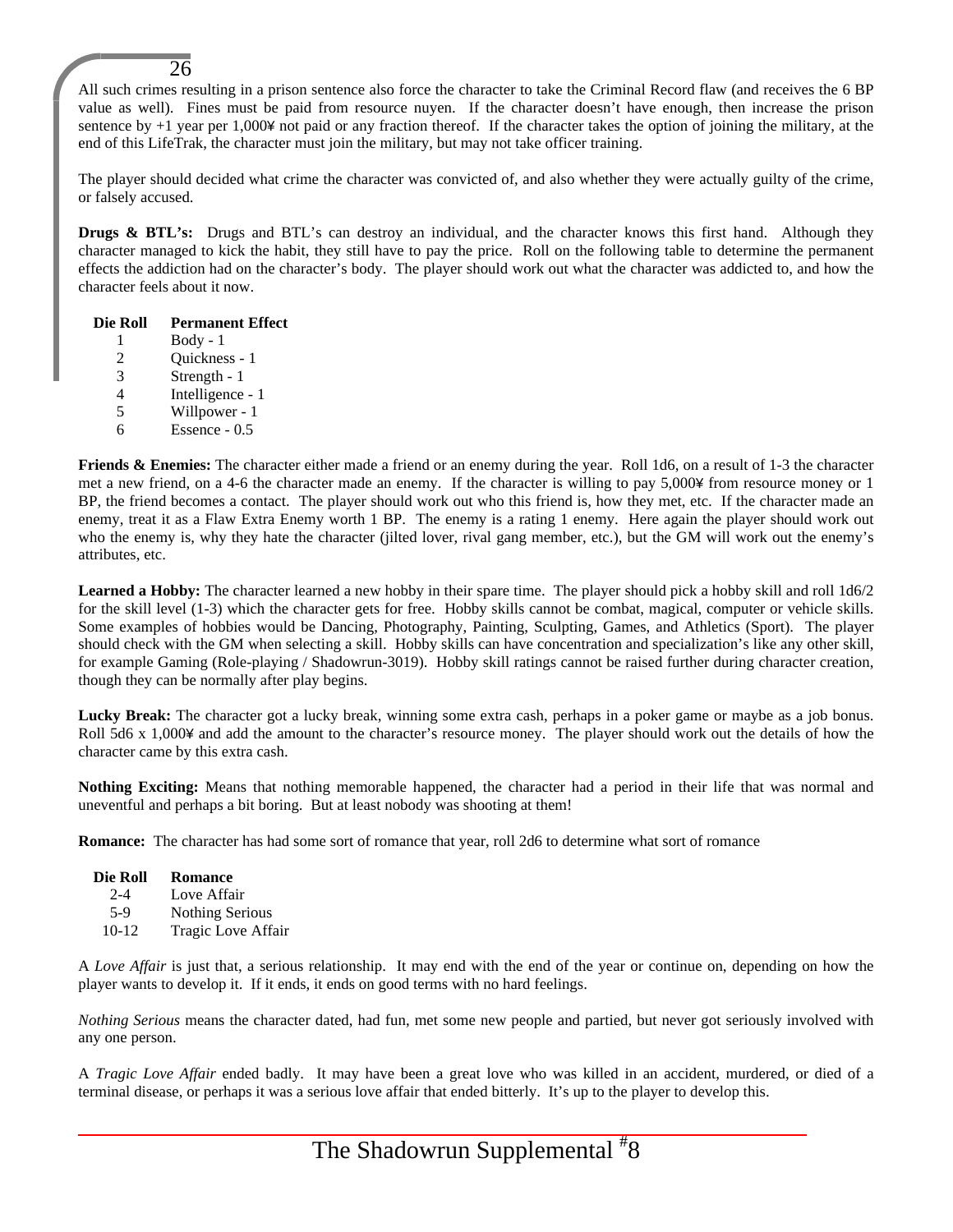**Serious Illness:** The character became seriously ill and had to be hospitalized. Although the character luckily got well without any long-term effects, there is the matter of the medical bills. Roll 3d6 x 1,000¥ for how much the character owes. The player has a choice to either pay this from resource money and be done with it, or delay payment. If the player delays payment, then the character still owes the bill when play begins. The character also has a rating 1 enemy (for which they do not get any extra BP). This "enemy" is a collection agency trying to collect on the character's bad debt. Once the character finally pay's the medical bill, this enemy goes away and will no longer harass the character.

**Special Event:** The character attended some big special event, whether it was the Super Bowl, a gaming convention or they saw Maria Mecurial live in concert is up to the player to decided. This has no particular game effect other than to spice up the character's background with a bit of memorable history, and perhaps another T-shirt in the character's closet.

**Travel:** The character took a trip to some distant place, where is up to the player. There is no real game effect of this event, and it is much like a vacation. It is a good opportunity to develop Edges such as Friends Abroad, to learn foreign languages and develop new etiquette skills.

**Vacation:** The character took a vacation that year that was memorable in some ways.. The player should decide the details, where the character went, what they did, and why it was memorable. Maybe the character went snow skiing for the first time, or perhaps they had fun at the beach (this might be combined with the Romance event for example if that also occurred that year).

**Victim of Robbery:** The character was robbed, swindled or cheat by fraud. The result is a loss of resource money. The player should work out the details of this event. Roll 3d6 x 1,000¥ to determine how much resource money the character lost. If this reduces the character's resource money to nothing then the character is simply broke.

**Victim of Violence:** The character was the victim of a violent crime. While the character was lucky enough that it caused no permanent injury, it may have affected the character in other ways. The player should determine what sort of crime was committed, and how the character has reacted. This is a good source of phobias, addictions (some people try to escape the pain), or even a fanatical martial artist (Nobody will ever hurt ME again!), etc.

#### **Special Events**

27

#### *School events*

**Tutored:** The character was tutored in one of their classes allowing the character to advance more quickly. The character may add +1 to the skill rating of one skill being studied as part of a degree at no additional point cost. This may allow the character to exceed the normal rating 6 maximum for beginning skills.

**Failed a Course:** The character failed one of the courses required for the degree being studied. As a result of having to retake the class, the character is behind. Reduce one skill, part of the current curriculum, by -1 but do not reduce the point cost for the skills.

**Joined a Fraternity:** The character has joined a Fraternity (or Sorority). This gives the character the opportunity to make connections that can be important in life. The player may take the Friends in High Places edge, these contacts are former college chums of the character. The normal BP cost must be paid for the edge.

**Scholarship / Grant:** The character receives a partial Scholarship or Grant which helps pay the cost of tuition. Reduce the cost of tuition for the chosen degree by 50%. This affects only this degree, if the character decided to pursue a second degree at a later time, they must find a new scholarship or grant.

**Corporate Recruiter:** The character has caught the attention of a Corporate recruiter. The recruiter will offer the character a chance to go to work for one of the major corporations. If the character says yes, then simply go to the Corporate LifeTrak. If the character says no, roll 2d6 vs. the characters highest skill in their chosen degree. If the roll is equal to or less than the skill rating, the recruiter decides to try and force the character into agreeing. The details of this should be worked out and can result in the character becoming Hunted or having a Bad Reputation.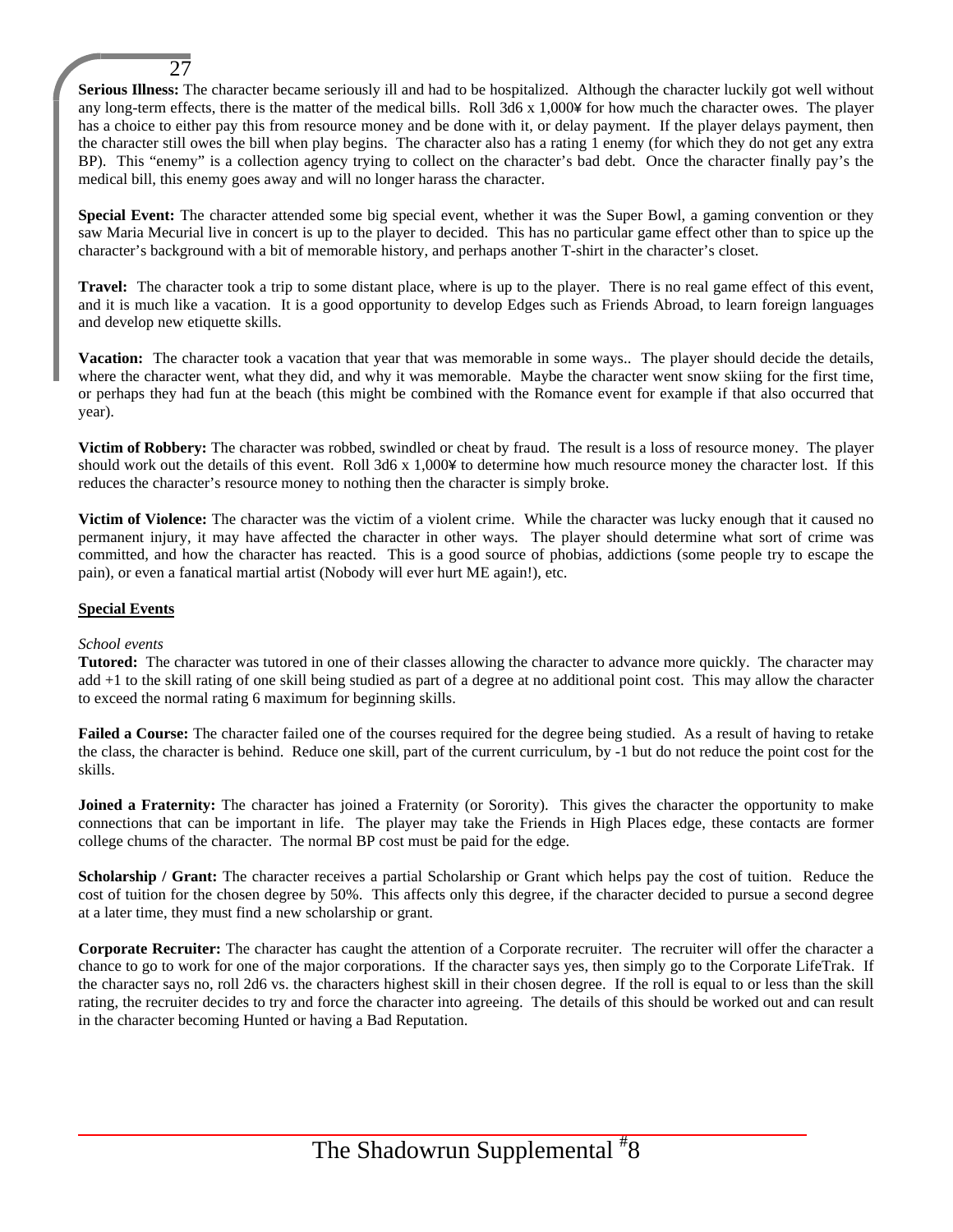#### *Military events*

**Desert Wars:** The character participated in and survived a Desert Wars Tour this year. Roll on the table below to determine the long term effect, if any, on the character.

| Die Roll | <b>Result</b> |
|----------|---------------|
| $1 - 2$  | No result     |
| $3-4$    | Injury        |
| 5        | Flashbacks    |
| 6        | Experience    |

28

An *Injury* indicates the character suffered a serious injury, such as the loss of a limb or other crippling injury. The player should take some flaw to represent this, or replace a limb with cyberware, etc. The details are left to the player to develop.

*Flashbacks* are the result of severe trauma during combat. The character periodically relives the bad experience. This is a classic problem of veterans. The player should detail what caused the flashback, and what the character is like during the flashback.

With *Experience*, not only did the character make it through Desert Wars in one piece, the character learned something from it too. The character may add +1 to the rating of any military or combat related skill.

This event need not actually be Desert Wars, the character could have been involved in some other conflict. The player may decide and should detail what war the character fought in, giving the time of the character's tour. The GM should double check to insure this follows the game / campaign timeline.

**Promoted / Demoted:** The character either received a promotion in rank or was demoted a rank. The reasons why should be worked out by the player. Roll 1d6 on a 1-3 the character gains a rank, on a 4-6 the character looses a rank.

**Special Projects:** The character was involved with special military "black projects" during their tour of duty. These projects are top secret. The player and GM should work out the exact nature of the project. The character knows about the existence of the project, and perhaps a few details, but nothing more. What the character does with this knowledge is up to the player. GM's may use it as a possible adventure hook.

**Special Training:** The character received specialized training in a particular area. Increase any one MOS skill by +1 rating at no additional point cost.

#### *Gang events*

**Gang Alliance:** The character's gang formed an alliance with another gang. The player should work out the details of this alliance, who it was with, why it was formed, how long it lasted, etc. It also presents the character with the opportunity to make some contacts in another gang.

Gang War: The character's gang went to war with a rival gang. This could likely result in injury to the character and long term enemies. Such injuries will likely have a lasting effect since gang members rarely have the cash for quality cyberware or cloned parts. This is a good opportunity for physical flaws as well as extra enemies.

#### *Organized Crime events*

**Connections:** During the time the character spent working in or with organized crime, the character made some important connections. Roll on the table below to see what these connections were.

#### **Die Roll Connection**

- 1 Dirty Cop
- 2 Fence
- 3 Fixer
- 4 Informant
- 5 Smuggler
- 6 Street Doc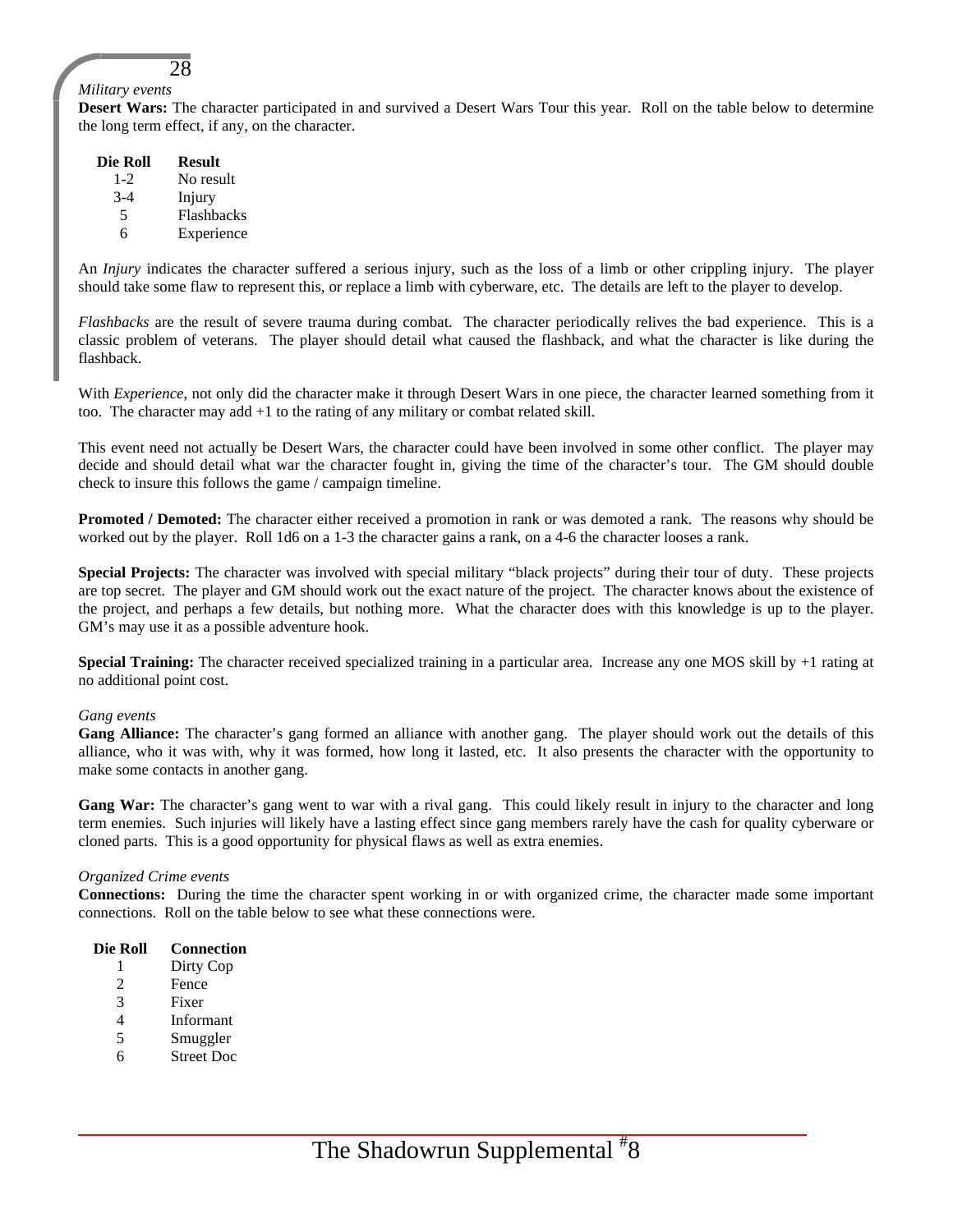A *Dirty Cop* may be a street cop or corporate security guard who is corrupt and will take bribes.

A *Fence* specializes in buying stolen goods.

29

A *Fixer* is a supplier of black market and illegal goods.

An *Informant* may be a sharp-eye squatter, or secretary or some other individual able to provide important info.

A *Smuggler* brings in illegal and black market goods from other places.

The *Street Doc* may actually be a legit doc at a hospital willing to do "special work" for a price and not report it, or may be a doc running a private clinic for a selective clientele.

All these connections owe the character a single favor, and act as Level 1 contacts until that favor is repaid (**SRC**, p 79, Favors and Markers). At the players option the connection can be bought as regular contact for either 1 BP or 5,000¥ from resource money.

**Markers:** Markers are either favors the character owes, or favors owed to the character by the organization the character worked for. Roll 1d6, on a 1-2 the character is owed a favor, on a 3-6 the character owes a favor. Use the rules for Markers and Favors (**SRC**, p 79). The player and GM should work together to create the details of the these Markers.

**Vendetta:** The organization the character was involved with had a rival. At some point this rivalry turned into a vendetta. The rival organization becomes a Rating 2 enemy (worth 2 BP to the character as a flaw). This rival will still bear a grudge against the character, even if they are no longer involved in organized crime.

#### *Magical events*

**Burnout:** It can happen to the best of magicians, they push the limit too far and the magic burns them. The character knows this all to well. Reduce the character's Magic Attribute by 1, permanently.

**Learned Special Ability:** The character learned some special magical ability beyond the norm. It is up to the GM what is allowable, and the player may be required to pay BP for the ability as a magical edge. A mage who gains  $a + 1$  to their magic pool when casting or resisting illusions, but also has a -1 when casting or resisting combat spells would not have to pay BP since the benefit is balanced with an equal penalty. A character gaining a -1 when using the Sorcery skill should pay BP for the Aptitude edge.

**Magical Contact:** The character has befriended a magical or paranormal critter, and may by them as a contact for the standard cost. Such contacts might include free spirits and intelligent paranimals.

**Magical Group:** The character joined a magical group and is now a member. The character does not have to pay the 3 karma points for joining the astral link. The character may take the group as a contact at a cost of 50,000¥, which follows the rules for a gang or tribe. This will make the character a high-ranking member of the group or it's leader. The player and GM should work together to design the group, selecting it's membership requirements, strictures, etc.

**Mentor:** The character studied under an experienced magician of the same tradition. As a result the character may either add a free +1 increase to any magical skill rating, or the character may learn any one spell at rating 8, paying only 6 Force points for it.

#### *Matrix events*

**Bad IC:** The character had an unfortunate encounter with some really nasty IC. The result was to cause some mental trauma to the character. It may have been psychotropic IC or the character might have watched a close friend die in the Matrix and simply never gotten over the trauma. The player should select a phobia or compulsion related to the Matrix in some way and work out the details of the events that caused this mental flaw.

**Matrix Gang:** The character was part of a Matrix gang or tribe of some sort. The player should detail who this group was, what they did, etc. For a cost of 50,000¥ the character can take the gang or tribe as a contact.

**Mentor:** The character found a teacher who helped them improve their skills in the Matrix. Add a free +1 to the rating of any Matrix related skill (Computer, Computer B/R, Computer Theory, etc.).

**Shadowland:** The character made contact with Shadowland and my take it as a regular contact at a cost of 5,000¥ as per the rules in **SRC** p 67-68.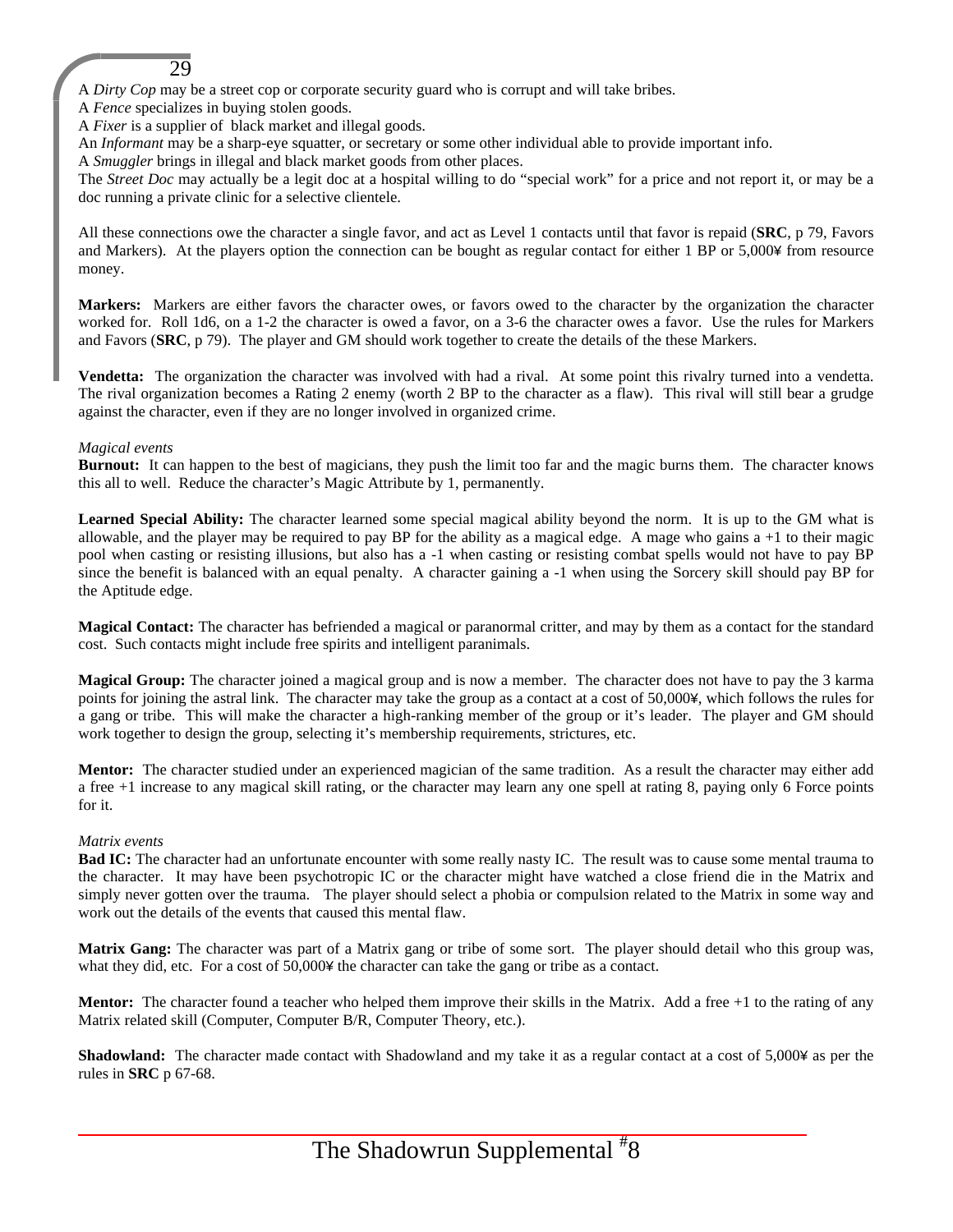#### *Media events*

30

**Bad Press:** The character was part of a media scandal, which resulted in a bad reputation. The character now has 1 point of the Bad Reputation flaw. The players should work out the details of this minor scandal.

**Big Flop:** The character was involved in a movie, a recording or some other production that failed miserably. As a result the character looses 5d6 x 1,000¥ from their resource money.

**Career Boost:** The character gained some experience that boosted their career (perhaps they spent time at Miss Julia's School of the Arts). As a result the character get a free +1 rating increase to one of their performance skills.

**Crazed Fan:** Some fans just don't know when to let go. A crazy fan stalks the character. Who knows what the fan wants, or what they'll do if they catch up with the character. Treat this as the Hunted Flaw worth 2 BP, the fan is a Rank 3 enemy.

**Fan Club:** The character has a fan club. Treat this as a free Level 1 group contact. The fans are always happy to do little favors for their idol. However, the character is also more easily recognized, reduce their public rep by -2.

**Taste of Success:** The character sold a painting or sculpture, cut a record, or made a sim that did really well. Add 5d6 x 1,000¥ to the character's resource money.

#### *Prison events*

**Criminal Education:** The character spent time with other criminals learning new tricks of the trade. As a result the character may increase the rating of any one skill useful for shadowrunning by +1 for free. What skills are allowable are at the GM's discretion. Some examples are Stealth, Computer, Negotiation, Etiquette (Street), Unarmed Combat, etc.

Fixer Connection: The character made a connection with a fixer. This has two effects, first, the character may use resource money to by the fixer as a contact. Second the character may reduce the availability of any gear bought after they get out of prison by -1, thanks to the fixer's help.

**Medical Experiment:** This is one of the most feared events of any prison inmate. The character is selected to participate in medical experimentation "for the benefit of metahumanity". Experiments include attempts at behavior modification, testing of experimental cyberware, as well as other tests. Roll on the following table to determine what sort of experiment was performed.

#### **Die Roll Result**

- 1-2 Experimental Cyberware
- 3-4 Behavior Modification
- 5-6 Secret Testing

*Experimental Cyberware* is a single piece of cyberware, possibly alpha or beta grade, which was implanted in the character. The cyberware can be any standard piece of cyberware or something new approved by the GM. The cost must be paid for from resource money, however, note that cost if 50% of normal. The player must also take a physical or mental flaw with at least a 1 BP value.

*Behavior Modification* makes the character the subject of attempts to change or control their personality. The character should take a Mental flaw, such a Compulsion (against a particular form a behavior), Phobia (similar to behavior), or Flashbacks. The details of the flaw should be worked out by the player.

*Secret Testing* indicates that tests were performed on the character, but that they have no knowledge of what these tests were. The player must take either the Mysterious Cyberware flaw or Amnesia. The GM is free to use these flaws to do a variety of interesting things which can provide plot hooks later in the game.

**Organized Crime Contact:** The character met an individual in prison who was an important member of a crime family. This contact owes the character a favor, and will act as a level 1 contact until the favor is repaid. The player may by the individual as a contact as per the standard rules.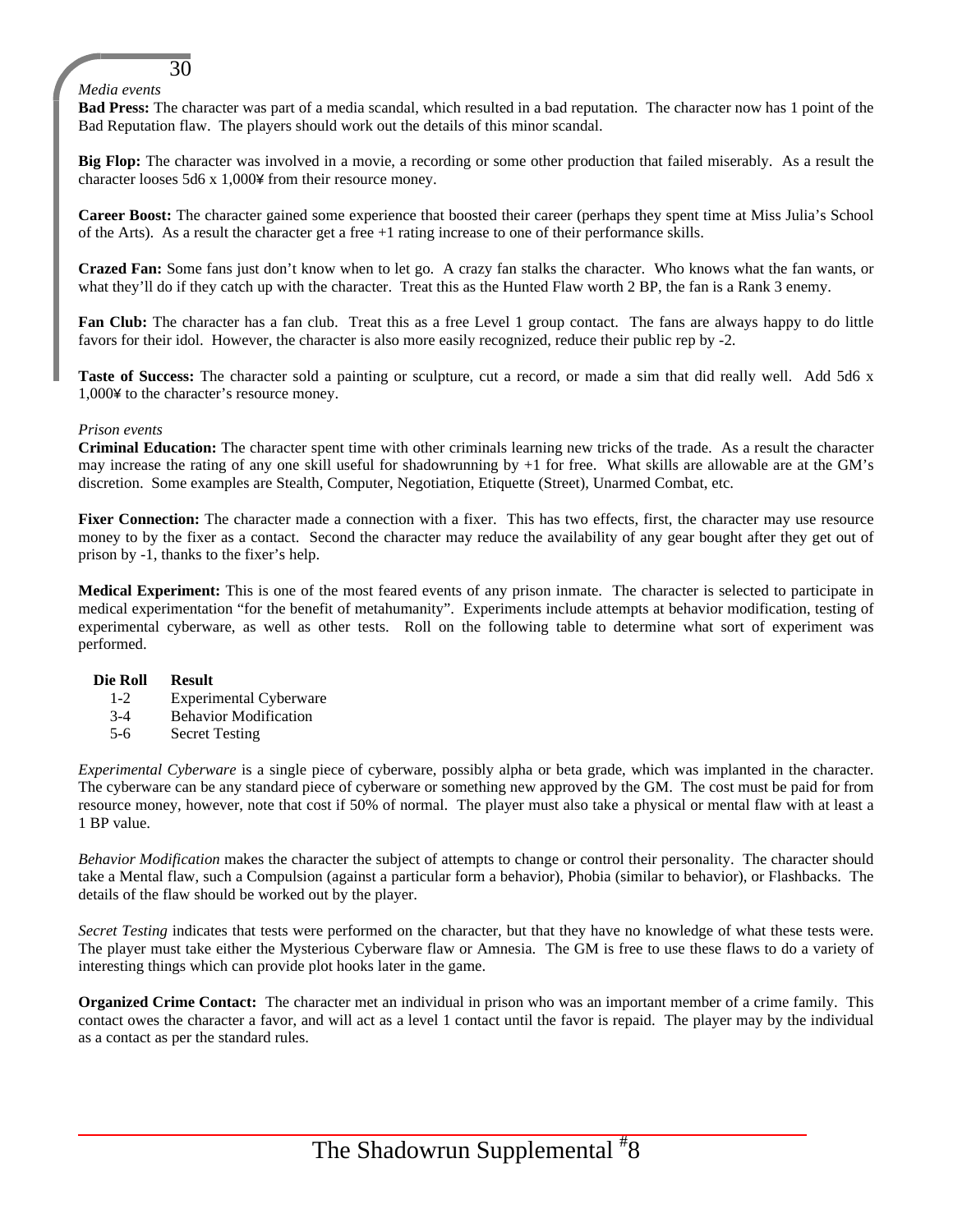## 31 **Electrocurs** Logan Graves (Logan1@Shore.Intercom.net)

» We've all heard for years about cyber'd guard dogs or "electrocurs." A few of us have even been unfortunate enough to tangle with 'em. When Buzz sent me the following, I knew immediately what to do: disseminate it throughout the Shadowland Server. So, runners beware! Once mass-produced, the price tag on these doggies will likely drop by a factor of at least ten and probably fifty! Here are the all gristly stats on six different prototype Renraku electrocurs. While you're reading this, try and imagine breaking into a moonlit building protected by three or four of these babies. Personally, I wouldn't like to mess with any of 'em, especially the top-end models. » Fenris

Transmitted: 16 June 2058 at 8:12:18 (EST)

» Fenris, See what you make of this file. I was poking around a datastore in that 'Raku R&D lab up in Seattle, when I found it, just lying there out in the open. Maybe it's supposed to be a warning... **•** Buzz

 Internal Memo: E-Cur Project Update From: Dr. Aikara, Project Director To: Dr. Kuregamu, Head of R&D

#### **Test Subjects**

All subjects were chosen for their size first & intelligence, second. Subjects are Doberman pinschers, approximately the same age and of similar stock. All subjects were acclimatized to laboratory conditions and environs, prior to testing.

 Subject Z: 66cm 33kg; unaltered Doberman, [test control #42] Subject A: 64cm 35(41)kg; type I cyberware augmented Doberman Subject B: 69cm 34(49)kg; type II cyberware augmented Doberman Subject C: 71cm 36(38)kg; type I bioware augmented Doberman Subject D: 71cm 36(38)kg; type II bioware augmented Doberman Subject E: 69cm 34(46)kg; type III cyberware & bioware augmented Doberman Subject F: 71cm 35(55)kg; type IV cyberware & bioware augmented Doberman

#### **Subject Z.42 (control)**

Bod: 5 Qui: 4x4 Str: 3 Int: 2/4 Wil: 2 Ess/B.I: 6/0 Rxn: 4 + Ini: 1d6, Threat/Pro: 4/3

| Cyberware:      | None.                                                                                                                                                                                                   |
|-----------------|---------------------------------------------------------------------------------------------------------------------------------------------------------------------------------------------------------|
| Bioware:        | None.                                                                                                                                                                                                   |
| Natural Skills: | (Unarmed 4), (Stealth 2)                                                                                                                                                                                |
| Notes:          | Cost: ¥50. Bite Damage: 6M (normal). Used to determine normal reactions to foreign $\&$ hostile situations.<br>All 41 previous control subjects provided meager competition for augmented subjects A-G. |

#### **Subject A, type I cyberware package**

Bod: 5 Qui: 4x4 Str: 3 Int: 2/4 Wil: 2 Ess/B.I: 2.8/0 Rxn: 4(8) + Ini: 1d6(3d6), Threat/Pro: 5/3

Cyberware: Wired Reflexes 2, CyberEyes w/Low-Light, Cyberteeth & Jaws. Bioware: None. Natural Skills: (Unarmed 8), (Stealth 2) Notes: Cost: ¥175,000. Bite Damage: 6S. More controllable than Subject B. Displays no signs of cyberpsychosis. **Recommend immediate production, as second-party security providers seem more-than-eager to purchase.**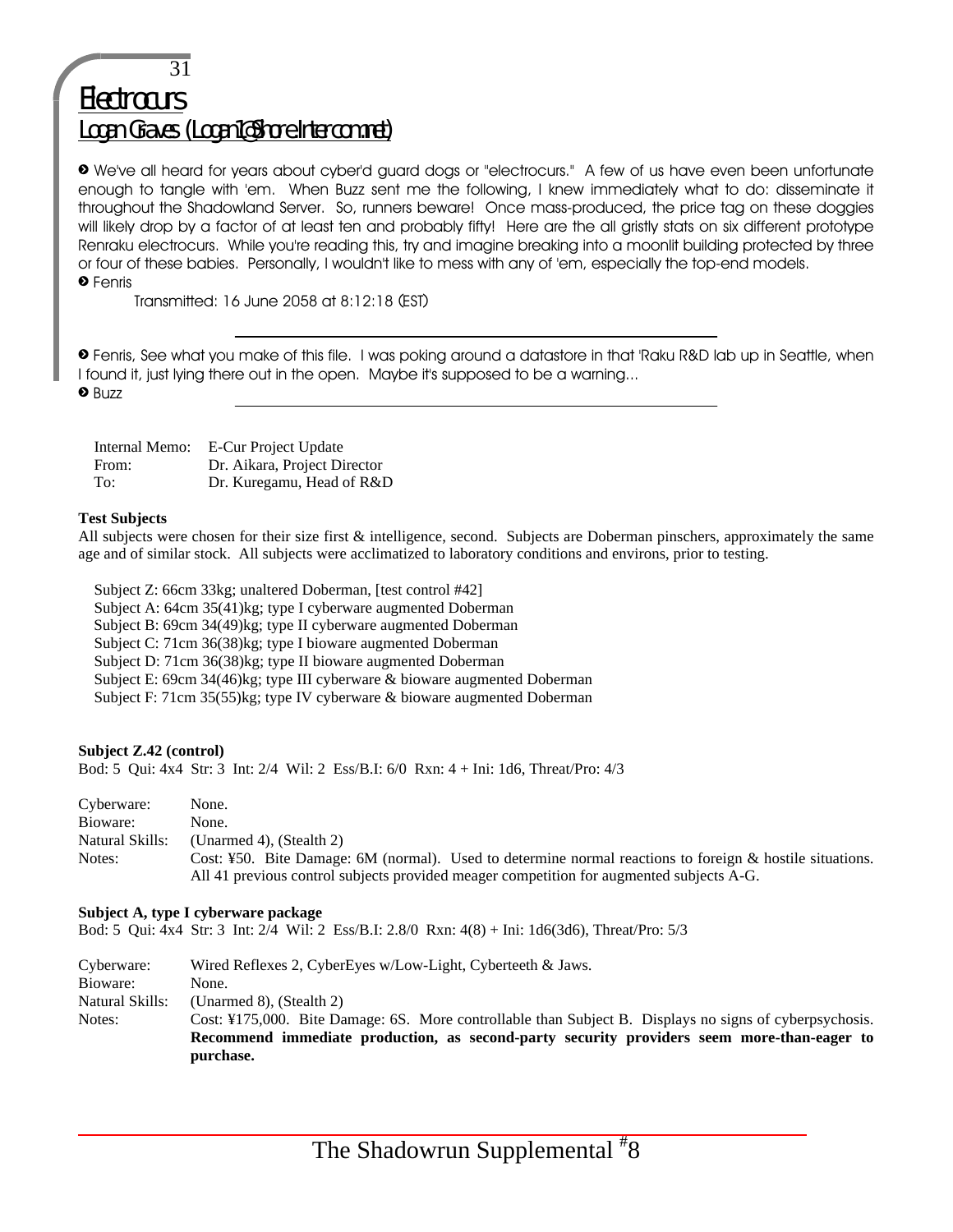#### 32 **Subject B, type II cyberware package**

Bod: 5 Qui: 4(6)x4 Str: 3(5) Int: 2/4 Wil: 2 Ess/B.I: .8/0 Rxn: 4(8) + Ini: 1d6(3d6), Threat/Pro: 5/4

Cyberware: Wired Reflexes 2, CyberEyes w/Low-Light, Cyberteeth & Jaws, Muscle Replacements 2, Bioware: None. Natural Skills: (Unarmed 8), (Stealth 2) Notes: Cost: ¥225,000. Bite Damage: 6S. Few appreciable benefits over Subject A. Exhibiting early stages of cyberpsychosis. **Recommend holding production on this model, pending further observation.**

#### **Subject C, type I bioware package**

Bod: 5(6) Qui: 4(8)x4 Str: 3(7) Int: 2/4 Wil: 2 Ess/B.I: 6/4.7 Rxn: 6(8) + Ini: 1d6(2d6), Threat/Pro: 5/3

| Cyberware:      | None.                                                                                             |
|-----------------|---------------------------------------------------------------------------------------------------|
| Bioware:        | Muscle Augments 3, Synaptic Accel 1, Suprathyroid Gland, Enhanced Articulation 1                  |
| Natural Skills: | (Unarmed 8). (Stealth 2)                                                                          |
| Notes:          | Cost: ¥325,000. Bite Damage: 6M (norm). Subject is more fierce than Subject D. Very controllable, |
|                 | Displaying no signs of system-overstress. Recommend immediate production for use within company   |
|                 | facilities.                                                                                       |

#### **Subject D, type II bioware package**

Bod: 5(6) Qui: 4(7)x4 Str: 3(6) Int: 2/4 Wil: 2 Ess/B.I: 6/4.6 Rxn: 5(6) + Ini: 1d6(3d6), Threat/Pro: 5/3

| Cyberware:      | None.                                                                                                         |
|-----------------|---------------------------------------------------------------------------------------------------------------|
| Bioware:        | Muscle Augments 2, Synaptic Accel 2, Suprathyroid Gland                                                       |
| Natural Skills: | (Unarmed 6). (Stealth 2)                                                                                      |
| Notes:          | Cost: ¥350,000. Bite Damage: 6M (norm). Subject has marginally higher reactions than C. Controllable          |
|                 | normally, but strangely is showing initial signs of system-overstress. <b>Recommend holding production on</b> |
|                 | this model, pending further observation.                                                                      |

#### **Subject E, type III cyberware package/type III bioware package**

Bod: 5(9) Qui: 4(8)x4 Str: 3(7) Int: 2/4 Wil: 2 Ess/B.I: .15/4.4 Rxn: 6(12) + Ini: 1d6(3d6), Threat/Pro: 5/4

| Cyberware:     | Aluminum Bone Lacing, Dermal Plating 3, Wired Reflexes 2, Cybereyes w/Low-Light, Cyberteeth & Jaws          |  |  |
|----------------|-------------------------------------------------------------------------------------------------------------|--|--|
| Bioware:       | Muscle Augments 3, Suprathyroid Gland, Enhanced Articulation 1                                              |  |  |
| Natura Skills: | (Unarmed 12), (Stealth 2), (Armor $+0/+1$ )                                                                 |  |  |
| Notes:         | Cost: ¥475,000. Bite Damage: 6S. Phenomenal reactions and combat abilities. Subject appears to have         |  |  |
|                | developed required ferocity. Not controllable; mauled three interns to death. Displaying advanced stages of |  |  |
|                | cyberpsychosis, but no signs of system-overstress. Recommend immediate production for use in                |  |  |
|                | unmanned zones.                                                                                             |  |  |

#### **Subject F, type IV cyberware package/type IV bioware package**

Bod: 5(9) Qui: 4(8)x4 Str: 3(7) Int: 2/4 Wil: 2 Ess/B.I: .05/4.4 Rxn: 6(8) + Ini: 1d6(3d6), Threat/Pro: 5/4

Cyberware: Titanium Bone Lacing, Dermal Plating 3, CyberEyes w/Low-Light, Cyberteeth & Jaws, Muscle Replacements 2 Bioware: Muscle Augments 1, Synaptic Accel 2, Suprathyroid Gland, Enhanced Articulation 1 Natural Skills: (Unarmed 7), (Stealth 2),  $(Arm +1)$ Notes: Cost: ¥525,000. Bite Damage: 6S. Truly a disappointment, Subject F was to be our top-of-the-line production model, but responded poorly to both forms of augmentation. Subject is not controllable, displaying advanced signs of both cyberpsychosis & system-overstress. Obviously a waste of nuyen, especially when compared to Subjects C & D. **Recommend termination.**

End of Memo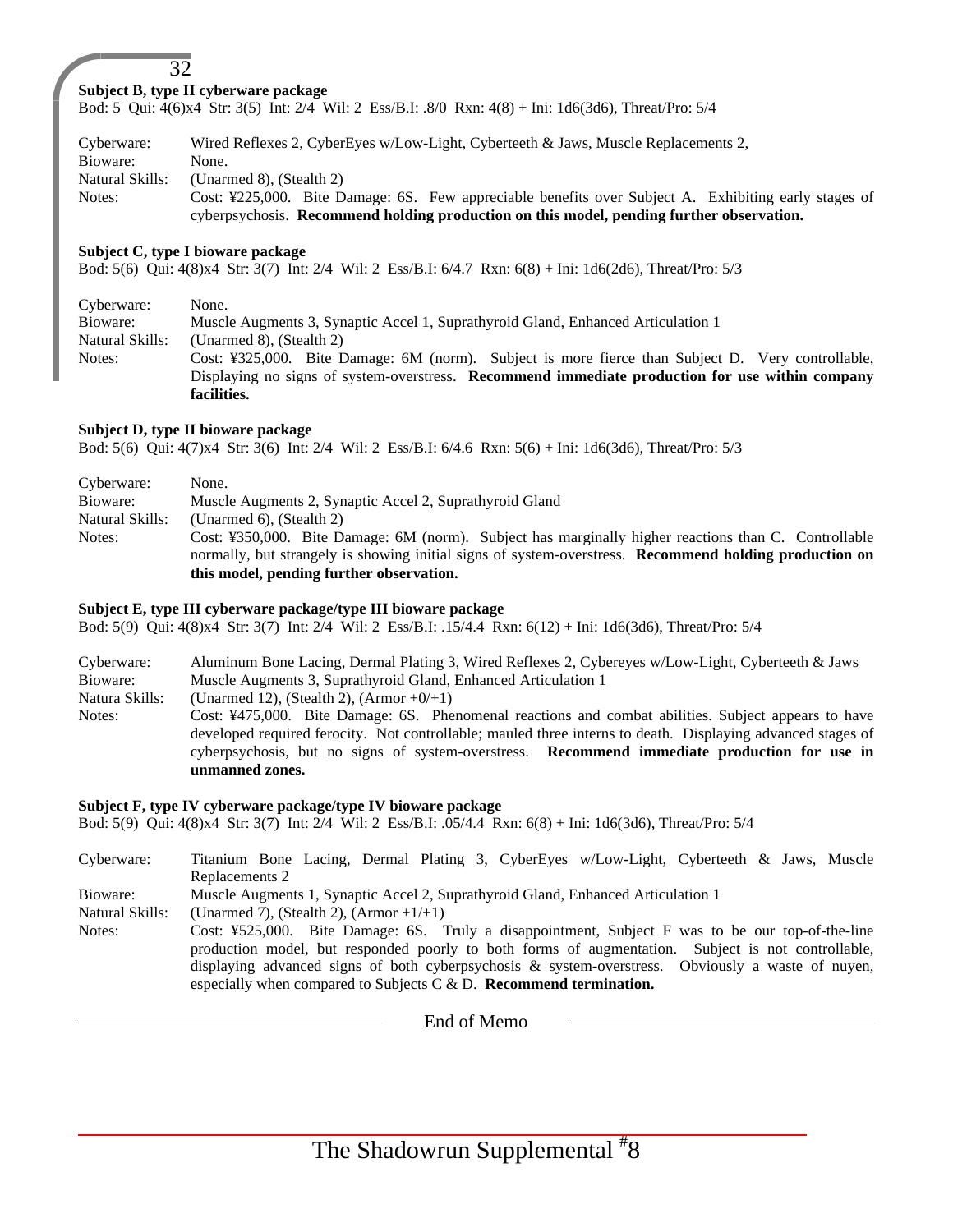## 33 SwiftOne Speaks Brett Borger <bxb121@psu.edu>

Covered this issue: Wolf and Raven, Technobabel, Blood in the Boardroom, and Target: Smugglers Havens.

My reviews will try to cover the points of a work that are of interest to players and GMs, while not revealing any surprises. I'll also offer a summary and a rating on a 10-point scale of everything I review. I tend to be a cynic, so don't expect to see many 10's. On the other hand, any 10's you see must deserve it.

## My 10 Point Scale

- $0 = I$  pity the tree that died for this
- $1 = \text{Ignorance}$  is bliss
- $3$  = Pretty Bad
- 5 = Borrow someone else's
- $7 = A$  good read
- 9 = Practically Mandatory for all good SR players
- $10 =$  Gibson and Tolkien in one

| <b>Wolf and Raven</b> | <b>Novel (Braided Novel)</b>                           |  |
|-----------------------|--------------------------------------------------------|--|
| Author:               | Michael Stackpole                                      |  |
| <b>Rating:</b>        | 7 out of 10                                            |  |
| Pros:                 | Re-release of classic SR fiction. Strong humor.        |  |
| Cons:                 | Overly powerful characters. Limited plot developments. |  |

The story behind Wolf and Raven is a long one. To summarize for those of you who may not be aware, Michael Stackpole (a moderately successful author in his own right) started writing a few short stories about a man (Wolfgang Kies) who was a werewolf against his will in the SR universe. The complication was that it was early 1989 and first edition Shadowrun hadn't even been fully created yet.

One of these stories, "It's All Done With Mirrors", appeared in Into the Shadows, the SR anthology. Wolf and Raven (for the most part), picks up where that story left off, and relates 7 more stories. Of these, one is placed (temporally) before "It's All Done With Mirrors", and the rest come after it.

True long-time Shadowrun fanatics will realize that many Wolf and Raven stories have appeared over the years (published in various magazines and on GEnie). All true. While some of them have been edited slightly, those stories compromise most of Wolf and Raven. Only one story, "Designated Hitter", is truly new.

Okay, enough about the history...how is the novel? Not bad. While I normally disdain powerful characters (I despise every book I've ever read by Carl Sargeant), Wolf has a sort of earthy appeal. He's powerful, but keeps getting his posterior region impacted. Raven was less appealing, but fortunately he made few appearances. The plots were very good overall, but the limited length of each story made plot development minor. Also, the repetition of facts, background, and commentary left over from when each story was an independent creature got old.

The universe has some heavy distinctions from the "standard" SR universe, due to being created before SR was created. Aside from makes and models of guns and cars, however, these differences are slight, and I actually found they improved my appreciation of a story (Finally someone carries something *other* than a Manhunter).

My overall assessment is that if you like powerful characters (Stackpole says he was trying to create something along the lines of Doc Savage), Wolf and Raven will be just fine for you. If you are looking for a good laugh (I don't think I've ever laughed while reading a SR novel as much as I did while reading Wolf and Raven), this is not a bad choice. If you (like, ahem, yours truly) need to maintain your SR collection, this is, of course, a necessity.

If, however, you are looking for an intricate set of plots and sub-plots woven into the lives of skilled but all-too fallible (meta)human runners, this is not really the place to go. If you don't take it too seriously, Wolf and Raven is a great read.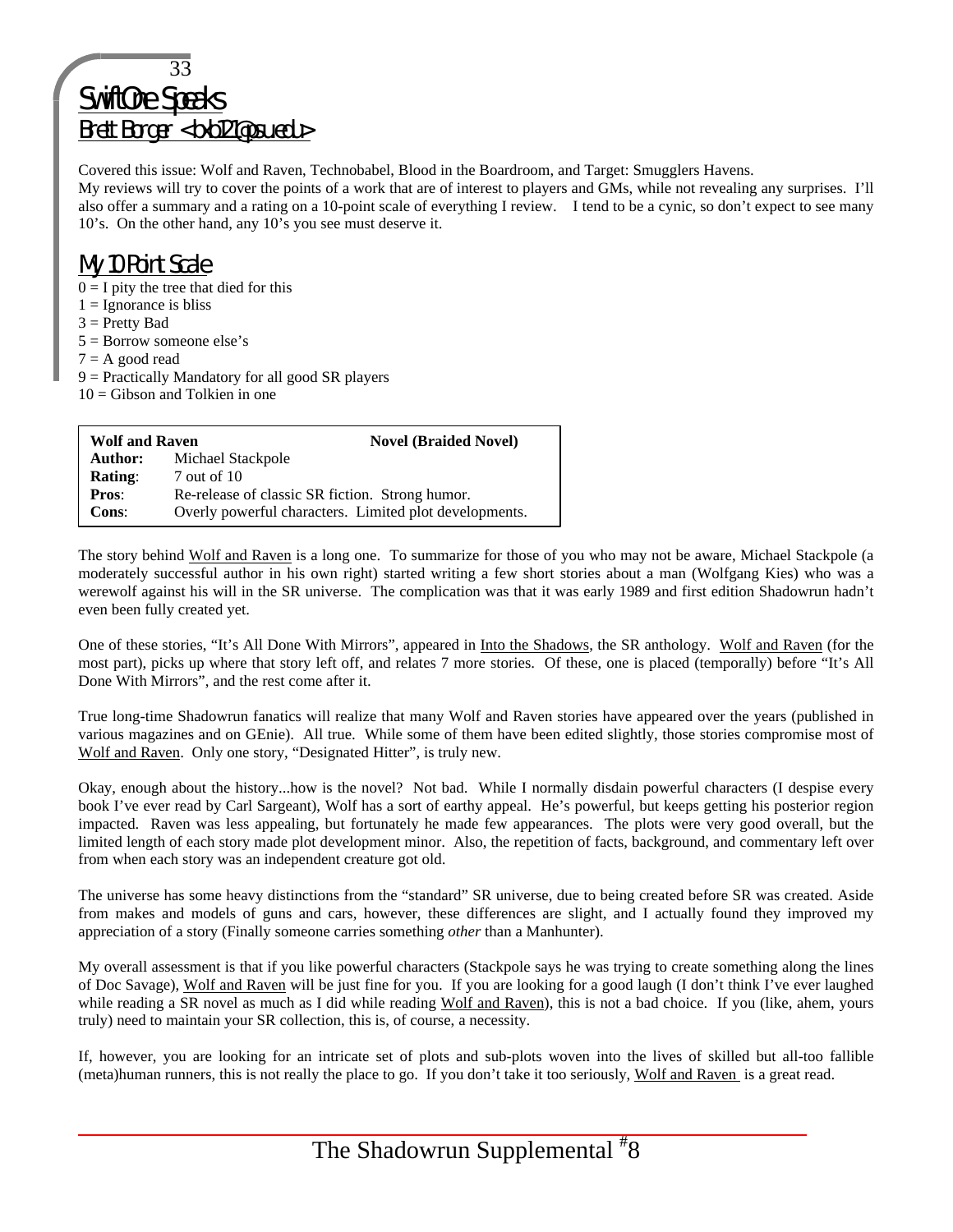| <b>Technobabel</b>                                                                      | <b>Novel</b>                                             |  |
|-----------------------------------------------------------------------------------------|----------------------------------------------------------|--|
| Author:                                                                                 | <b>Steve Kenson</b>                                      |  |
| Rating:                                                                                 | 6 out of $10$                                            |  |
| Insight into the otaku without removing the mystery. Urban tribes info.<br><b>Pros:</b> |                                                          |  |
| <b>Cons:</b>                                                                            | Somewhat of a very basic plotline. Not terribly gripping |  |

I've been looking forward to this novel for a while, both because I wanted more info on the otaku [introduced in the Denver campaign set and Virtual Realities 2.0], and because I was curious to see how Steve Kenson would fare as a novelist. For those of you who aren't aware, Mr. Kenson wrote Awakenings, Mob War, and Portfolio of a Dragon. He currently is one of the major shapers of the renovations for the magic system for Shadowrun  $3<sup>rd</sup>$  edition.

Thus Technobabel was a new side of this SR author I wanted to see. Indeed, a double-new side:First into novels from sourcebooks, as well as into matrix rather than magic.

Was I disappointed? No, not really.

 $\overline{\mathcal{A}}$ 

Was I filled with glee and gripped with awe at this literary masterpiece? No, not really.

Technobabel follows the efforts of a single person, a newly "awakened" otaku, as he deals with discovering himself amid corporate struggle. [Ties in nicely with the Blood in the Boardroom tracked module…the two books even refer to each other's content] Herein lies one of the books greatest flaws. Tales of self-discovery and soul-searching require the reader to identify with the character to retain interest. Most readers can find little in common with an amnesiac teenager that can connect his brain directly into a computer. His personality was largely undefined, and he spent most of the book reacting to events around him rather than taking charge. Once he does take charge, it was a display of raw talent and power that overwhelmed everyone around. Ho-hum. The lack of significant social interaction with people weakened the character by not allowing the reader to understand how he works.

Not that this was a bad book, just…unremarkable. It had several good points: A great description of the existence of Urban Tribes, some nice matrix imagery, and the conflict between magic users and matrix users. (Is decking REALLY any less magic than magic?) Not to mention a very good use of quotes (often biblical) at the start of each chapter. If you are looking for info on Shadowland and the otaku that frequent the nodes of the Denver Data Haven, look elsewhere. Babel works solo, and is the only otaku you meet in the story.

Overall, I would say that Technobable is a nice read. Convenient for getting a background atmosphere for Urban Tribes, fuel for the magic/matrix battle. But not, I would say, a top priority to rush to pick up.

|                | <b>Blood in the Boardroom</b> | <b>Adventure Module/Sourcebook</b>        |
|----------------|-------------------------------|-------------------------------------------|
| Author:        | Brian Schoner                 |                                           |
| <b>Rating:</b> | 8 out of 10                   |                                           |
| <b>Pros:</b>   |                               | New world changes, varied adventures      |
| Cons:          |                               | Still several "doh!" errors in adventures |

WOW! FASA has always kept me happy with their worlds, because they **evolve**. Blood in the Boardroom is no let down. I'll keep this review as no-spoilers as I possibly can, because I think that players really need to be surprised by these events, and GM's deserve to have the page turning shocks that I did.

First, the basics: Blood in the Boardroom is a tracked adventure module that also reports big changes in the makeup of Shadowrun's world. While this may annoy those that don't normally buy adventures, as you must buy this to keep up to date [At least until the release of Corporate Download later this year], I found it worthwhile. Also, the tracked adventure format seems to appeal more to those that don't normally buy adventure modules.

What is a "tracked adventure module"? Good question. Starting with Mob War, FASA started a new kind of adventure module. Rather than spelling out the details of every setting in an adventure, they instead give "mini-adventures", that describe the basic events of the story, and let the GM make up details. The mini-adventures are laid out in "tracks", grouped by theme. (in Blood in the Boardroom, the theme is which corporations are involved) I prefer this type of adventure because it allows for much more flexibility of play, and doesn't render the book useless if the players do something unexpected. [see my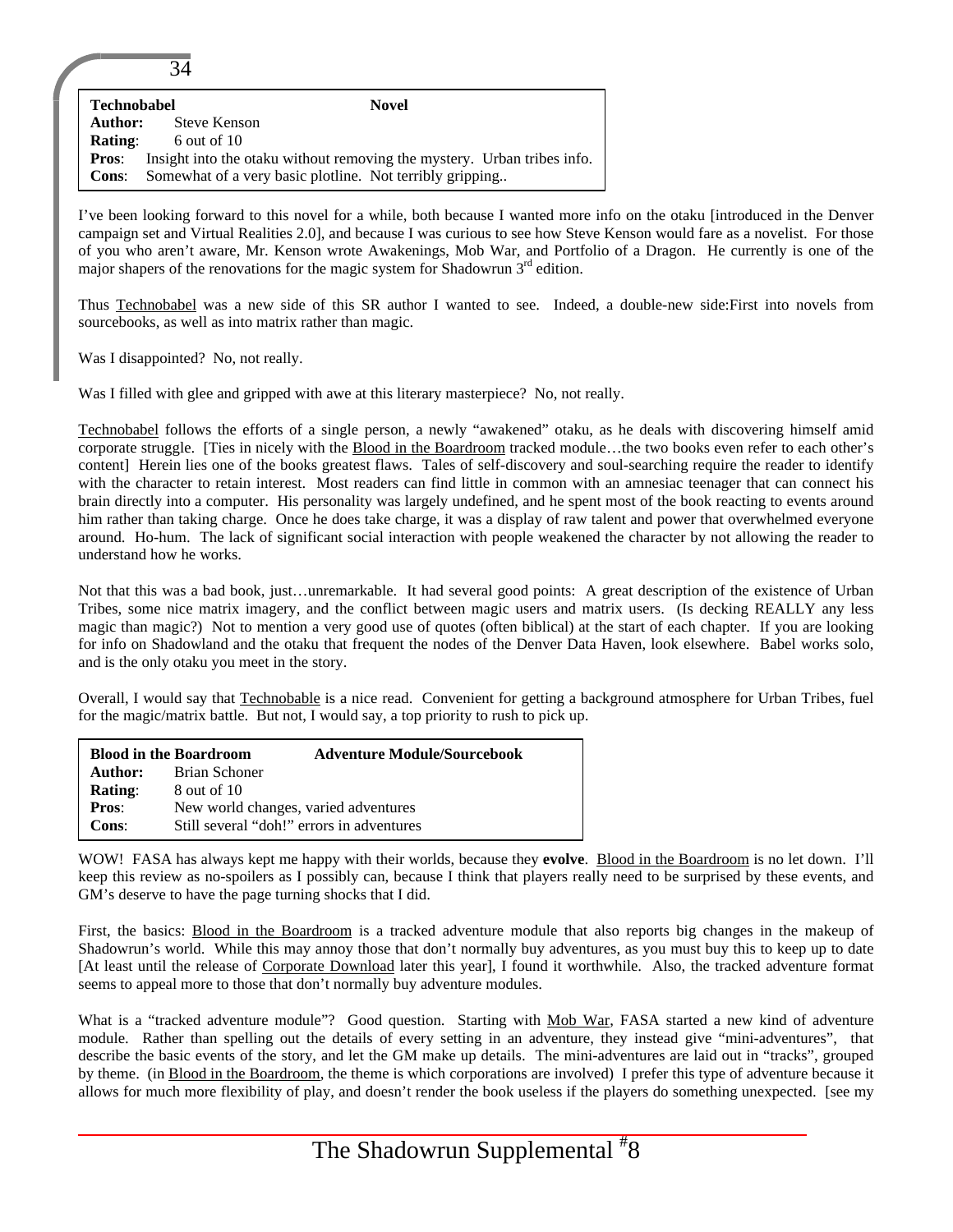rather caustic review of Predator and Prey in TSS #7] Some GM's, however, do not like the format as they feel that if they shell out the bucks to purchase an adventure, they'd prefer not to have to do all the work themselves anyway. The tracks are also somewhat annoying, as it makes it difficult to plan a chronological adventure that spans tracks.

Now to the content. How can I describe what is here without spoiling the contents. Let's just say this: Dunklezahn's will changed the balance of power, as did Leonardo (of the atrocity that was Black Madonna) In Blood in the Boardroom, one of the megacorporations ceases to exist, and everybody fights to make sure it isn't them. What's more,  $2<sup>nd</sup>$  tier corps come out of the woodwork to fight with the big boys over the scraps.

The layout is 4 tracks, each consisting of a corporate history, information about recent happenings with that corp, general descriptions of the major players, 2-3 "evented" adventures [a series of 3-5 major events in the adventure], and 3-5 adventure ideas. Included is a general timeline of events (spanning two years of game time) and suggestions for using the tracks, alternate campaigns, and bringing the players in.

Overall, I'm quite satisfied with the product. The continuing evolution of the Shadowrun game world makes it a great place to run in, and the tracked adventures allow for flexibility and easier GM modification while giving adventure ideas so that players can be a part of the action in the game world, rather than an observer. The adventures do tend to ignore simple acts the runners can do (such as common spells or shooting bullets, both not so rare in my games). But the built in flexibility allows you to compensate, and if the runners end up "cutting to the chase", you can let them, because you know you've got a dozen more where that one came from.

|              | <b>Target: Smugglers Havens</b>                                                                        |                                                                                            | <b>Sourcebook</b> |
|--------------|--------------------------------------------------------------------------------------------------------|--------------------------------------------------------------------------------------------|-------------------|
|              | <b>Author:</b> New Orleans:                                                                            | Steve Kenson                                                                               |                   |
|              | Vladivostok:                                                                                           | Jonathan Szeto                                                                             |                   |
|              | Water Stuff:                                                                                           | Jonathan Szeto                                                                             |                   |
|              | Land Routes:                                                                                           | Bill Aguiar, Chris Hussey, Linda Naughton, and Mike Mulvihill                              |                   |
|              | <b>Rating:</b> 6 out of 10                                                                             |                                                                                            |                   |
| <b>Pros:</b> |                                                                                                        | Very to-the-point, but with lots of material to use. Very helpful Game Information section |                   |
| <b>Cons:</b> | If you aren't in New Orleans or Vladivostok, and don't run over major borders or under the ocean, this |                                                                                            |                   |
|              | isn't a terribly helpful book.                                                                         |                                                                                            |                   |

T:SH has been eagerly awaited ever since Cyberpirates! was released. Here we see how Mike Mulvihill really begins to bring  $\overline{SR}$  around to his view of things, which we will see more of as  $SR$  3<sup>rd</sup> edition is released this fall. To his credit, T:SH is a much better version of the typical "place book". True to it's name, however, the main focus is on smuggling (some very useful maps are included). Street runners will find less of use here.

The book comes in 5 basic parts: New Orleans, Vladivostok, Off The Deep End (water/underwater stuff), Land Routes (smuggling over various borders), and Game Information. Since the sections aren't necessarily related, here is a quick summary of each section:

#### **New Orleans**

**Author**: Steve Kenson (of Awakenings, PoaD, and Underworld fame)

**Rating**: 5 out of 10

35

**Pros**: Solid, basic information. Voundoun (voodoo) was covered without going overboard.

**Cons**: Many people will be disappointed in the rather bland version of New Orleans (relatively speaking).

The Big Easy has been the main reason T:SH was so eagerly awaited. With White Wolf and various 'Net versions of the city going around, and the Voundoun rules given in Awakenings, people were expecting something truly dramatic. T:SH, however, gives a fairly mundane version of the city. Oh, the voodoo cults are discussed, but most of the focus is mainly on organized crime (primarily the Mafia) and the culture of the area (If America is the melting pot, New Orleans is the gumbo). While I now feel I have the necessary info to use New Orleans (the official version) in a campaign, it doesn't seem all that different from Seattle. Perhaps that is a good thing, in the long run (I think so), but I expect FASA will be getting many disappointed letters for the first few months.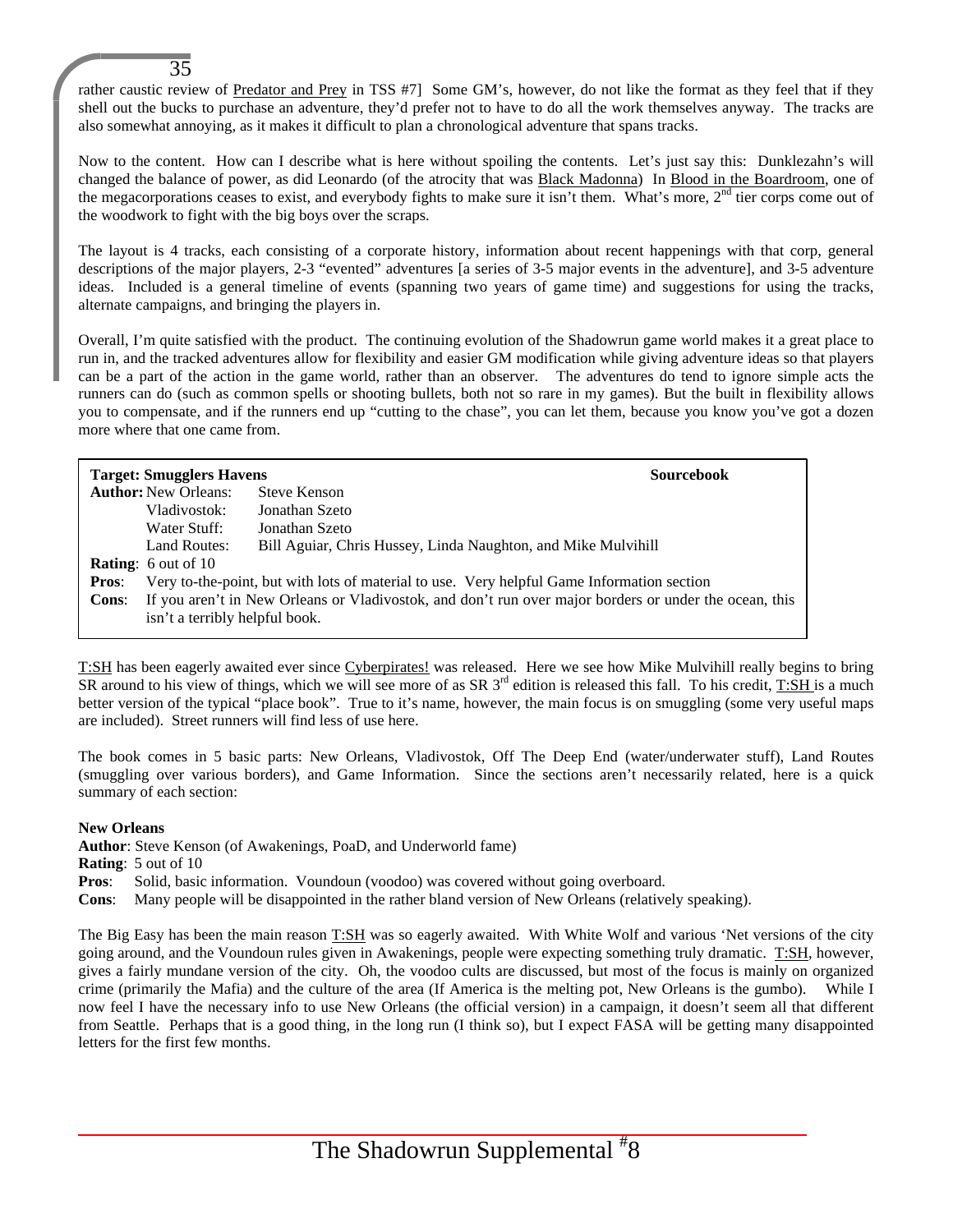## **Vladivostok**

**Author**: Jonathan Szeto (Rigger 2 author)

36

**Rating**: 7 out of 10

**Pros**: Great history of the region, along with some good intel on the surrounding countries.

**Cons**: If you aren't in that neck of the woods, this isn't of any use.

Why Vladivostok? Go get (or get run through) Blood in the Boardroom and come back. I'll just say that there is to be some sudden corporate interest in the region. For those of you who flunked geography, Vladivostok is on the eastern half of Russia/Siberia, operating as a seaport to China and Japan. This is good, because it means FASA is this much closer to bringing us the Japan Sourcebook that I dream of nightly. On that note, this section provides some very interesting data on the area and surrounding countries. You get a 5 minute version of the Russian half of the Euro Wars, the Rebellion of Siberia against Russia, and a few hints about the rise of Imperial Japan. Street data on the region is very limited...you get the basics on how the shadows run in the city, and a fair amount about smuggling. This is NOT a Russia Sourcebook.

#### **Off the Deep End**

**Author**: Jonathan Szeto (where have I heard that name...)

**Rating**: 6 out of 10

**Pros:** Now we're off the coast of Japan...almost there...

**Cons**: While this can provide a few runs, for most groups it will be simple trivia.

This section covers underwater bases, piracy and ports of call around Japan, China, and Korea, ditto for the North Sea, as well as Eco-pirates. The information is interesting to anyone planning a run against an underwater base, or planning piracy in (or just passing through) the waters of those regions, but overall most of the information is trivia.

#### **Smuggling on Land**

Author: Lots of people, including the Line Developer.

Rating: 6 out of 10

Pros: Interesting stuff on getting from point A to point B with borders in the way. Unlike the other sections, this has more potential to be useful to non-smugglers as well.

Cons: It's still useless if you're a non-traveller.

Delivered in a just-the-facts format, this is really just a series of routes between different interesting regions in North America. It covers where to go, what to take, what to smuggle, who to talk to, and what to drive, not to mention who'll be against you. This section is a very useful reference should you need it, but anyone who tries to read it all straight through will find it very dry.

#### **Game Information**

Author: All of the above Rating: 8 out of 10 Pros: Great border crossing tables. It's nice when the rules are actually covered. Cons: um...

This section covers critters for the regions, border patrols, a few hints for running smugglers, t-bird rules and some extra voundoun rules. Nothing excessive, but enough to be useful. Many of the critters are repeats from PNAoNA and PNAoE, but some are new. By far the border rules are the most interesting and useful.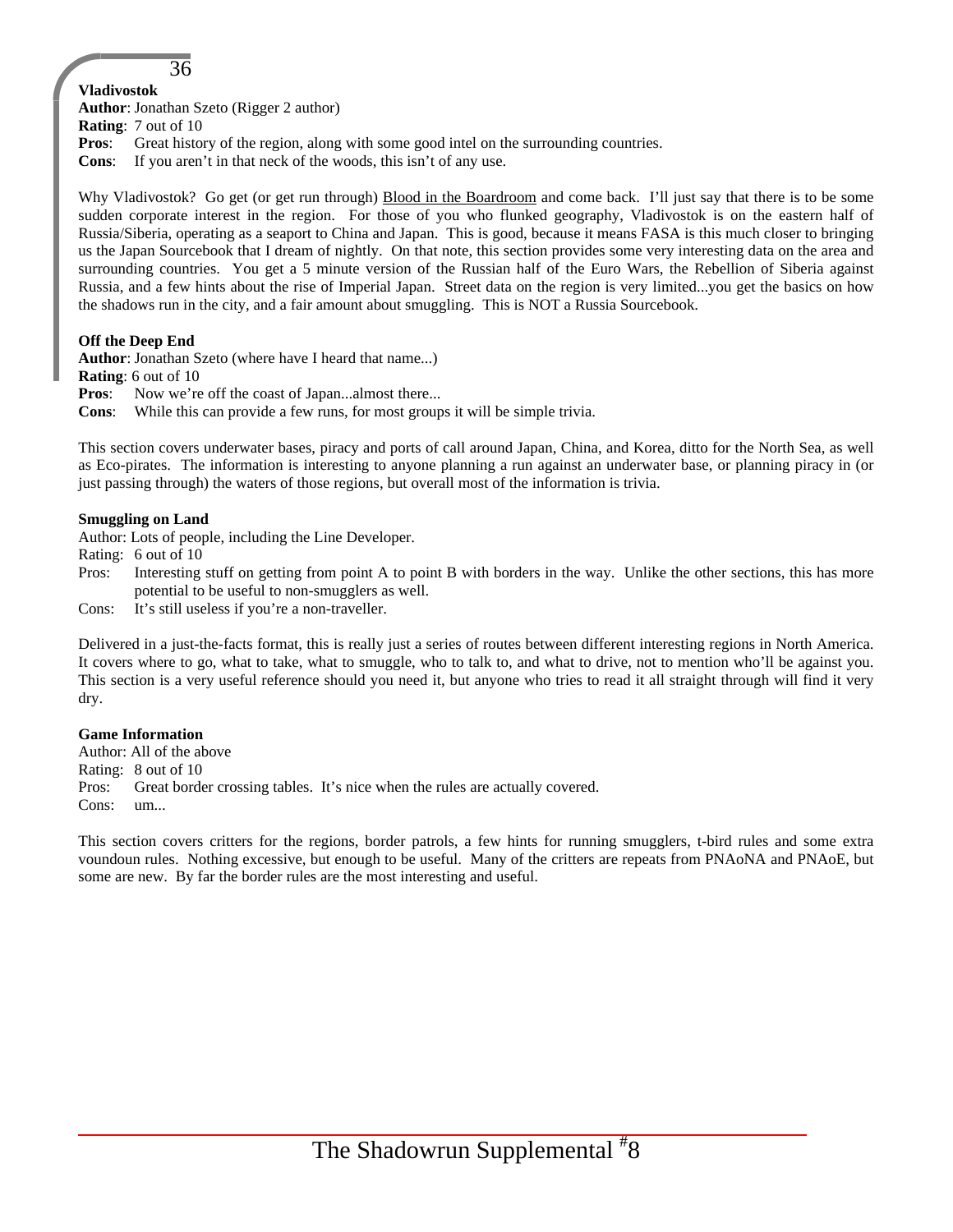# **Official Shadowrun Miniatures**

Ral Partha, in co-operation with TSS Productions, is making this special offer available only through The Shadowrun Supplemental. In keeping with the "Year of the Corporations" theme, the following Ral Partha Official Shadowrun Miniatures are being offered at a 10% discount for a limited time. Or take all 9 sets as a group at 20% off, a saving of \$13.60! For the full line of Shadowrun miniatures, visit the Ral Partha web site at www.ralpartha.com.

When ordering by phone, please remember to tell the operator you are ordering items featured in this ad in the Shadowrun Supplemental in order to receive the special discount price. These prices are available only through this special offer in The Shadowrun Supplemental.



37

20-500 Shadowrunners. Normally \$6.50, now only \$5.85.



20-502 Human Street Samurai. Normally \$5.50, now only \$4.95.



20-510 Corporate Security Guards. Normally \$8.00, now only \$7.20.



20-514 Corporate Guard Animals. Normally \$6.25, now only \$5.65.



20-525 Strike Force Bravo. Normally \$6.50, now only \$5.85



20-528 Black Ice Icons. Normally \$5.50, now only \$4.95.



20-550 Assassins. Normally \$6.75, now only \$6.00.



20-589 Lofwyr. Normally \$15.95, now only \$14.35.

20-515 Shadowrunners II (not pictured). Normally \$7.25, now only \$6.50.